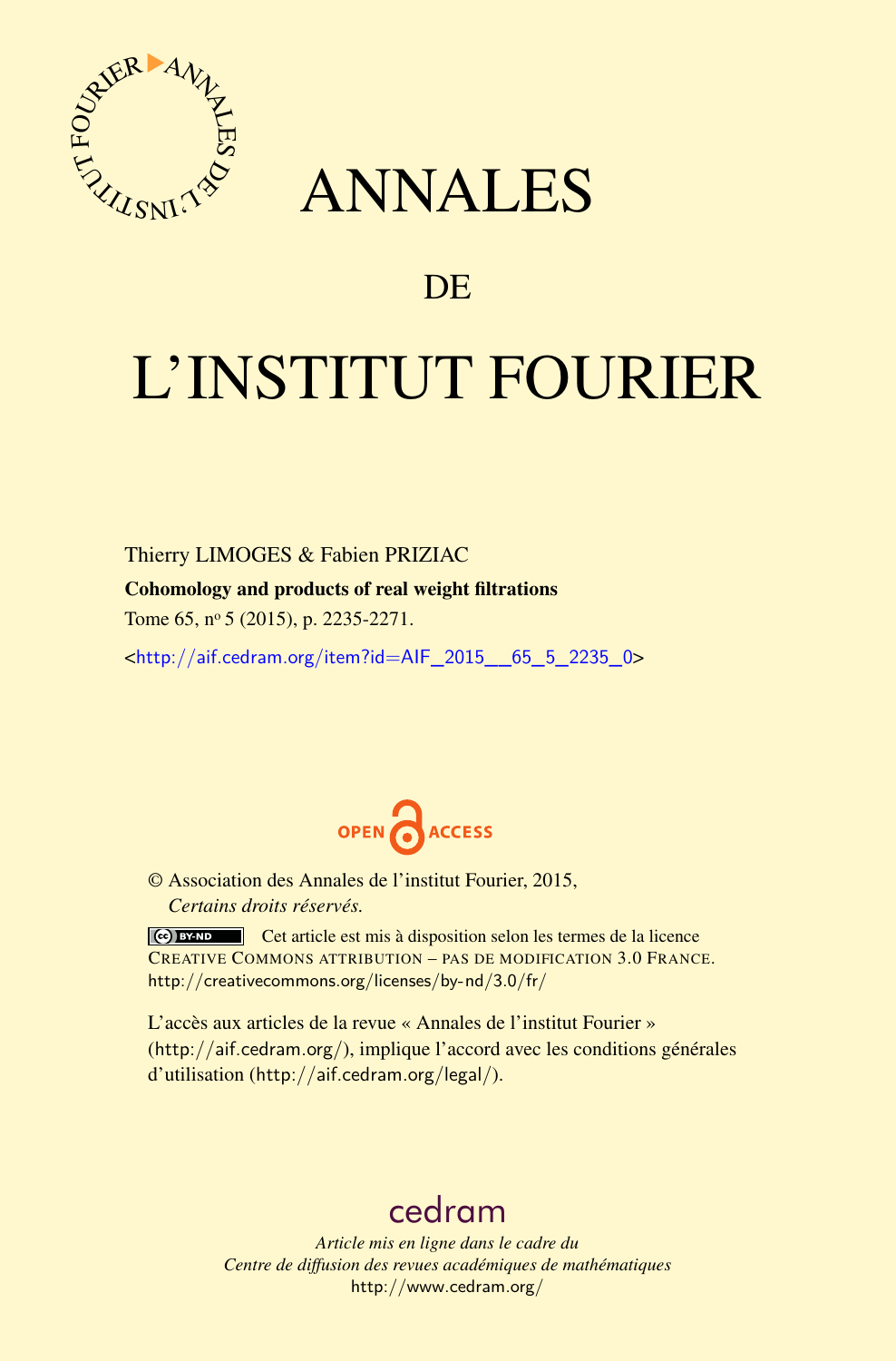# COHOMOLOGY AND PRODUCTS OF REAL WEIGHT FILTRATIONS

# **by Thierry LIMOGES & Fabien PRIZIAC**

ABSTRACT. — We associate to each algebraic variety defined over  $\mathbb R$  a filtered cochain complex, which computes the cohomology with compact supports and  $\mathbb{Z}_2$ -coefficients of the set of its real points. This filtered complex is additive for closed inclusions and acyclic for resolution of singularities, and is unique up to filtered quasi-isomorphism. It is represented by the dual filtration of the geometric filtration on semialgebraic chains with closed supports defined by McCrory and Parusiński, and induces a spectral sequence which computes the weight filtration on cohomology with compact supports. This spectral sequence is a natural invariant which contains the virtual Betti numbers.

We then show that the cross product of two varieties allows us to compare the product of their respective weight complexes and spectral sequences with those of their product, and prove that the cup and cap products are filtered with respect to the real weight filtrations.

Résumé. — On associe à toute variété algébrique réelle un complexe de cochaînes filtré, qui calcule la cohomologie à supports compacts et à coefficients dans  $\mathbb{Z}_2$  de l'ensemble de ses points réels. Unique à quasi-isomorphisme filtré près, il est additif pour les inclusions fermées et acyclique pour la résolution des singularités, est représenté par la filtration duale de la filtration géométrique sur les chaînes semi-algébriques à supports fermés définie par McCrory et Parusiński, et induit une suite spectrale calculant la filtration par le poids sur la cohomologie à supports compacts. Cette suite spectrale est un invariant naturel qui contient les nombres de Betti virtuels.

On montre ensuite que le produit de deux variétés nous permet de comparer le produit des complexes et suites spectrales de poids avec ceux du produit, et on prouve que les produits cup et cap sont filtrés par rapport aux filtrations par le poids réelles.

# **1. Introduction**

In [\[3\]](#page-36-0), Deligne showed the existence of a weight filtration on the rational cohomology with compact supports of complex algebraic varieties, using

Keywords: real algebraic varieties, weight filtrations, cohomology with compact supports, invariants, cross product, cup and cap products, Poincaré duality. Math. classification: 14P25, 14P10, 55U25.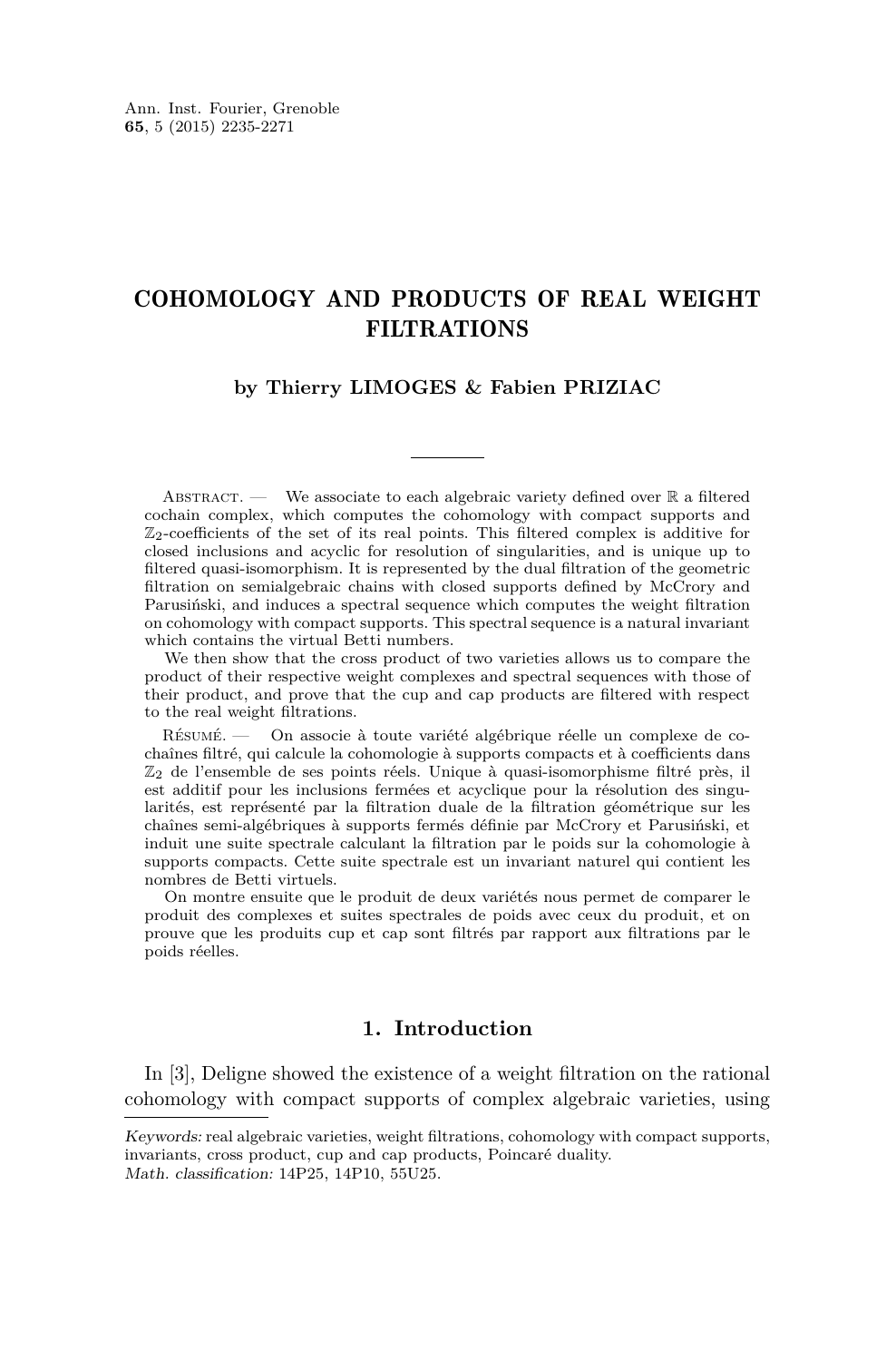mixed Hodge structures. In the real case, where there is no such structure, using the work of Guillén and Navarro-Aznar on cubical hyperresolutions  $([6]$  $([6]$  and [\[7\]](#page-37-0)), Totaro proposed in [\[17\]](#page-37-0) an analog of the weight filtration on the cohomology with compact supports and  $\mathbb{Z}_2$ -coefficients of the set of real points of real algebraic varieties, and in [\[13\]](#page-37-0), McCrory and Parusiński developped a homological analog on the Borel-Moore homology with  $\mathbb{Z}_2$ coefficients (in a subsequent paper, McCrory and Parusiński also defined and studied a weight filtration on classical homology, with compact supports and coefficients in  $\mathbb{Z}_2$  : see [\[14\]](#page-37-0)).

In [\[13\]](#page-37-0), McCrory and Parusiński showed furthermore that the spectral sequence inducing the weight filtration (unlike the complex case, this spectral sequence does not degenerate at level two in general) is itself a natural invariant of real algebraic varieties : there is a functor that assigns to each real algebraic variety a filtered chain complex, the weight complex, which is functorial for proper regular morphisms, additive for closed inclusions, acyclic for resolutions of singularities, and unique up to filtered quasi-isomorphism, inducing the weight spectral sequence and the weight filtration on Borel-Moore homology. We can also extract the virtual Betti numbers ([\[11\]](#page-37-0)) from the weight spectral sequence. Moreover, the weight complex can be realized at the chain level by a filtration defined on semialgebraic chains with closed supports, using resolution of singularities. This geometric filtration is functorial with respect to semialgebraic maps with  $\mathcal{A}\mathcal{S}$  graph.

In this paper, we first achieve the cohomological counterpart of Mc-Crory and Parusiński's work. Using the extension criterion of Guillén and Navarro-Aznar ([\[7\]](#page-37-0)), we associate to any real algebraic variety a filtered cochain complex, that we call the cohomological weight complex, which induces Totaro's weight filtration on the cohomology with compact supports and  $\mathbb{Z}_2$ -coefficients of the set of real points of real algebraic varieties as well as the associated cohomological weight spectral sequence (Theorem [3.4,](#page-8-0) Proposition [3.7,](#page-10-0) Corollary [3.8](#page-10-0) and Proposition [3.13\)](#page-13-0).

In section [4,](#page-14-0) we construct a filtration that realizes at the cochain level the cohomological weight complex (Theorem [4.3\)](#page-16-0) : it is a dualization of the geometric filtration of [\[13\]](#page-37-0). This allows us to show in particular that the cohomological weight spectral sequence and filtration are dual to the homological ones (Corollary [4.4\)](#page-17-0).

The second part of this paper is devoted to the question of the compatibility of the real weight filtrations with products. First, if *X* and *Y* are two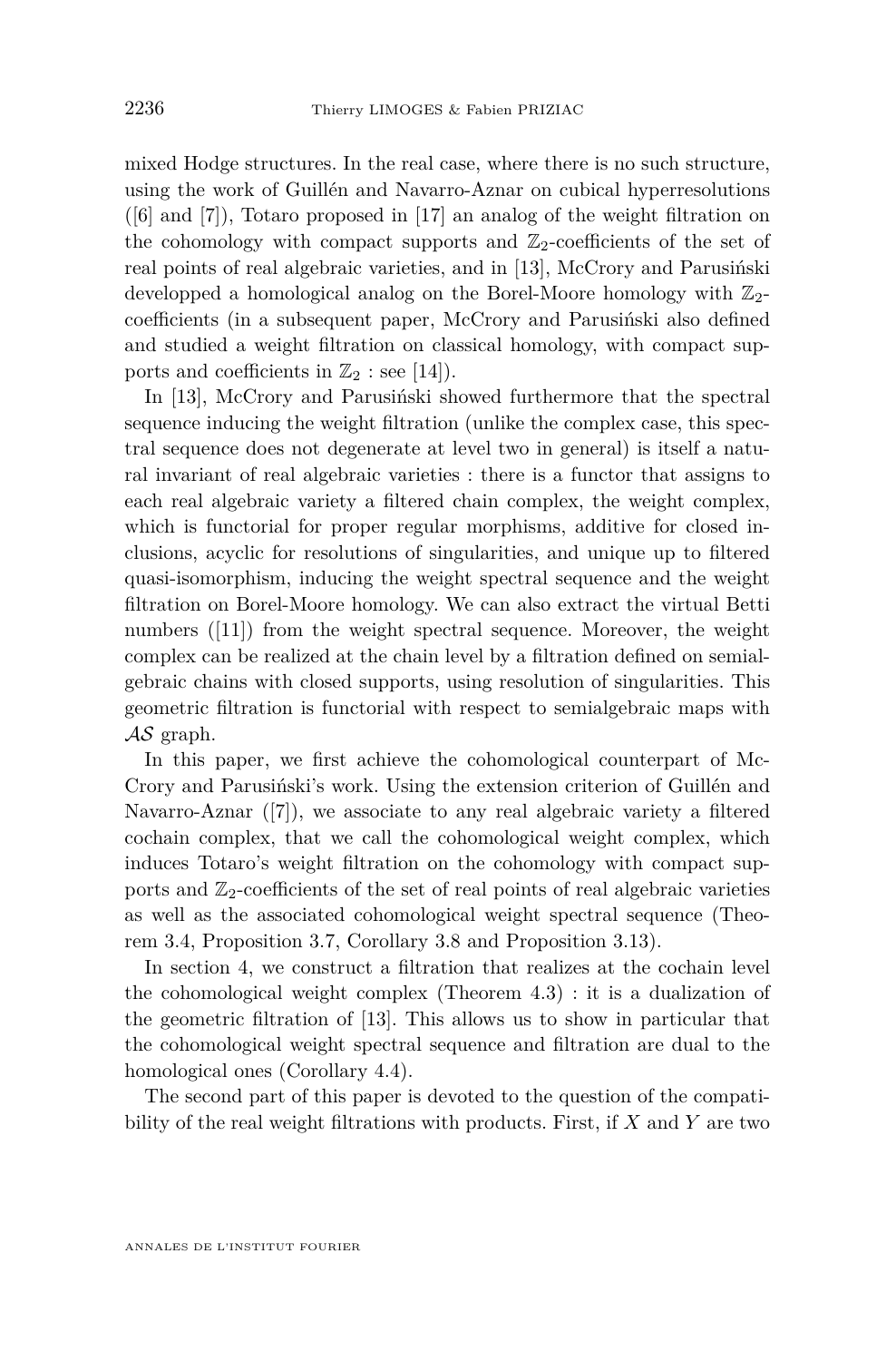real algebraic varieties, we define the product of two respective semialgebraic chains of *X* and *Y* in a natural way (Definition [5.1\)](#page-19-0). We then look at its compatibility with the geometric filtration (Proposition [5.6\)](#page-20-0). Finally, we show that there is a filtered quasi-isomorphism between the tensor product of the geometric filtrations of *X* and *Y* and the geometric filtration of the cross product  $X \times Y$  (Theorem [5.13\)](#page-26-0). In particular, the weight complex of the product is isomorphic to the product of the weight complexes and the Künneth isomorphism is filtered with respect to the weight filtration. The induced relations on weight spectral sequences can also be used to prove the multiplicativity of the virtual Poincaré polynomial. These results have then their cohomological counterparts (paragraph [5.3\)](#page-29-0).

Finally, for  $Y = X$ , we define a cup product and a cap product on the dual geometric and geometric filtrations of *X* considered in the category of filtered complexes localized with respect to filtered quasi-isomorphisms (paragraphs [5.4](#page-31-0) and [5.5\)](#page-32-0), proving in particular that the usual cup and cap products in cohomology and homology are filtered with respect to the weight filtrations of *X*. In the last subsection [5.6,](#page-35-0) we study the cap product with the fundamental class of a compact variety at the weight spectral sequences level, which brings us some obstructions for a compact singular real algebraic variety to satisfy Poincaré duality.

Acknowledgements. — The authors wish to thank G. Fichou, C. Mc-Crory and A. Parusiński for useful discussions and comments.

# **2. Framework**

In this section, we set the context in which we work in this paper. We first fix precisely the source categories (categories of schemes over  $\mathbb{R}$ ) and target categories (categories of filtered chain and cochain complexes) of the functors we are going to deal with. We then describe the geometry of real algebraic varieties we study.

## **2.1. Filtered cochain complexes**

In this paper, we will work with cochain complexes equipped with a decreasing filtration. We will use the following notations :

•  $\mathfrak{C}$  will denote the category of bounded cochain complexes of  $\mathbb{Z}_2$ vector spaces with bounded decreasing filtration.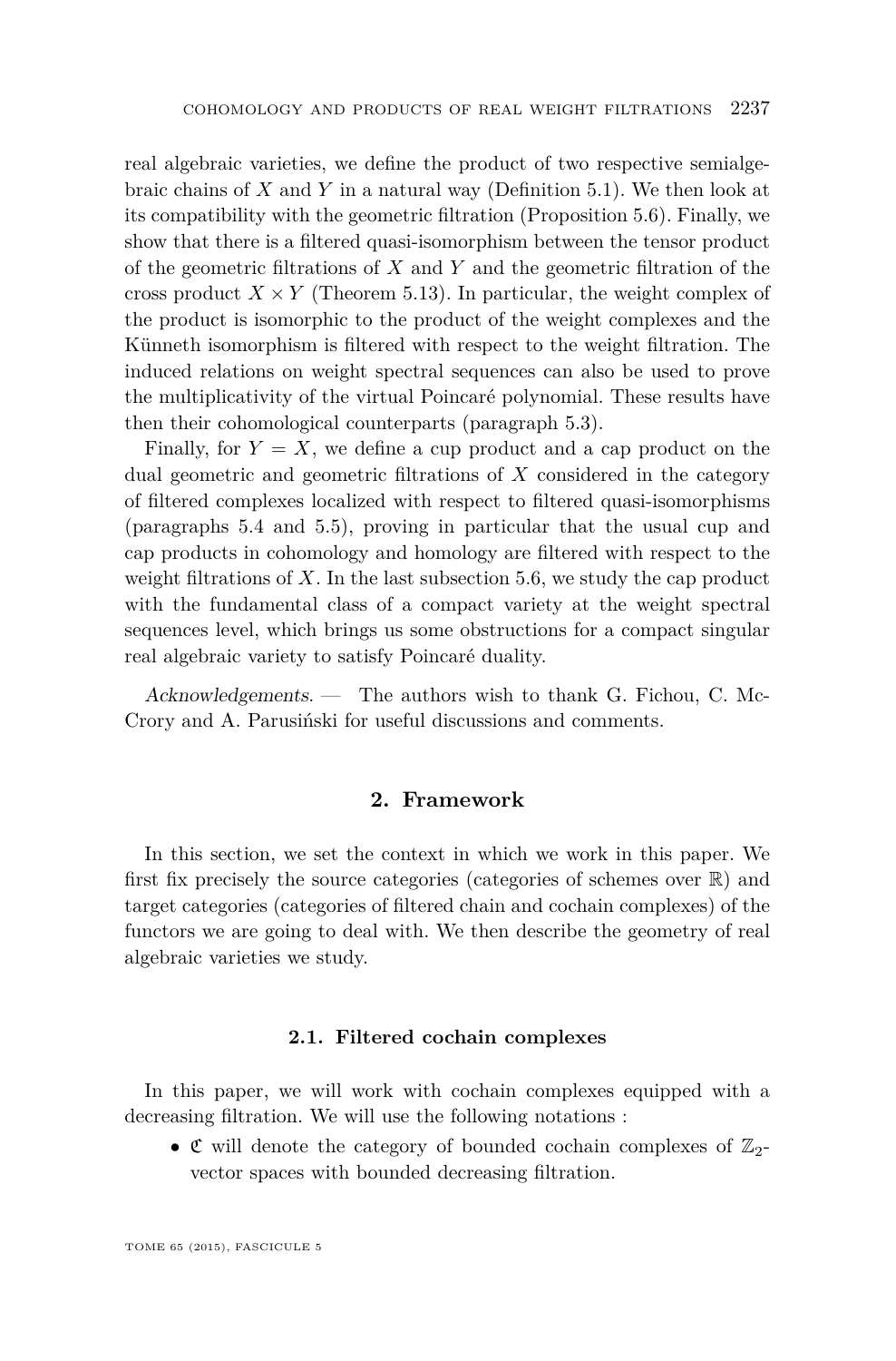To each filtered complex  $(K^*, F^{\bullet})$  of  $\mathfrak C$  is associated a second quadrant spectral sequence *E* with

$$
E_0^{p,q} = \frac{F^p K^{p+q}}{F^{p+1} K^{p+q}}
$$
 and 
$$
E_1^{p,q} = H^{p+q} \left( \frac{F^p K^*}{F^{p+1} K^*} \right),
$$

the differential *d* of the spectral sequence being induced by the coboundary operator of *K*<sup>∗</sup> .

The filtration  $F^{\bullet}$  on  $K^*$  induces naturally a filtration on the cohomology of *K*<sup>∗</sup> by setting

$$
F^p H^q(K) := \text{im} \left[ H^q(F^p K^*) \longrightarrow H^q(K^*) \right],
$$

and the spectral sequence  $E$  converges to the cohomology  $H^*(K^*)$ of *K*<sup>∗</sup> , that is

$$
E^{p,q}_{\infty} = \frac{F^p H^{p+q}(K^*)}{F^{p+1} H^{p+q}(K^*)}.
$$

A morphism of filtered complexes which induces an isomorphism on  $E_1$  (and therefore on all  $E_r$  from  $r \geq 1$ ) will be called a quasiisomorphism of  $\mathfrak{C}$ , or simply a filtered quasi-isomorphism.

- $Ho\mathfrak{C}$  denotes the localization of  $\mathfrak{C}$  with respect to quasi-isomorphisms of  $\mathfrak{C}$  (we keep the notation of [\[7\]](#page-37-0), 1.5.1).
- $\mathfrak{D}$  will denote the category of cochain complexes of  $\mathbb{Z}_2$ -vector spaces, and a morphism of cochain complexes which induces an isomorphism on their cohomology will be called a quasi-isomorphism of D, or simply a quasi-isomorphism.
- $Ho\mathfrak{D}$  denotes the localization of  $\mathfrak D$  with respect to quasi-isomorphisms of D.

Remark 2.1. — Let  $\phi : \mathfrak{C} \longrightarrow \mathfrak{D}$  be the forgetful functor forgetting the filtration. It can be localized into a functor  $H \circ \mathfrak{C} \longrightarrow H \circ \mathfrak{D}$ , which we denote again by *φ*, because a filtered quasi-isomorphism is in particular a quasi-isomorphism.

# **2.2. Real algebraic varieties**

We are interested in the study of the geometry of the set of real points of real algebraic varieties. In this paper, a real algebraic variety will be a reduced scheme of finite type defined over R. We denote by :

•  $\mathbf{Sch}_c(\mathbb{R})$  the category of real algebraic varieties and proper regular morphisms.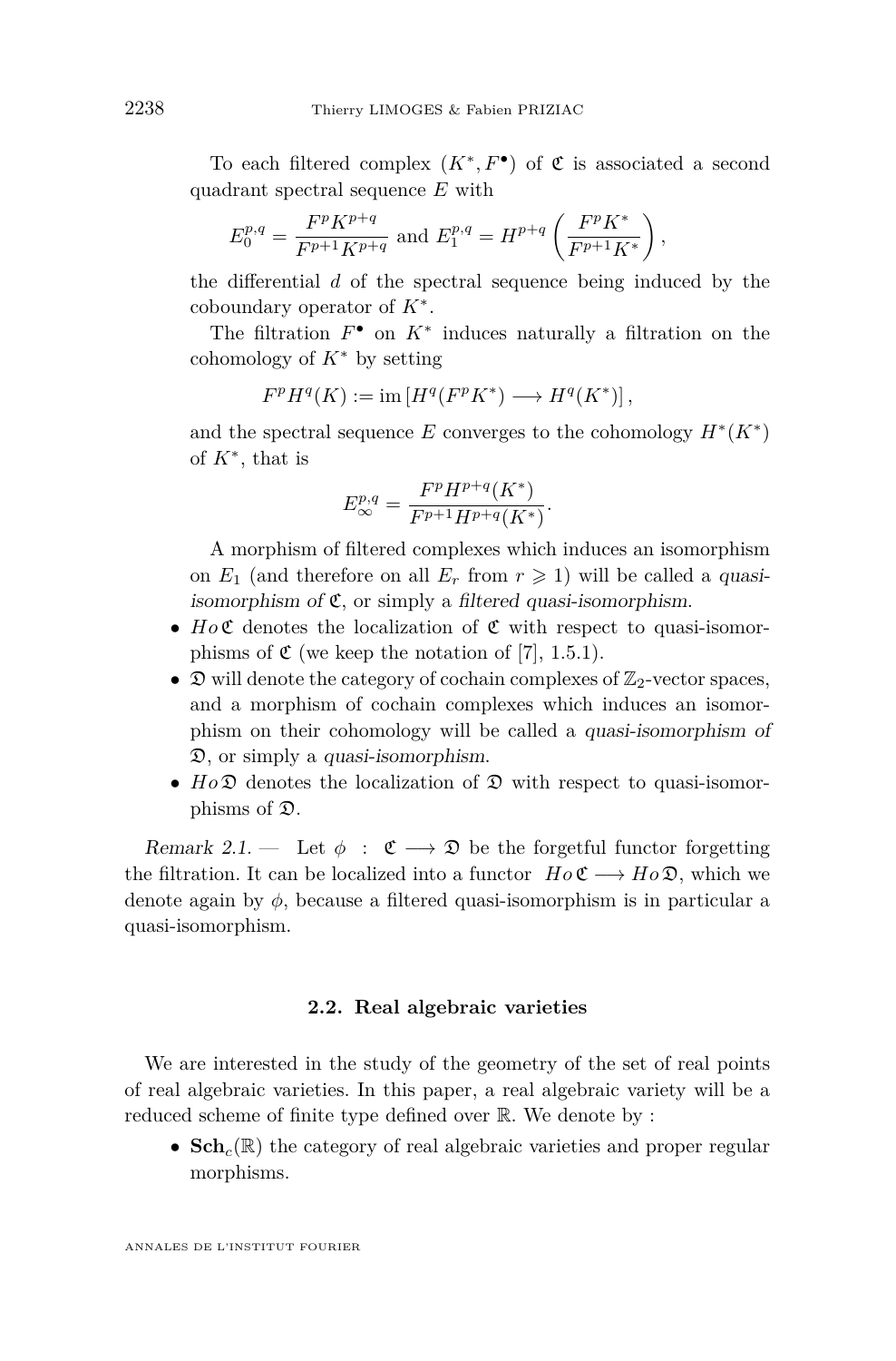- **Reg***comp*(R) the full subcategory of **Sch***c*(R) whose objects are compact nonsingular varieties, that is proper regular schemes.
- $V(\mathbb{R})$  the full subcategory of  $Sch_c(\mathbb{R})$  whose objects are nonsingular projective varieties, that is regular projective schemes.

For *X* a real algebraic variety of  $\mathbf{Sch}_c(\mathbb{R})$ , we denote by  $X_{\mathbb{R}}$  the set of its real points. Equipped with its sheaf of regular functions, the set  $X_{\mathbb{R}}$  is a real algebraic variety in the sense of [\[1\]](#page-36-0), which can be locally embedded in an affine space  $\mathbb{R}^n$ . We equip it with the strong topology of  $\mathbb{R}^n$ , and then  $X_{\mathbb{R}}$  is a Haussdorff space, locally compact.

# **2.3. Semialgebraic chain and cochain complexes**

Let *X* be a real algebraic variety. We will consider complexes of semialgebraic chains defined using semialgebraic subsets of  $X_{\mathbb{R}}$ . In this paper, we will always work with  $\mathbb{Z}_2$ -coefficients, so that real algebraic varieties and arc-symmetric sets ([\[1\]](#page-36-0), [\[9\]](#page-37-0)) always have a  $(\mathbb{Z}_2$ -)orientation and a fundamental class (recall that real algebraic varieties may not be Z-oriented, as  $\mathbb{P}^2(\mathbb{R})$ ).

We will consider the two following dual complexes :

- the chain complex  $(C_*(X), \partial_*)$  of semialgebraic chains of  $X_{\mathbb{R}}$  with closed supports, whose homology is the Borel-Moore homology  $H_*(X) := H_*^{BM}(X_{\mathbb{R}}, \mathbb{Z}_2)$  of  $X_{\mathbb{R}}$  with coefficients in  $\mathbb{Z}_2$  (see Appendix, paragraph 6 of [\[13\]](#page-37-0)),
- the cochain complex  $(C^*(X), \delta^*)$  which will be by definition the dual of  $(C_*(X), \partial_*)$  and whose cohomology  $(H_*(X))^{\vee}$  is, by Proposition 2.2 below, isomorphic to the cohomology with compact supports  $H_c^*(X_{\mathbb{R}}, \mathbb{Z}_2)$  of  $X_{\mathbb{R}}$  with coefficients in  $\mathbb{Z}_2$ .

PROPOSITION 2.2. — With the notations above, the Borel-Moore homology  $H_*(X) := H_*^{BM}(X_{\mathbb{R}}, \mathbb{Z}_2)$  and the cohomology with compact supports  $H^*(X) := H^*_c(X_{\mathbb{R}}, \mathbb{Z}_2)$  of  $X(\mathbb{R})$  are dual :

$$
H^*(X) = (H_*(X))^\vee
$$

Proof. — Borel-Moore homology and cohomology with compact supports of  $X_{\mathbb{R}}$  can be defined respectively as the relative homology and cohomology of the pair  $(\overline{X}_{\mathbb{R}}, \overline{X}_{\mathbb{R}} \setminus X_{\mathbb{R}})$ , where  $X \hookrightarrow \overline{X}$  is an open compactification of *X*.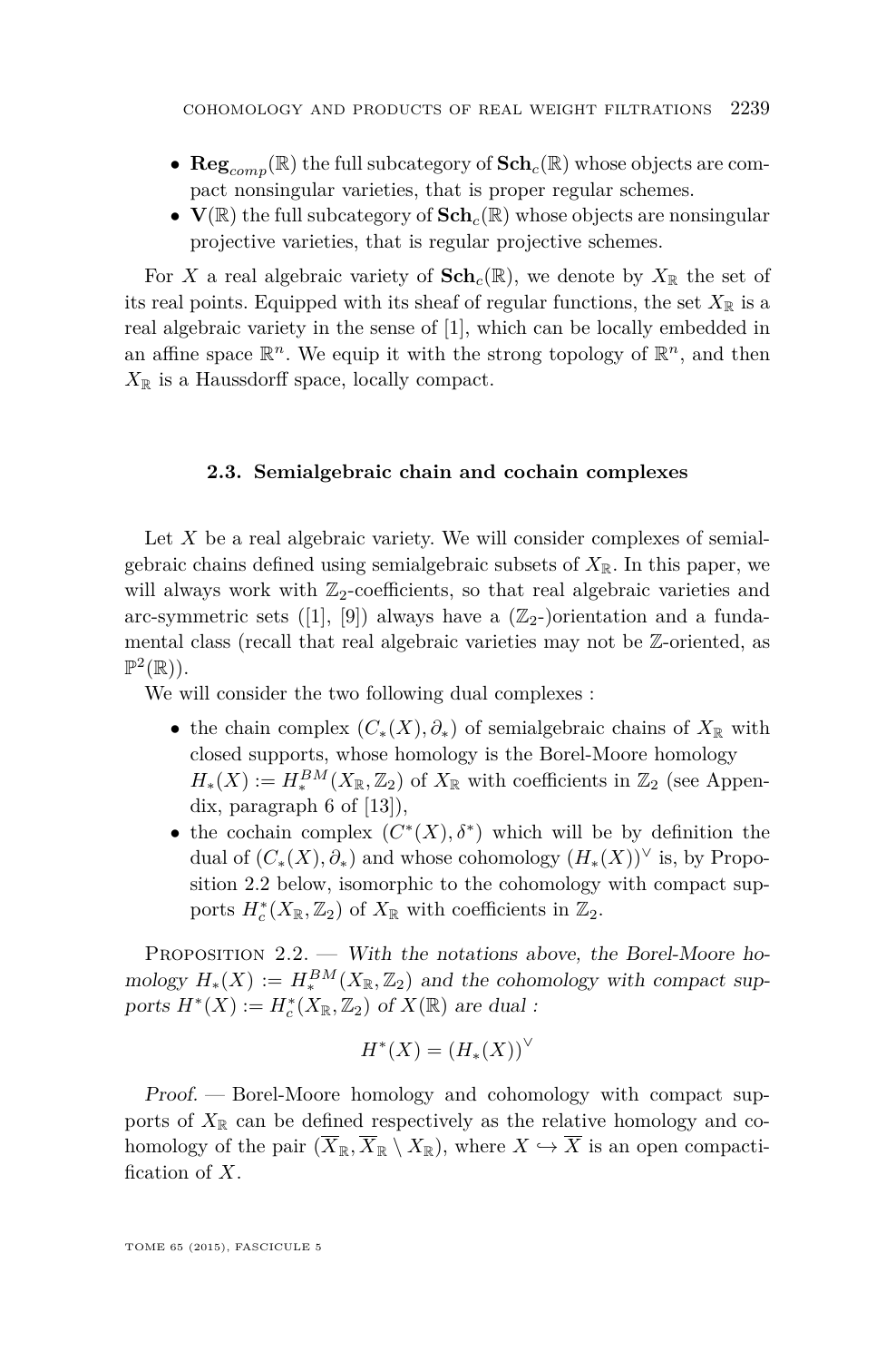The closed inclusion  $\overline{X}_{\mathbb{R}} \setminus X_{\mathbb{R}} \hookrightarrow \overline{X}_{\mathbb{R}}$  induces the following long exact sequences of homology and cohomology of the pair  $(\overline{X}_{\mathbb{R}}, \overline{X}_{\mathbb{R}} \setminus X_{\mathbb{R}})$ :

$$
\cdots \longrightarrow H_n^{BM}(\overline{X}_{\mathbb{R}} \setminus X_{\mathbb{R}}) \longrightarrow H_n^{BM}(\overline{X}_{\mathbb{R}})
$$
  
\n
$$
\longrightarrow H_n^{BM}(X_{\mathbb{R}}) \longrightarrow H_{n-1}^{BM}(\overline{X}_{\mathbb{R}} \setminus X_{\mathbb{R}}) \longrightarrow \cdots
$$
  
\n
$$
\cdots \longleftarrow H_c^n(\overline{X}_{\mathbb{R}} \setminus X_{\mathbb{R}}) \longleftarrow H_c^n(\overline{X}_{\mathbb{R}})
$$
  
\n
$$
\longleftarrow H_c^n(X_{\mathbb{R}}) \longleftarrow H_c^{n-1}(\overline{X}_{\mathbb{R}} \setminus X_{\mathbb{R}}) \longleftarrow \cdots
$$

The dual of the first sequence is then isomorphic to the second one by the five lemma, because the sets  $\overline{X}_{\mathbb{R}}$  and  $\overline{X}_{\mathbb{R}}\setminus X_{\mathbb{R}}$  are compact and consequently their Borel-Moore homology and cohomology with compact supports are respectively isomorphic to their singular homology and cohomology which are dual to each other.  $\Box$ 

Remark  $2.3$ . — The cohomology with compact supports is normally computed from the complex of cochains with compact supports. However, this complex does not have good additivity properties, in contrast with the complex *C* ∗ .

# **3. Cohomological weight complex**

We prove the existence and uniqueness of the cohomological weight complex in a way similar to the method of [\[13\]](#page-37-0), using Theorem 2.2.2 of Guillén and Navarro-Aznar in [\[7\]](#page-37-0).

The Theorem 2.2.2 of [\[7\]](#page-37-0) is a criterion of extension to all (possibly singular or non-compact) varieties for functors defined on nonsingular projective varieties. In this paper we consider varieties over  $\mathbb R$  and the target category will be *Ho* C. The initial functor will be the functor which assigns to a real nonsingular projective variety its complex of semialgebraic cochains equipped with the canonical filtration defined below (Definition [3.3\)](#page-7-0). The verification of the criterion will follow from a short exact sequence for the cohomology of a blowing-up (Remark [3.5\)](#page-9-0), showing the existence of a unique extension to all real algebraic varieties and proper regular morphisms (which we call the cohomological weight complex), satisfying conditions of additivity for closed inclusions and acyclicity for generalized blowups (paragraph [3.1\)](#page-8-0).

In paragraph [3.2,](#page-10-0) we show that the spectral sequence induced by the cohomological weight complex (well-defined only from level one) converges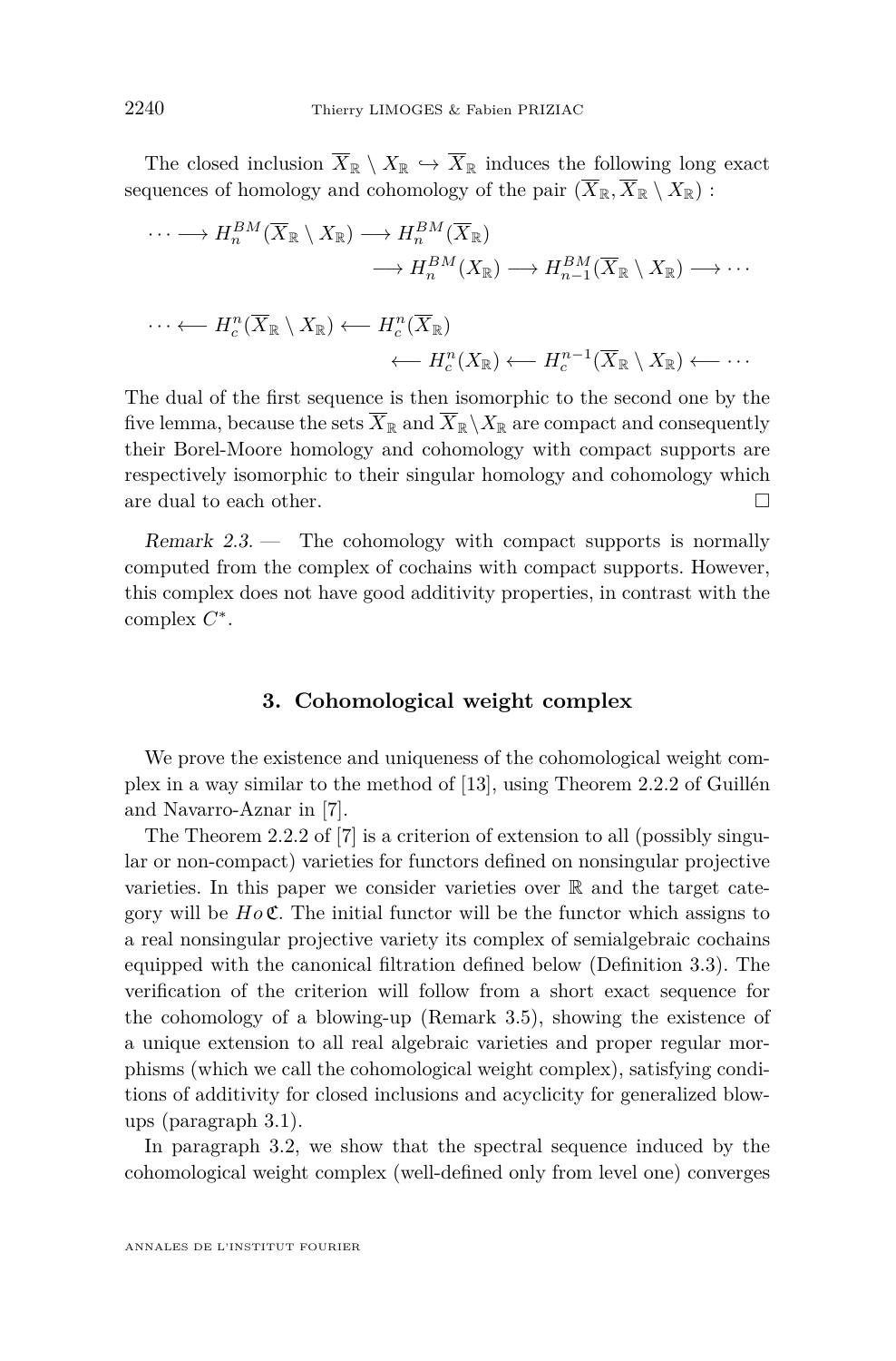<span id="page-7-0"></span>to the cohomogical weight filtration on the cohomology with compact supports and, in paragraph [3.3,](#page-11-0) that one can recover, as in [\[13\]](#page-37-0), section 1, the virtual Betti numbers ([\[11\]](#page-37-0)) from its level one terms. The virtual Betti numbers are the unique additive invariants of real algebraic varieties coinciding with the usual Betti numbers on compact nonsingular varieties.

Finally, in paragraph [3.4,](#page-12-0) we give to the cohomological weight spectral sequence of a compact real algebraic variety the following viewpoint : it can be regarded as the spectral sequence naturally induced from a cubical hyperresolution of the variety.

DEFINITION 3.1. — Keeping the notations from [\[13\]](#page-37-0) and [\[7\]](#page-37-0), for  $n \ge 0$ , let  $\Box_n^+$  be the set of subsets of  $\{0, 1, \ldots, n\}$ , partially ordered by inclusion. A cubical diagram of type  $\Box_n^+$  in a category  $\mathcal X$  is by definition a contravariant functor from  $\Box_n^+$  to X. If K is a cubical diagram of type  $\Box_n^+$  in  $\mathfrak{C}$ , let  $K^{*,S}$ be the complex labelled by the subset  $S \subset \{0, 1, \ldots n\}$  and  $|S|$  denote the number of elements of *S*. The simple complex  $sK$  is defined by

$$
\mathrm{s}\mathcal{K}^k:=\bigoplus_{i+|S|=k}\mathcal{K}^{i,S}
$$

with differentials  $\delta$  :  $s\mathcal{K}^k \longrightarrow s\mathcal{K}^{k+1}$  defined as follows.

For each *S*, let  $\delta'$  :  $K^{i,S} \longrightarrow K^{i+1,S}$  be the differential of  $K^{*,S}$ . If  $T \subset S$  and  $|T| = |S| - 1$ , let  $\delta_{S,T} : K^{*,S} \longrightarrow K^{*,T}$  be the cochain map corresponding to the inclusion of *T* in *S*. If  $a \in K^{i,S}$ , let  $\delta''(a) := \sum \delta_{S,T}(a)$ where the sum is taken over all  $T \subset S$  such that  $|T| = |S| - 1$ , and  $\delta(a) := \delta'(a) + \delta''(a).$ 

The induced filtration on  $sK$  is given by  $F^p sK := sF^pK$ .

Remark  $3.2.$  — We distinguish the simple complex of a cubical diagram of type  $\Box^+_n$  of (filtered) cochain or chain complexes, as defined in the Definition 3.1 above, and the total complex associated to a double complex.

DEFINITION 3.3. — Let  $(K^*,\delta)$  be a cochain complex. We define the canonical filtration  $F_{can}^{\bullet}$  by

$$
F_{can}^p K^q := \begin{cases} K^q & \text{if } q < -p \\ \ker \delta_q & \text{if } q = -p \\ 0 & \text{if } q > -p \end{cases}
$$

The filtered complex  $F_{can}^{\bullet}K^*$  defines a second quadrant spectral sequence that converges to the cohomology of  $K^*$  at level one:

(3.1) 
$$
E^{p,q}_{\infty} = E^{p,q}_1 = \begin{cases} \frac{\ker \delta_{-p}}{\mathrm{im}\delta_{-p-1}} = H^{p+q}(K^*) & \text{if } p+q = -p, \\ 0 & \text{otherwise.} \end{cases}
$$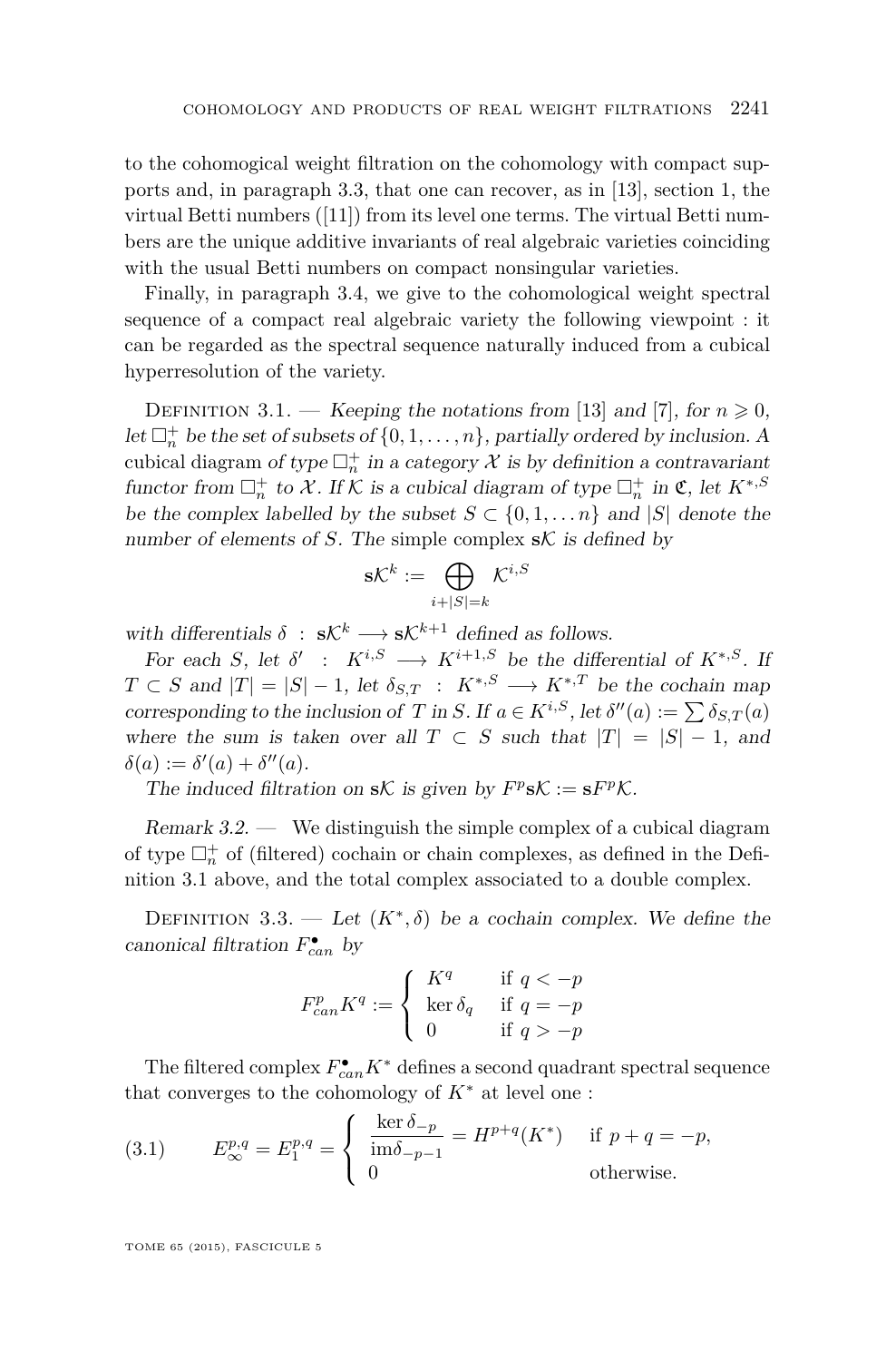# <span id="page-8-0"></span>**3.1. The construction of the cohomological weight complex**

We define a functor  $WC^*$ :  $Sch_c(\mathbb{R}) \longrightarrow Ho\mathfrak{C}$  such that, for *X* and object of  $\mathbf{Sch}_c(\mathbb{R})$ , the homology of the complex  $\phi(\mathcal{W}C^*(X))$  is  $H^*(X)$ (recall that  $\phi$  denotes the forgetful functor). The spectral sequence  $E_r$ ,  $r = 1, 2, \ldots$  associated to  $WC^*(X)$ , converges to  $H^*(X)$ . In particular, it induces a filtration on the cohomology with compact supports of  $X_{\mathbb{R}}$ .

Theorem 2.2.2 of [\[7\]](#page-37-0) allows us to prove the existence and uniqueness of the functor  $W C^*$  with properties of extension, additivity and acyclicity. We keep the notations from [\[7\]](#page-37-0) and [\[13\]](#page-37-0).

THEOREM  $3.4.$  — The contravariant functor

 $F_{can}C^*$  :  $\mathbf{V}(\mathbb{R}) \longrightarrow Ho\mathfrak{C}$ 

which assigns to a nonsingular projective variety *M* the semialgebraic cochain complex with closed supports  $C^*(M)$  equipped with the canonical filtration extends to a contravariant functor

$$
\mathcal{W}C^* \; : \; \mathbf{Sch}_c(\mathbb{R}) \longrightarrow Ho\,\mathfrak{C}
$$

satisfying :

(Ac) For an acyclic square *Y*e *,*<sup>→</sup> *<sup>X</sup>*<sup>e</sup>  $\tilde{Y} \stackrel{j}{\hookrightarrow} \tilde{X}$ ↓*<sup>π</sup>* ↓*<sup>π</sup> Y* → *X* the simple filtered complex of

the diagram

$$
\begin{array}{ccc}\n\mathcal{W}C^*(\widetilde{Y}) & \stackrel{\cdot j^*}{\longleftarrow} & \mathcal{W}C^*(\widetilde{X}) \\
\uparrow_{\pi^*} & \uparrow_{\pi^*} \\
\mathcal{W}C^*(Y) & \stackrel{\cdot i^*}{\longleftarrow} & \mathcal{W}C^*(X)\n\end{array}
$$

is acyclic.

(Ad) For a closed inclusion  $Y \stackrel{i}{\hookrightarrow} X$ , the simple filtered complex of the diagram

$$
\mathcal{W}C^*(Y) \xleftarrow{i^*} \mathcal{W}C^*(X)
$$

is quasi-isomorphic in  $\mathfrak{C}$  to  $\mathcal{W}C^*(X \setminus Y)$ .

Such a functor  $WC^*$  is unique up to a unique filtered quasi-isomorphism.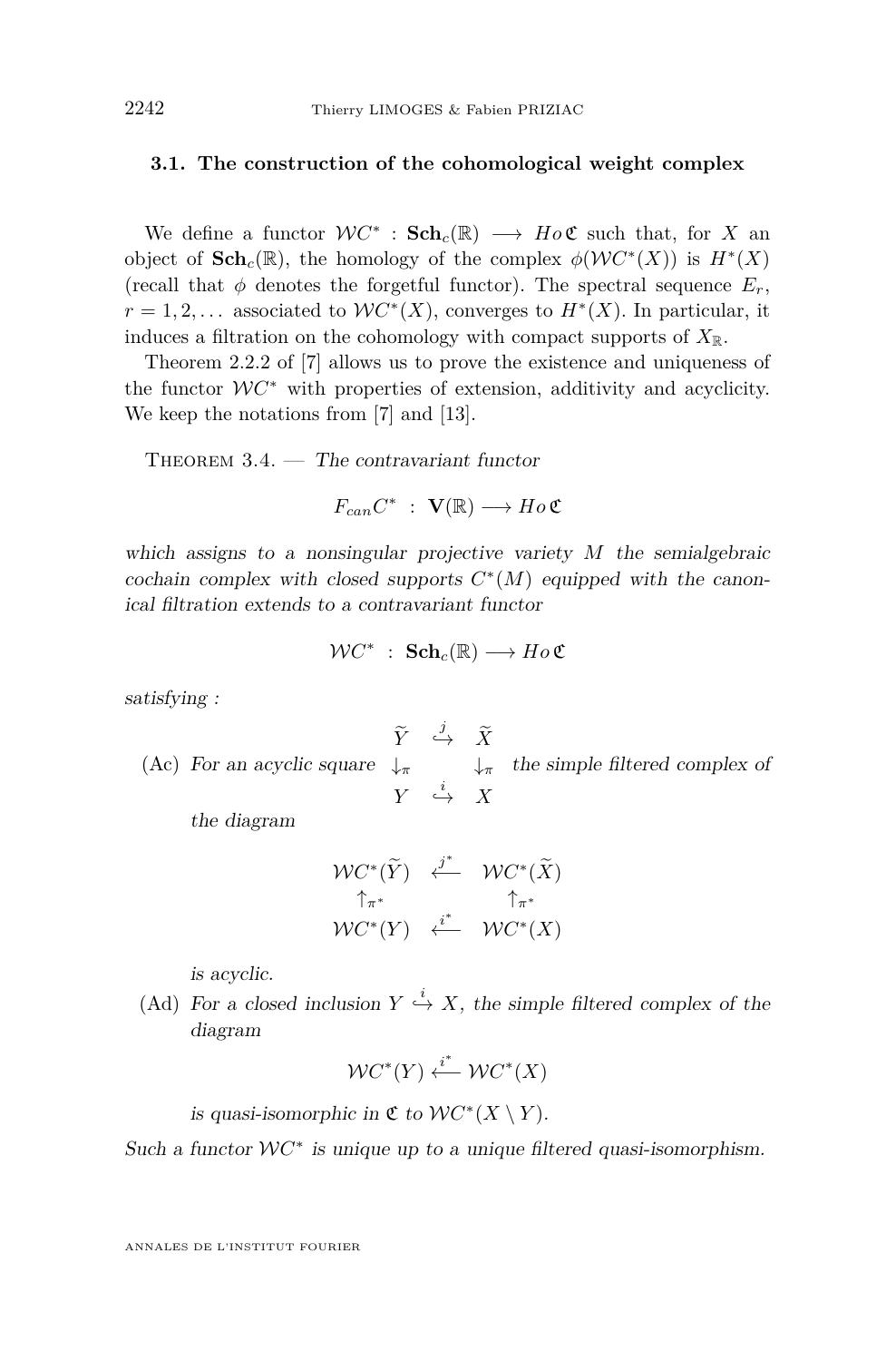<span id="page-9-0"></span>Remark  $3.5.$  — The proof uses ingredients analogous to the ones in homological weight complex existence and uniqueness' proof in [\[13\]](#page-37-0), in particular the fact that, for an elementary acyclic square

(3.2) 
$$
\begin{array}{ccccc}\n\widetilde{Y} & \stackrel{j}{\hookrightarrow} & \widetilde{X} \\
\downarrow_{\pi} & & \downarrow_{\pi} \\
Y & \stackrel{i}{\hookrightarrow} & X\n\end{array}
$$

the sequences

$$
0 \longrightarrow H^{q}(X) \longrightarrow H^{q}(\widetilde{X}) \oplus H^{q}(Y) \longrightarrow H^{q}(\widetilde{Y}) \longrightarrow 0
$$

are exact for all  $q \in \mathbb{N}$  (this uses Poincaré duality : see the proof of Proposition 2.1 of [\[11\]](#page-37-0)).

Proof of Theorem [3.4.](#page-8-0) — Since the functor  $F_{can}C^*$  :  $\mathbf{V}(\mathbb{R}) \longrightarrow Ho\mathfrak{C}$ can be factorized through  $\mathfrak{C}$ , it is  $\Phi$ -rectified. It remains to check the hypotheses (F1) and (F2) of Theorem 2.2.2 of [\[7\]](#page-37-0).

- (F1) The inclusions  $X \stackrel{i_X}{\hookrightarrow} X \sqcup Y$  and  $Y \stackrel{i_Y}{\hookrightarrow} X \sqcup Y$  glue into an isomorphism  $C^*(X \sqcup Y) \stackrel{i^* \times \bigoplus i^*}{\longrightarrow} C^*(X) \oplus C^*(Y)$ . As a consequence,  $F_{can}C^*(X \sqcup Y) \cong F_{can}C^*(X) \oplus F_{can}C^*(Y).$
- (F2) For an elementary acyclic square (3.2) we check that the following diagram, denoted by  $K$ ,

$$
F_{can}C^*(\widetilde{Y}) \xleftarrow{\ j^*} F_{can}C^*(\widetilde{X})
$$
  
\n
$$
\uparrow_{\pi^*} \qquad \uparrow_{\pi^*}
$$
  
\n
$$
F_{can}C^*(Y) \xleftarrow{i^*} F_{can}C^*(X)
$$

is acyclic. In other words, we check that the spectral sequence associated to its simple filtered diagram satisfies  $E_1(\mathbf{s}\mathcal{K}) = 0$ .

Let  $p \in \mathbb{Z}$ . Similarly to [\[13\]](#page-37-0), proof of Theorem 1.1, the homology of the *p*-th column  $(E_0^{p,*}(\mathbf{s}K), d^{p,*})$  of  $E_0(\mathbf{s}K)$  is given by

$$
H^{k}(E_{0}^{p,*}) = \begin{cases} 0 & \text{for } k = -p, \\ \ker\left[H^{-p}(\widetilde{X}) \oplus H^{-p}(\widetilde{Y}) \oplus H^{-p}(Y)\right] & \text{for } k = -p+1, \\ \frac{\ker\left[H^{-p}(\widetilde{X}) \oplus H^{-p}(Y) \longrightarrow H^{-p}(\widetilde{Y}) \right]}{\operatorname{im}\left[H^{-p}(X) \longrightarrow H^{-p}(\widetilde{X}) \oplus H^{-p}(Y)\right]} & \text{for } k = -p+2, \\ \frac{H^{-p}(\widetilde{Y})}{\operatorname{im}\left[H^{-p}(\widetilde{X}) \oplus H^{-p}(Y) \longrightarrow H^{-p}(\widetilde{Y}) \right]} & \text{for } k = -p+3, \\ 0 & \text{otherwise.} \end{cases}
$$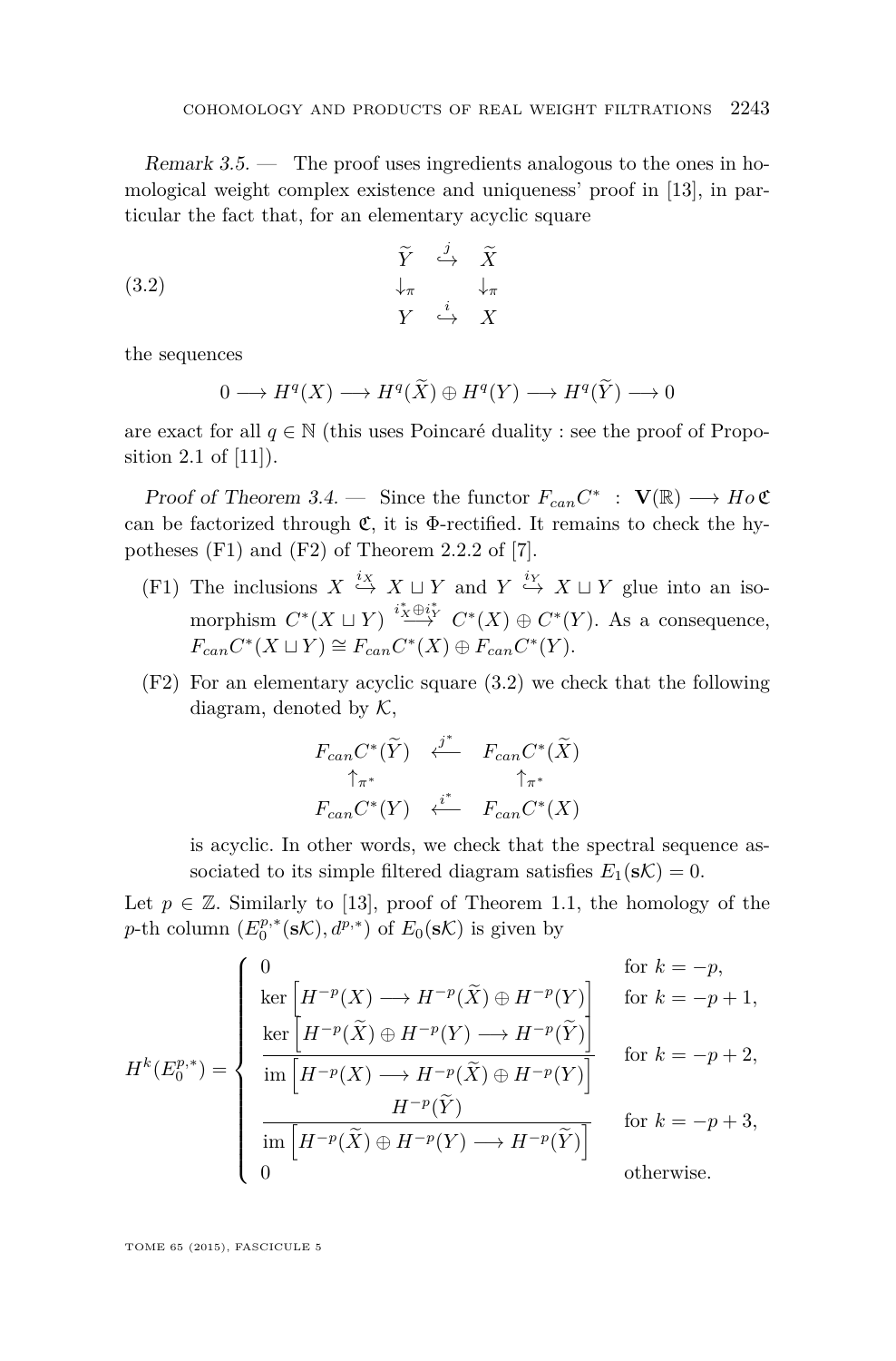These spaces are all 0 (see previous Remark [3.5\)](#page-9-0) and therefore  $E_1(\mathbf{s} \mathcal{K}) = 0$ .  $\Box$ 

Remark 3.6.

- The extension theorem 2.2.2 of [\[7\]](#page-37-0) gives us also the fact that the functor  $WC^*$  is  $\Phi$ -rectified.
- Let  $(E_r)_{r>0}$  be the spectral sequence associated to the filtered complex  $WC^*(X)$  provided by Theorem [3.4.](#page-8-0) By definition of the category  $Ho\mathfrak{C}$ , the terms  $E_r$  for  $r = 1, 2, \ldots$  are well-defined and do not depend on the construction of  $WC^*(X)$ . On the other hand,  $E_0$  depends on this construction, that is on the chosen cubical hyperresolution of *X* (see paragraph [3.4](#page-12-0) below).

# **3.2. Cohomological weight filtration**

For *X* a real algebraic variety, we call the filtered complex  $WC^*(X)$  the cohomological weight complex of *X*.

The cohomological weight complex computes the cohomology with compact supports of the set of real points of real algebraic varieties :

PROPOSITION 3.7. — For *X* an object of  $Sch_c(\mathbb{R})$ , the homology of the complex  $\phi(WC^*(X))$  is  $H^*(X)$ .

*Proof.* — The functors  $\phi \circ \mathcal{W}C^*$  and  $C^*(\cdot)$  both satisfy the additivity and acyclicity properties of Theorem 2.2.2 of [\[7\]](#page-37-0) (we have short exact sequences of additivity and acyclicity for the semialgebraic cochain complex, which are dual to the ones in [\[13\]](#page-37-0), proof of Proposition 1.5). Since they are furthermore equal on the objects of  $\mathbf{V}(\mathbb{R})$ , these functors  $\mathbf{Sch}_c(\mathbb{R}) \longrightarrow Ho\mathfrak{D}$ are isomorphic, thanks to the uniqueness provided by the extension theorem. In particular, the semialgebraic cochain complex with closed supports and the cohomological weight complex compute the same cohomology.  $\square$ 

COROLLARY 3.8. — By Theorem [3.4](#page-8-0) and previous property 3.7, we obtain a filtration on the cohomology with compact supports of the set of real points of real algebraic varieties :

$$
H^k(X) = \mathcal{W}^{-k}H^k(X) \supset \mathcal{W}^{-k+1}H^k(X) \supset \cdots
$$
  
 
$$
\sup \mathcal{W}^0H^k(X) \supset \mathcal{W}^{+1}H^k(X) = \{0\},
$$

called the cohomological weight filtration.

We say that the cohomological weight filtration of a variety *X* is pure if for all  $k \in \mathbb{Z}$  the space  $W^{-k+1}H^{k}(X)$  is 0.

ANNALES DE L'INSTITUT FOURIER

<span id="page-10-0"></span>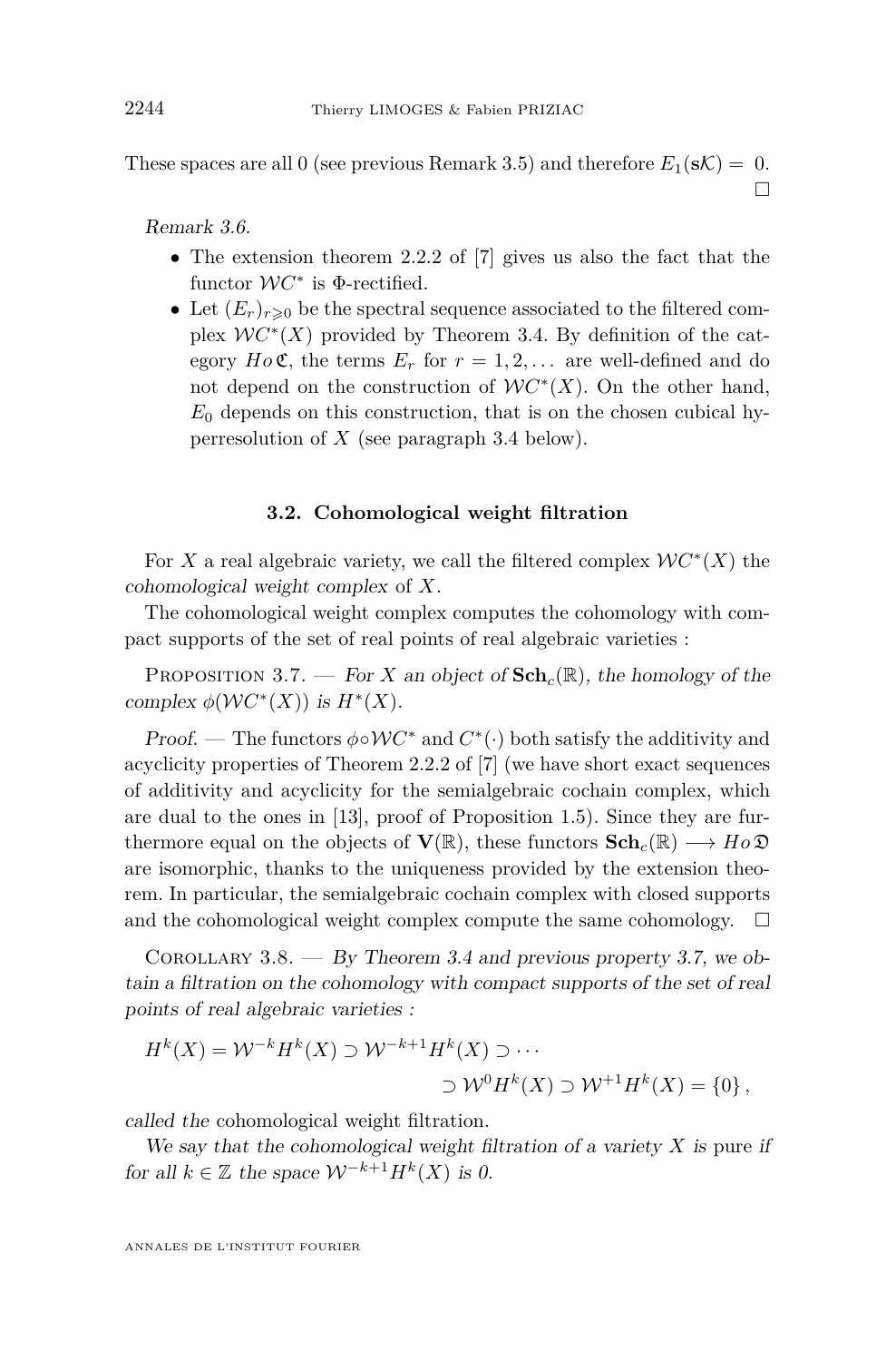<span id="page-11-0"></span>It will be shown in section [4.1](#page-15-0) that the cohomological weight filtration is dual to the weight filtration on Borel-Moore homology of [\[13\]](#page-37-0). In particular, the cohomological weight filtration of a real algebraic variety *X* is pure if and only if its homological weight filtration is pure.

# **3.3. Cohomological weight spectral sequence and virtual Betti numbers**

Analogously to [\[13\]](#page-37-0), we recover the virtual Betti numbers from the cohomological weight spectral sequence, which is by definition the spectral sequence  $E_r$  associated to the cohomological weight complex  $\mathcal{W}C^*(X)$  of *X* (it is well-defined for  $r \geq 1$ : see Remark [3.6\)](#page-10-0). We reindex it by setting  $\widetilde{E}^{p,q}_{r} = E^{q,p+2q}_{r-1}$ . Notice that the column  $(-p)$  of  $E_1$  is sent to the row *p* of  $\widetilde{E}_2$ , the line  $p + q = -p$  is sent to the vertical line  $p = 0$  and the lines  $p + q =$  constant are globally preserved.

LEMMA 3.9. — The vector spaces appearing in  $E_1$  (or equivalently  $E_2$ ) have finite dimension.

Proof. — It will be shown in paragraph [3.4](#page-12-0) that, for compact varieties, the spectral sequence  $\widetilde{E}_r$  is isomorphic to the spectral sequence  $\widehat{E}_r$  induced by the double complex associated to a cubical hyperresolution (from  $r \geq 2$ ). Since the latter is computed from cohomologies of real algebraic varieties, its terms are finite-dimensional. We next use the additivity property of the cohomological weight complex to prove the non-compact case.

Proposition 3.10. — The *q*-th virtual Betti number can be read on the *q*-th row of  $E_2$ :

$$
\beta_q(X) = \sum_{p=0}^{\dim X} (-1)^p \dim_{\mathbb{Z}_2} \widetilde{E}_2^{p,q}(X)
$$

 $Proof.$  — As in [\[13\]](#page-37-0), paragraph 1.3, the right-hand side of the formula equals  $b_q(X) := \dim_{\mathbb{Z}_2} H^q(X)$  for X compact nonsingular (in this case, according to Proposition [3.11](#page-12-0) below,  $WC^*(X)$  is filtered quasi-isomorphic to  $C^*(X)$  equipped with the canonical filtration), and is additive for a closed inclusion  $Y \stackrel{i}{\hookrightarrow} X$ : this gives us the result by the uniqueness with such properties of the virtual Betti numbers, see [\[11\]](#page-37-0).

 $\Box$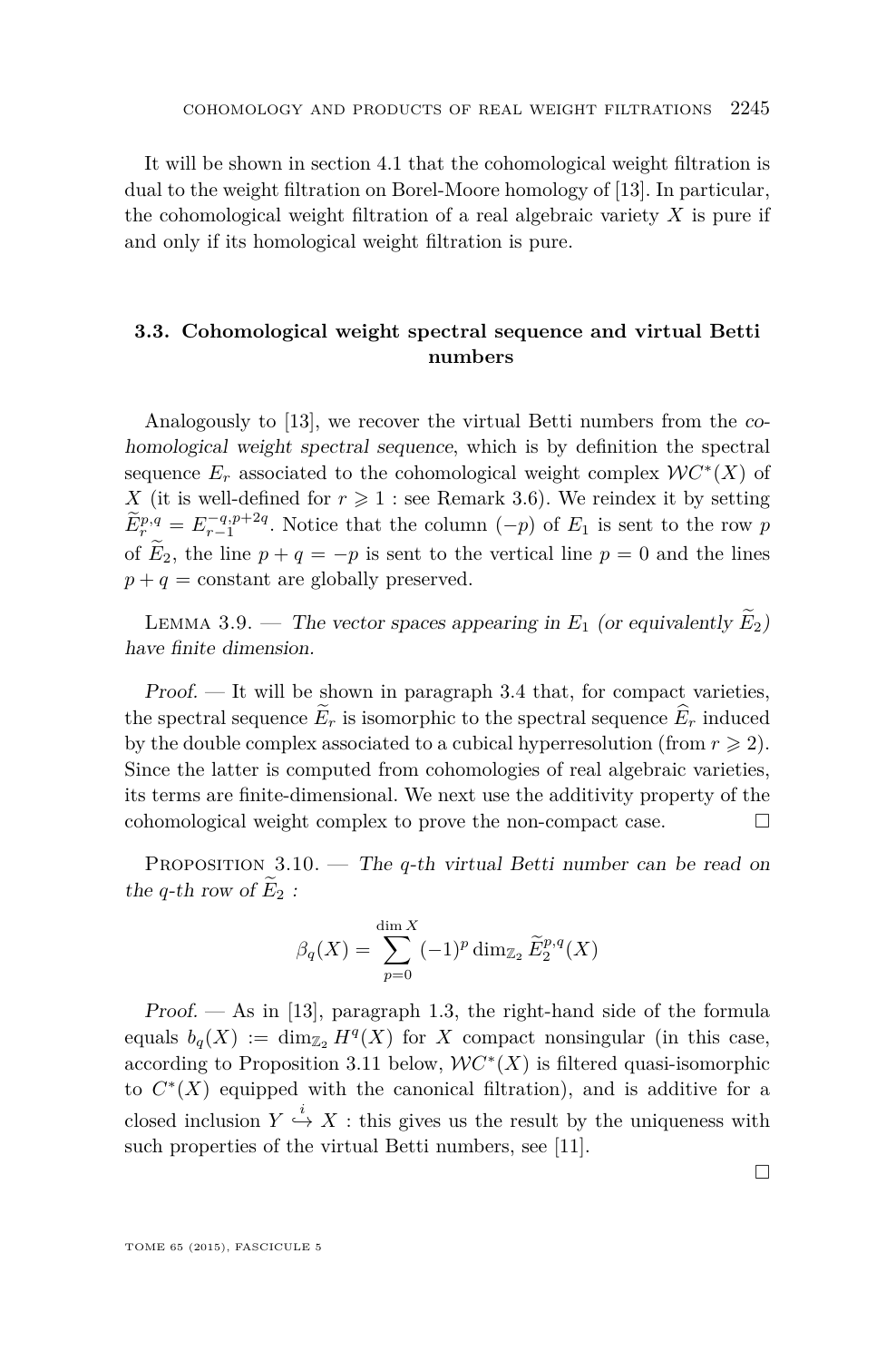<span id="page-12-0"></span>PROPOSITION 3.11. — For *X* compact nonsingular, the cohomology of the complex  $\frac{\mathcal{W}^p C^*(X)}{\mathcal{W}^{p+1} C^*(X)}$  $\frac{\sqrt{N}p+1}{C^*(X)}$  satisfies

$$
H^k\left(\frac{\mathcal{W}^p C^*(X)}{\mathcal{W}^{p+1} C^*(X)}\right) = \begin{cases} H^p(X) & \text{if } k = -p, \\ 0 & \text{otherwise.} \end{cases}
$$

In other words, the cohomological weight filtration of a compact nonsingular real algebraic variety is pure.

Proof. — The proof is similar to the proof of Proposition 1.8 in [\[13\]](#page-37-0). Since the inclusion  $\mathbf{V}(\mathbb{R}) \to \mathbf{Reg}_{comp}(\mathbb{R})$  has the extension property of [\[7\]](#page-37-0) (2.1.10), the functor  $F_{can}^* C^*$  :  $\mathbf{V}(\mathbb{R}) \to Ho\mathfrak{C}$  extends to a functor  $\text{Reg}_{comp}(\mathbb{R}) \to Ho\mathfrak{C}$ , unique up to filtered quasi-isomorphism with extension, additivity and acyclicity properties. Since  $F_{can}^* C^*$  :  $\mathbf{Reg}_{comp}(\mathbb{R}) \rightarrow$  $Ho\mathfrak{C}$  and  $WC^*$ :  $\mathbf{Reg}_{comp}(\mathbb{R}) \to Ho\mathfrak{C}$  are both such extensions (see the Remark [3.5](#page-9-0) and the proof of Theorem  $3.4 : F_{can}C^*$  $3.4 : F_{can}C^*$  is acyclic on acyclic squares in  $\text{Reg}_{comp}(\mathbb{R})$ , they are quasi-isomorphic in  $\mathfrak{C}$  and we obtain the result by the equality  $(3.1)$ .

# **3.4. Cohomological weight complex and cubical hyperresolutions**

This subsection gives the following viewpoint for the weight complex : the spectral sequence given by Theorem [3.4](#page-8-0) is quasi-isomorphic to the spectral sequence induced by the double complex associated to a cubical hyperresolution. For an introduction to cubical hyperresolutions of algebraic varieties, see [\[15,](#page-37-0) Ch. 5].

Here, we keep the notations from [\[7\]](#page-37-0). For any compact real algebraic variety *X*, there exists a cubical hyperresolution of *X*, which is a special case of cubical diagram (see Definition [3.1\)](#page-7-0) denoted by

$$
X_{\bullet} = \left[ X_{\bullet}^{+} \longrightarrow X \right],
$$

where  $X_{\bullet}^{+}$  is called the *augmented cubical diagram*.

A cubical hyperresolution  $X_{\bullet}$  of *X* is composed of varieties  $X_S, S \in$  $\mathcal{P}[1,n]$ , associated to the vertices of a *n*-dimensional cube, with  $X_{\emptyset} = X$ and *X<sub>S</sub>* compact nonsingular for  $S \neq \emptyset$ , and of morphisms  $\pi_{S,T}: X_S \longrightarrow$  $X_T$  for  $T \subset S$ , such that  $\pi_{R,T} = \pi_{R,S} \circ \pi_{S,T}$  if  $T \subset S \subset R$ .

Let  $X_{\bullet}$  be a cubical hyperresolution of a compact real algebraic variety *X*. We associate to  $X_{\bullet}$  a double complex  $C^{i,j}$ , defined by  $X^{(i)}$  :=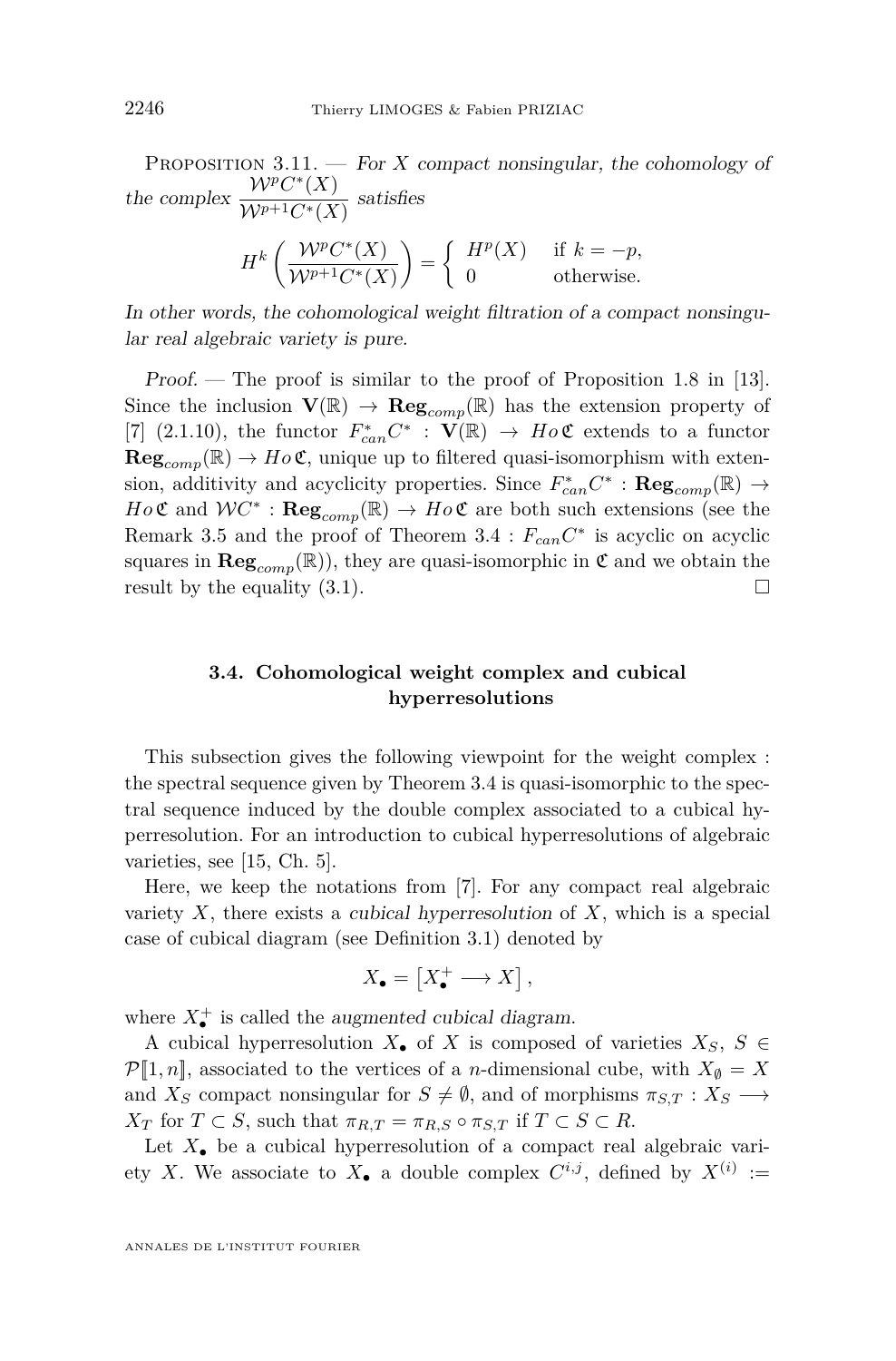$|S|=i+1$ 

<span id="page-13-0"></span> $\bigcup_{S \subset [\![1,n]\!], |S|=i+1} X_S$  and  $C^{i,j} := C^j(X^{(i)}) \cong \bigoplus$  $C^j(X_S)$ 

 $f$  for  $i, j \geq 0$ , and equipped with the differentials  $\delta'_{i}$  :  $C^{j}(X^{(i)}) \longrightarrow$  $C^j(X^{(i+1)})$ , induced by the morphisms  $X^{(i+1)} \longrightarrow X^{(i)}$  (that is by the morphisms  $X_S \to X_T$  with  $T \subset S$  and  $|T| = |S| - 1$ , and  $\delta_j'' : C^j(X^{(i)}) \longrightarrow$  $C^{j+1}(X^{(i)})$  which are the coboundary operators of the  $X^{(i)}$ 's.

The double complex  $C^{i,j}$  leads to a filtered complex  $(C^*, \hat{F})$ : it is the associated total complex equipped with the naive filtration coming from the cubical diagram structure. Precisely, we set

$$
C^k := \bigoplus_{i+j=k} C^j(X^{(i)})
$$

and

$$
\hat{F}^p C^k := \bigoplus_{i \geqslant p} C^{k-i}(X^{(i)}),
$$

the differential being  $\delta := \delta' + \delta''$ .

Similarly to [\[13,](#page-37-0) Proposition 1.9], since the functor  $WC^*$  is acyclic for cubical hyperresolutions (see [\[7,](#page-37-0) proof of Theorem 2.1.5]), the cohomological weight spectral sequence of *X* is isomorphic (from level one) to the spectral sequence associated to the cochain complex  $C^*$  equipped with (the filtration induced by) the canonical filtration denoted by *Fcan*. Now, the Deligne shift ([\[2,](#page-36-0) Paragraph 1.3]) of the naive filtration  $\hat{F}$  on  $C^*$  is the canonical filtration *Fcan* :

Lemma 3.12.

$$
\text{Dec}(\hat{F})^{p-k}C^k = F_{can}^{p-k}C^k
$$

Consequently, the spectral sequence  $\widehat{E}_r$  induced by the filtered complex  $(C^*, \hat{F})$  associated to the cubical hyperresolution  $X_{\bullet}$  of X is isomorphic to the reindexed cohomological weight spectral sequence of *X* (from level two) :

PROPOSITION 3.13. — For  $r \geq 2$  $\widetilde{E}_r^{a,b} = E_r^{a,b}(C^*, \hat{F})$ 

Remark 3.14. — If *U* is a non-compact real algebraic variety, take a compactification *X* of *U* and consider the complement  $X \setminus U$  of *U* in *X*. Then, using the additivity property of the weight complex and the Proposition 3.13 above, we can compute the cohomological weight spectral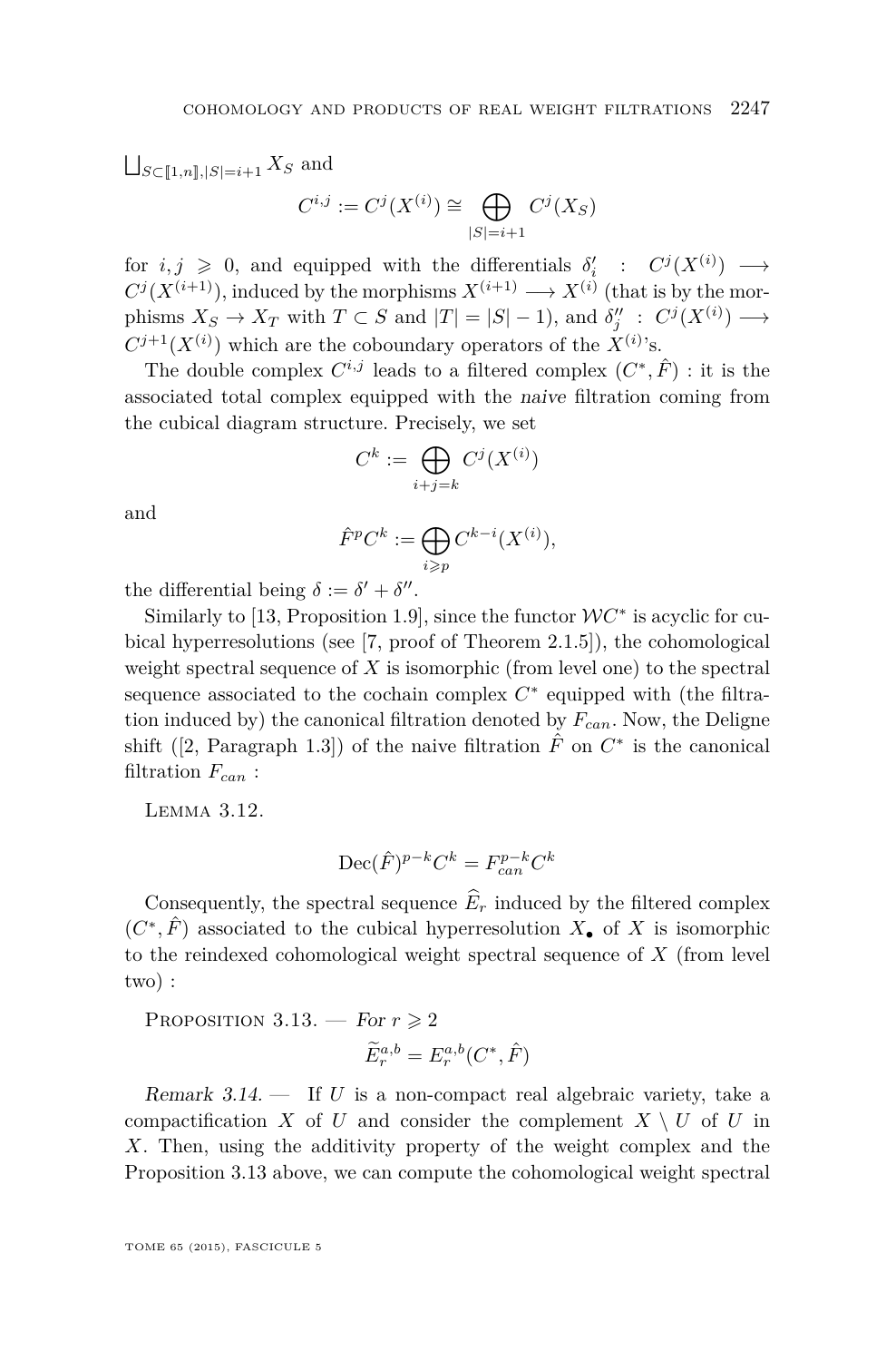<span id="page-14-0"></span>sequence of *U* from the spectral sequences induced by cubical hyperresolutions of *X* and  $X \setminus U$ .

# **4. The dual geometric filtration**

In [\[13\]](#page-37-0), McCrory and Parusiński built a functor  $\mathcal{G}_{\bullet}C_{*}$  :  $\mathbf{Sch}_{c}(\mathbb{R}) \longrightarrow \mathcal{C}$ (where  $\mathcal C$  is the category of bounded filtered chain complexes, see [\[13\]](#page-37-0)) representing the weight complex functor  $\mathcal{W}C_*$  defined in  $Ho\mathcal{C}$  (up to filtered quasi-isomorphisms only). Dualizing the geometric filtration  $\mathcal{G}_{\bullet}$ , we obtain a functor representing the cohomological weight complex W*C* <sup>∗</sup> at the cochain level. Therefore, our cohomological weight complex functor

 $WC^*$  : **Sch**<sub>*c*</sub>( $\mathbb{R}$ )  $\longrightarrow$  *Ho* **C** 

can be factorized into a functor

$$
\mathcal{G}^{\bullet}C^*\;:\;\mathbf{Sch}_c(\mathbb{R})\longrightarrow \mathfrak{C}
$$

through the canonical localization  $\mathfrak{C} \longrightarrow Ho\mathfrak{C}$ .

Analogously we can dualize the Nash filtration  $\mathcal{N}_{\bullet}$  (see [\[13,](#page-37-0) Section 3]) that extends the geometric filtration on the wider category  $\chi_{AS}$  of  $AS$ -sets (see [\[8\]](#page-37-0) and [\[9\]](#page-37-0)), and then extend the functor  $\mathcal{G}^{\bullet}C^*$  to the category  $\chi_{\mathcal{AS}}$ , showing in particular that the semialgebraic cochain complex equipped with the dualized geometric filtration is functorial with respect to semialgebraic morphisms with  $\mathcal{A}\mathcal{S}$  graph.

We remark also that the cohomological weight spectral sequence  $E_r$  is dual to the homological weight spectral sequence for  $r \geqslant 0$  and deduce that the cohomological weight filtration can be obtained by dualizing the homological weight filtration.

# **4.1. Definition**

Let *X* be a real algebraic variety. We dualize the geometric filtration on the semialgebraic chain complex of (the set of real points of) *X* in the following way. We set

$$
\mathcal{G}^p C^q(X) := \{ \varphi \in C^q(X) \mid \varphi \equiv 0 \text{ on } \mathcal{G}_{p-1} C_q(X) \}
$$

i.e.  $\mathcal{G}^p C^q(X)$  consists of the linear forms defined on  $C_q(X)$  and vanishing on  $\mathcal{G}_{p-1}C_q(X)$ .

We get a decreasing filtration on  $C^*(X)$ :

 $C^k(X) = \mathcal{G}^{-k}C^k(X) \supset \mathcal{G}^{-k+1}C^k(X) \supset \cdots \supset \mathcal{G}^0C^k(X) \supset \mathcal{G}^1C^k(X) = 0,$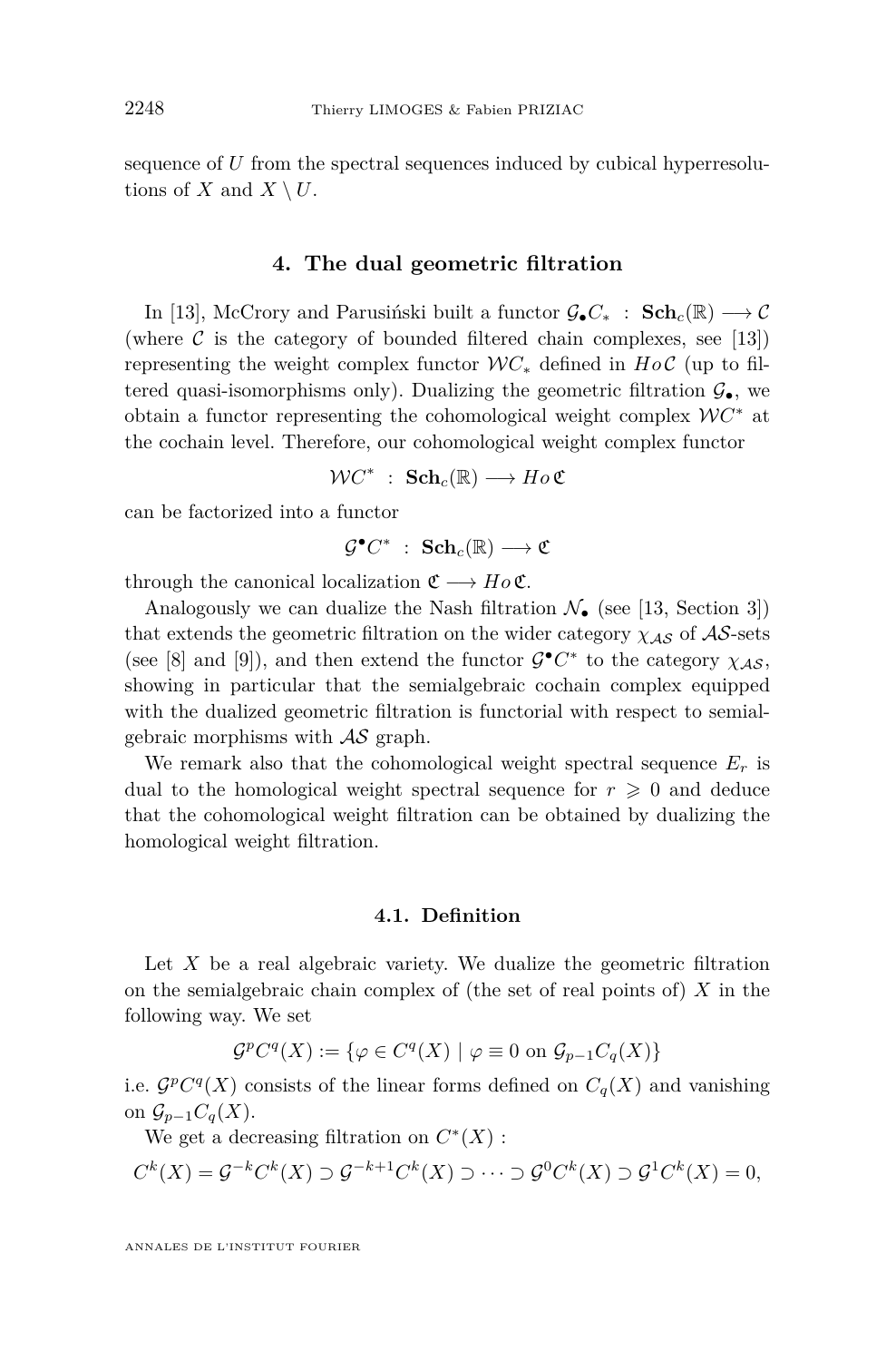<span id="page-15-0"></span>that we call the dual geometric filtration or the cohomological geometric filtration of  $X$ . We show in Proposition [4.3](#page-16-0) that the induced spectral sequence  $E_r$  (well-defined for  $r = 0, 1, \ldots$  and functorial in X) coincides with the spectral sequence of the weight complex from  $r \geq 1$ .

The cohomological geometric filtration satisfies the properties of short exact sequences of additivity and acyclicity (Lemma 4.2), dual to the ones of Theorem  $(2.7)$  and  $(3.6)$  of [\[13\]](#page-37-0). These properties are stronger than the additivity and acyclicity properties (*Ad*) and (*Ac*) of W*C* ∗ , which can be recovered by the snake lemma.

 $\text{Remark } 4.1.$  — We have  $\mathcal{G}^p C^q(X) \cong \left( \frac{C_q(X)}{C_q(X)} \right)$  $\mathcal{G}_{p-1}C_q(X)$  $\bigg\}^{\vee}$ , since we can factorize a linear form on  $C_q(X)$  which kernel contains  $\mathcal{G}_{p-1}C_q(X)$  through  $C_q(X) \rightarrow \frac{C_q(X)}{G_{n-1}C_q(X)}$  $\frac{C_q(\Lambda)}{G_{p-1}C_q(X)}$ . Furthermore, if we consider the restriction of morphisms of  $\mathcal{G}^p C^q(X)$  to  $\mathcal{G}_p C_q(X)$ , the quotients on chains and cochains are related by :

$$
\frac{\mathcal{G}^p C^q(X)}{\mathcal{G}^{p+1} C^q(X)} = \left(\frac{\mathcal{G}_p C_q(X)}{\mathcal{G}_{p-1} C_q(X)}\right)^{\vee}.
$$

Since the isomorphisms are compatible with the differentials of the complexes which are dual to one another, they induce a duality between the spectral sequence associated to the cochain complex  $\mathcal{G}^{\bullet} C^*(X)$  and the spectral sequence associated to the chain complex  $\mathcal{G}_{\bullet}C_{*}(X)$ :

$$
E_r^{p,q}=(E_{p,q}^r)^\vee
$$

(from  $r \geqslant 0$ ).

Notice that the construction of the dual geometric filtration can be generalized to any filtered chain complex of  $\mathcal{C}$ , providing the same duality on the induced spectral sequences : if  $(K_*, F_{\bullet}) \in \mathcal{C}$ , we define the *dual filtration* of  $F_{\bullet}$  by

$$
F_{\vee}^p K_{\vee}^q := \{ \varphi \in (K_q)^{\vee} \mid \varphi \equiv 0 \text{ on } F_{p-1} K_q(X) \}
$$

and then

$$
E_r^{p,q}(K_\vee, F_\vee) = (E_{p,q}^r(K, F))^\vee
$$

from  $r \geqslant 0$ .

LEMMA 4.2. — For any closed inclusion  $Y \stackrel{i}{\hookrightarrow} X$  and any  $p, q \in \mathbb{Z}$ , the sequence

$$
0 \longrightarrow \mathcal{G}^p C^q(X \setminus Y) \longrightarrow \mathcal{G}^p C^q(X) \longrightarrow \mathcal{G}^p C^q(Y) \longrightarrow 0
$$

is exact.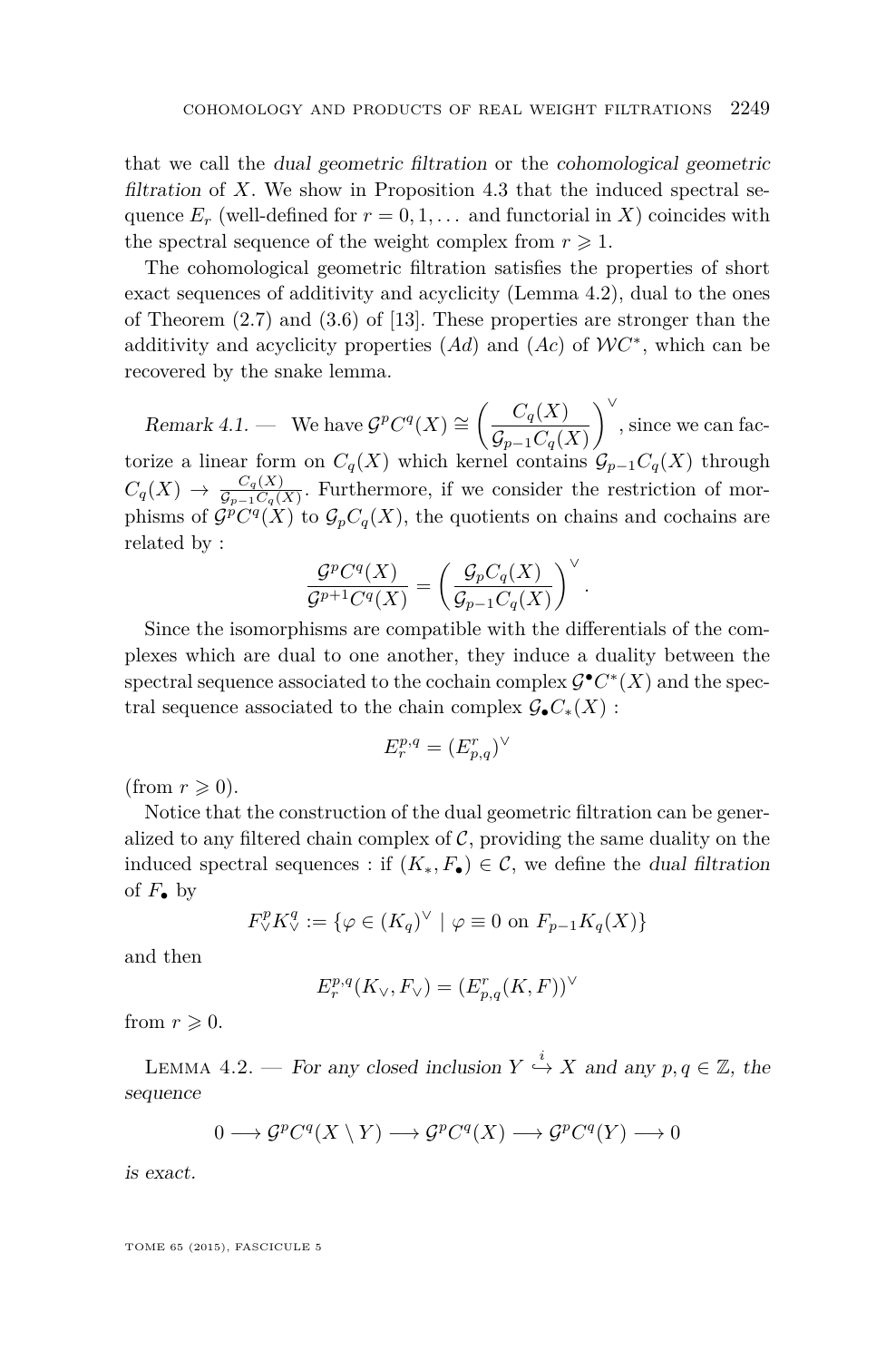For an acyclic square  $\downarrow_{\pi}$   $\downarrow_{\pi}$  $\tilde{Y} \stackrel{j}{\longrightarrow} \tilde{X}$ ↓*<sup>π</sup>* ↓*<sup>π</sup> Y* → *X* and any  $p, q \in \mathbb{Z}$ , the sequence  $0 \longrightarrow \mathcal{G}^p C^q(X) \longrightarrow \mathcal{G}^p C^q(X) \oplus \mathcal{G}^p C^q(Y) \longrightarrow \mathcal{G}^p C^q(Y) \longrightarrow 0$ 

is exact.

*Proof.* — We use the natural isomorphisms  $\mathcal{G}^p C^q(X) \cong \left( \frac{C_q(X)}{C_q(X)} \right)$  $\mathcal{G}_{p−1}C_q(X)$ ∨ (Remark [4.1\)](#page-15-0) and the short exact sequences of additivity and acyclicity of the homological geometric filtration ([\[13,](#page-37-0) Theorem 2.7]).  $\square$ 

## **4.2. Realization of the cohomological weight complex**

We now use the previous Lemma [4.2](#page-15-0) to show that the cohomological geometric filtration realizes the cohomological weight filtration :

PROPOSITION 4.3. — The dual geometric filtration  $\mathcal{G}^{\bullet} C^* : \mathbf{Sch}_c(\mathbb{R}) \longrightarrow$ C induces the functor  $WC^*$  :  $\mathbf{Sch}_c(\mathbb{R}) \longrightarrow HoC$ .

Proof. — The functor  $\mathcal{G}^{\bullet}C^*$ , composed with the canonical localization  $\mathfrak{C} \rightarrow Ho\mathfrak{C}$ , verifies the properties  $(Ac)$  and  $(Ad)$  of Theorem [3.4](#page-8-0) by Lemma [4.2.](#page-15-0) If it also verifies the extension property, by uniqueness of the  $\text{cohomological weight complex, the two functors } \mathcal{G}^{\bullet}C^*, \mathcal{W}C^* : \mathbf{Sch}_c(\mathbb{R}) \longrightarrow$ *Ho*  $\mathfrak C$  will be isomorphic.

Let *X* be a nonsingular projective real algebraic variety. We show that  $\mathcal{G}^{\bullet} C^{*}(X)$  is filtered quasi-isomorphic to  $F_{can}^{\bullet} C^{*}(X)$ . According to [\[13,](#page-37-0) Theorem 2.8.], the complexes  $\mathcal{G}_{\bullet}C_{*}(X)$  and  $F_{\bullet}^{can}C_{*}(X)$  are filtered quasiisomorphic (through the inclusion morphism). By Remark [4.1,](#page-15-0) we deduce that, on the cohomological spectral sequences level,

$$
E_1(\mathcal{G}^{\bullet}C^*) = \left(E^1(\mathcal{G}_{\bullet}C_*)\right)^{\vee} \cong \left(E^1(F_{\bullet}^{can}C_*(X))\right)^{\vee} = E_1\left((F^{can})^{\bullet}_{\vee}C^*(X)\right),
$$

where the dual canonical filtration  $(F^{can})^{\bullet}_{\vee} C^*(X)$  is given by

$$
(F^{can})^p_{\vee} C^q(X) = \{ \varphi \in C^q(X) \mid \varphi \equiv 0 \text{ on } F^{can}_{p-1} C_q(X) \}
$$
  

$$
= \begin{cases} 0 & \text{if } q > -(p-1), \\ \text{im } \delta_{q-1} & \text{if } q = -(p-1), \\ C^q(X) & \text{if } q < -(p-1), \end{cases}
$$

(notice that a linear form on  $C_q(X)$  which vanishes on ker  $\partial_q$  can be factorized into a linear form on  $C_{q-1}(X)$  through  $\partial_q$  and then belongs to im  $\delta_{q-1}$ ).

<span id="page-16-0"></span>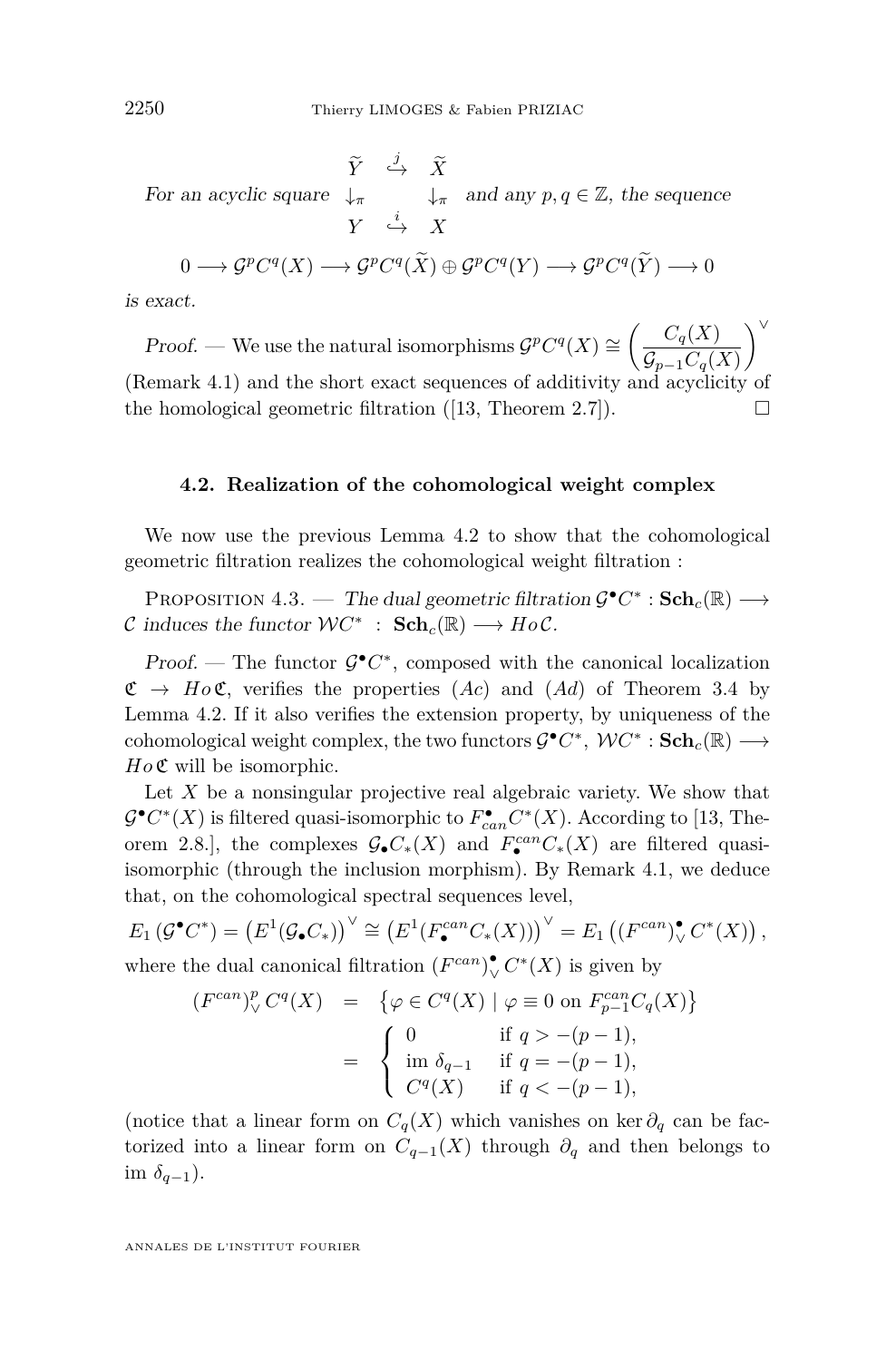<span id="page-17-0"></span>We observe that there is an inclusion of the canonical filtration given by

$$
F_{can}^p C^q(X) = \begin{cases} 0 & \text{if } q > -p, \\ \ker \delta_q & \text{if } q = -p, \\ C^q(X) & \text{if } q < -p, \end{cases}
$$

in the filtration  $(F^{can})^{\bullet}_{\vee} C^*(X)$ , that induces a quasi-isomorphism of  $\mathfrak{C}$ . Indeed,

$$
E_1^{p,q}((F^{can})^{\bullet}_\vee C^*(X)) = (E_{p,q}^1(F^{can}_{\bullet}C_*(X)))^{\vee}
$$
  
= 
$$
\begin{cases} H^{p+q}(X) & \text{if } p+q = -p, \\ 0 & \text{otherwise,} \end{cases}
$$
  
= 
$$
E_1^{p,q}(F_{can}^{\bullet}C^*(X))
$$

(see Paragraph 1.1 of  $[13]$  and equality  $(3.1)$ ).

As a consequence,  $E_1(G^{\bullet}C^*) = E_1((F^{can})^{\bullet}_{\vee} C^*(X)) = E_1(F_{can}^{\bullet}C^*(X))$ and  $\mathcal{G}^{\bullet} C^*(X)$  and  $F_{can}^{\bullet} C^*(X)$  are isomorphic in  $H \circ \mathfrak{C}$ .

 $COROLLARY 4.4.$  — We have isomorphisms

$$
\frac{\mathcal{W}^p H^q(X)}{\mathcal{W}^{p+1} H^q(X)} = \left(\frac{\mathcal{W}_p H_q(X)}{\mathcal{W}_{p-1} H_q(X)}\right)^{\vee},
$$

and the weight filtrations on Borel-Moore homology in [\[13\]](#page-37-0) and cohomology with compact supports in Corollary [3.8](#page-10-0) are related by

$$
\mathcal{W}^p H^q(X) = \{ \varphi \in H^q(X) \mid \varphi \equiv 0 \text{ on } \mathcal{W}_{p-1} H_q(X) \}
$$

Proof. — We use the facts that the homological and cohomological geometric filtrations realize respectively the homological and cohomological weight spectral sequences, and that these spectral sequences are then dual to one another (Remark [4.1\)](#page-15-0) : the first assertion is just the isomorphism

$$
E_{\infty} = (E^{\infty})^{\vee}.
$$

We deduce that

$$
\mathcal{W}^p H^q(X) = \left(\frac{H_q(X)}{\mathcal{W}_{p-1} H_q(X)}\right)^{\vee},
$$

i.e.

$$
\mathcal{W}^p H^q(X) = \{ \varphi \in H^q(X) \mid \varphi \equiv 0 \text{ on } \mathcal{W}_{p-1} H_q(X) \}.
$$

In a similar way, we can define a filtration  $\mathcal{N}^{\bullet}$  on the semialgebraic cochain complex  $C^*(X)$  of an  $\mathcal{AS}\text{-set}$ , dual to the Nash filtration  $\mathcal{N}_{\bullet}$  of [\[13\]](#page-37-0), section 3. This dual filtration defines a functor

$$
\mathcal{N}^{\bullet}C^{*}\;:\;\chi_{\mathcal{AS}}\longrightarrow \mathfrak{C}
$$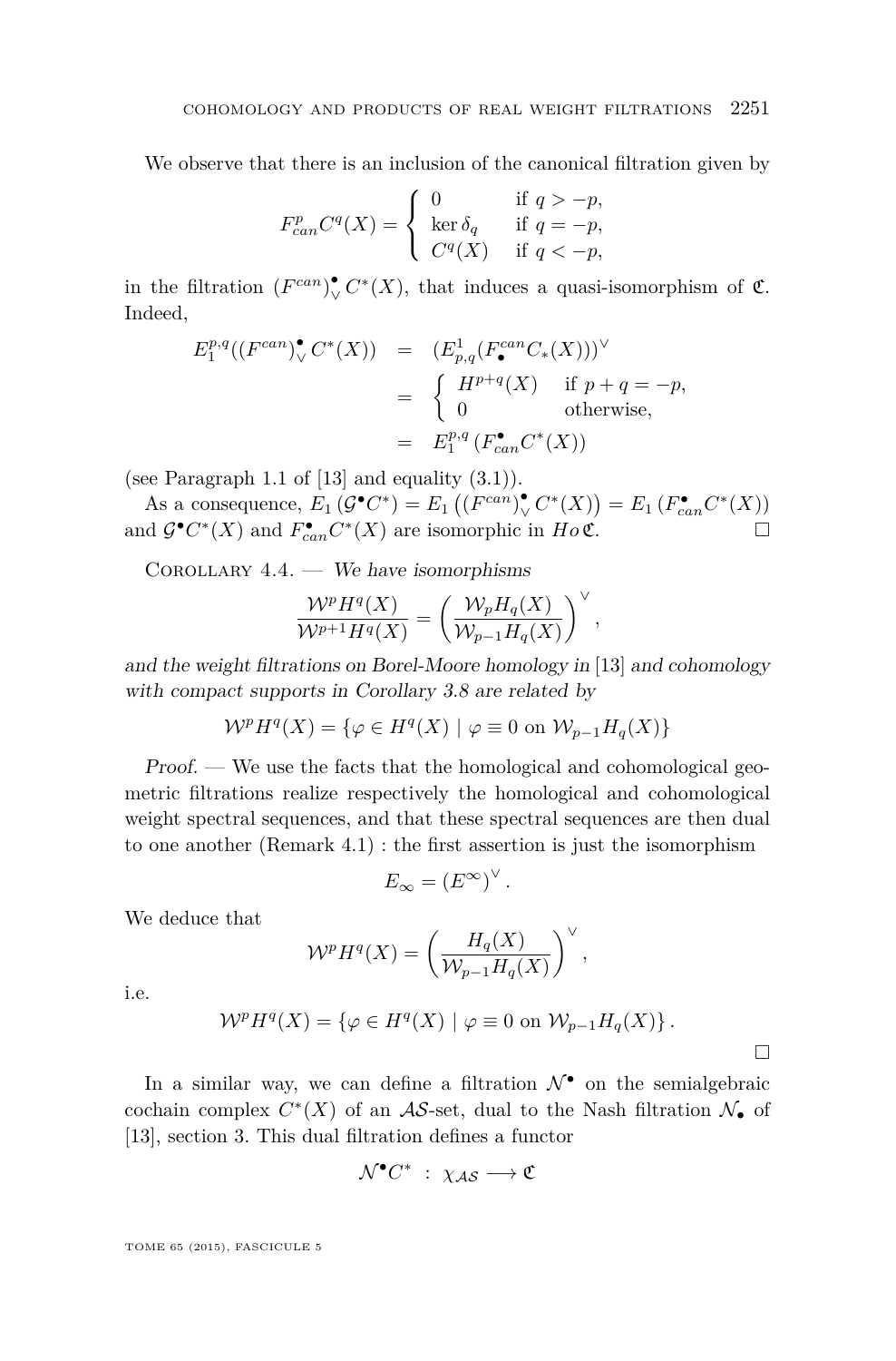from the category of  $\mathcal{AS}\text{-sets}$ , which extends  $\mathcal{G}^{\bullet}C^*$  :  $\text{Sch}_c(\mathbb{R}) \longrightarrow \mathfrak{C}$ . In particular we obtain :

PROPOSITION  $4.5.$  — The dual geometric filtration and its spectral sequence are functorial with respect to semialgebraic morphisms with  $AS$ graph.

# **5. Weight filtrations and products**

In this section, we define the cross product of semialgebraic chains with closed supports (Definition [5.1\)](#page-19-0). We first check that it is well-defined and give its behaviour under the boundary operator (Lemmas [5.2](#page-19-0) and [5.4\)](#page-19-0) and with respect to the geometric filtration (Proposition [5.6\)](#page-20-0).

If *X* and *Y* are two real algebraic varieties, the product of chains then induces a well-defined morphism *u* from the tensor product of the geometric filtrations of *X* and *Y* to the geometric filtration of the cross product  $X \times Y$ (Theorem [5.13\)](#page-26-0). Using the naturality property of the extension criterion of Guillén and Navarro-Aznar in [\[7\]](#page-37-0), we show that it is a filtered quasiisomorphism. Consequently, the tensor product of the weight complexes is isomorphic in  $Ho\mathcal{C}$  to the weight complex of the product. Looking at the induced relations between the weight spectral sequences terms, this implies in particular the multiplicativity of the virtual Poincaré polynomial (without the use of the weak factorization theorem) and the fact that the Künneth isomorphism is filtered with respect to the weight filtration. In paragraph [5.3,](#page-29-0) dualizing the filtered quasi-isomorphism *u*, we show the cohomological counterparts of these results.

In subsection [5.4,](#page-31-0) we use these cohomological counterparts to define a cup product on the dual geometric filtration of a real algebraic variety *X* at the localized cochain level. It induces the usual cup product on the cohomology of its real points, showing that the latter is filtered with respect to the cohomological weight filtration. We then use this cup product in *Ho* C to also define a cap product on the cochain and chain level (subsection [5.5\)](#page-32-0). Finally, in paragraph [5.6,](#page-35-0) we give obstructions for a compact real algebraic variety to satisfy Poincaré duality, relating to its weight filtrations.

### **5.1. Product of semialgebraic chains**

Let *X* and *Y* be two real algebraic varieties. We define a product operation between the chains of *X* and the chains of *Y* , checking in Lemma [5.2](#page-19-0) that this operation is well-defined.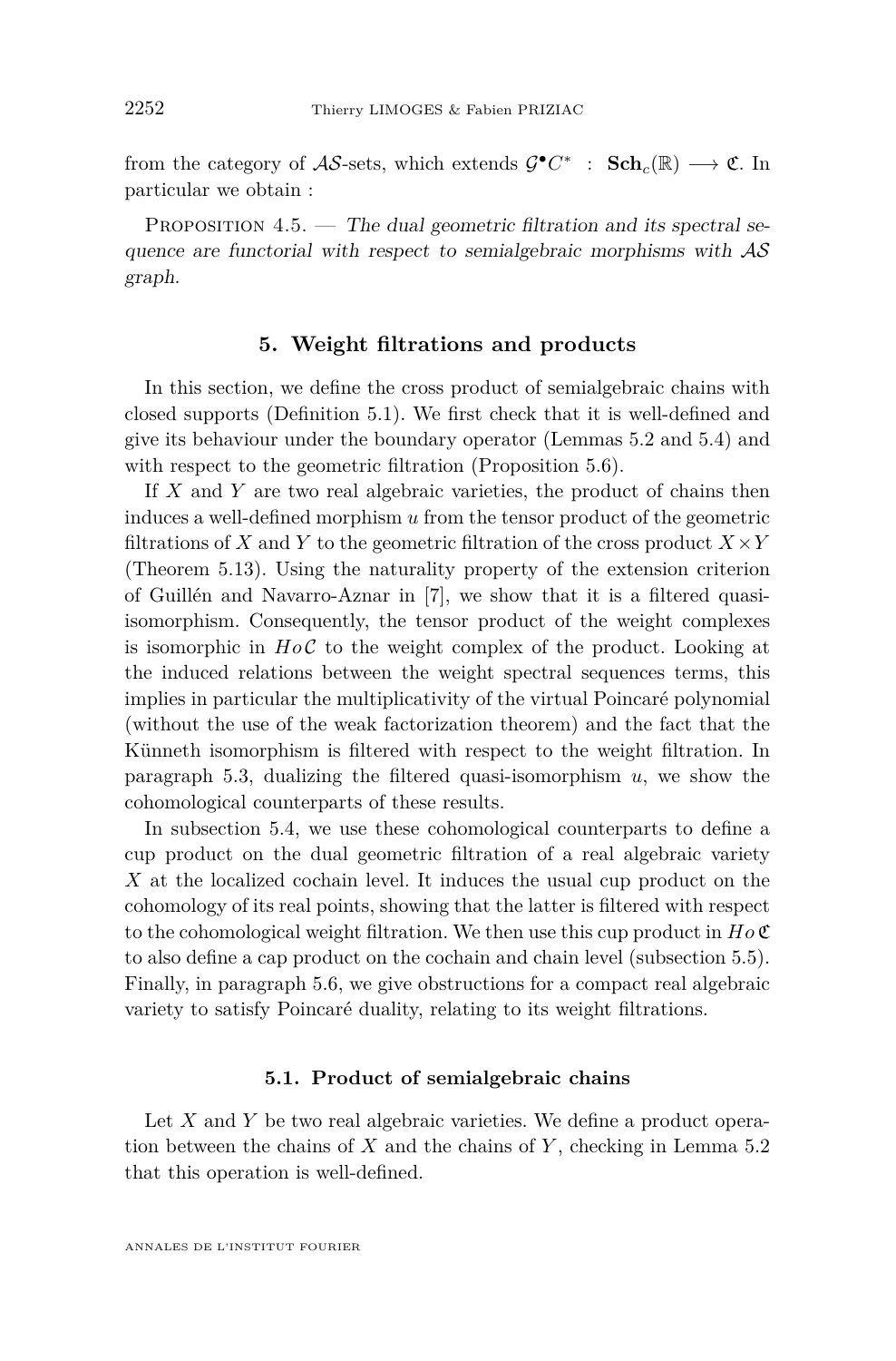<span id="page-19-0"></span>DEFINITION 5.1. — For any chains  $c = [A] \in C_q(X)$  and  $c' = [B] \in$  $C_{q'}(Y)$ , we define

$$
c \times c' := [A \times B] \in C_{q+q'}(X \times Y).
$$

LEMMA  $5.2.$  — Let *A* and *A'*, respectively *B* and *B'*, be two closed semialgebraic subsets of (the set of real points) of *X*, respectively *Y* , such that  $[A] = [A']$  in  $C_n(X)$  and  $[B] = [B']$  in  $C_m(Y)$  for some nonnegative integers *n* and *m*. Then

$$
[A \times B] = [A' \times B']
$$

in  $C_{n+m}(X \times Y)$ .

We then verify that the product of chains is distributive over the sum :

LEMMA 5.3. — If  $c_1$ ,  $c_2$  are two chains of *X* and  $c'$  is a chain of *Y*,

 $(c_1 + c_2) \times c' = c_1 \times c' + c_2 \times c',$ 

and if *c* is a chain of *X* and  $c'_{1}$ ,  $c'_{2}$  are two chains of *Y*,

$$
c \times (c_1' + c_2') = c \times c_1' + c \times c_2'.
$$

The next lemma describes the behaviour of the semialgebraic boundary operator with respect to the product on semialgebraic chains we defined above.

LEMMA 5.4. — The boundary of the product of two chains  $c \in C_q(X)$ and  $c' \in C_{q'}(Y)$  verifies, in  $C_{q+q'-1}(X \times Y)$ ,

$$
\partial(c \times c') = \partial c \times c' + c \times \partial c'.
$$

Proof. — Let  $A \subset X$  and  $B \subset Y$  be closed semialgebraic sets representing respectively  $c$  and  $c'$ . We show that

$$
\partial(A \times B) = \partial A \times B \cup A \times \partial B.
$$

First recall that, for a semialgebraic set *S*,  $\partial S = \{x \in S \mid \chi(\mathrm{lk}(x, S)) \equiv 1\}$ mod 2, where  $\text{lk}(x, S) := S(x, \epsilon) \cap S$  for  $\epsilon$  small enough. In the Lemma [5.5](#page-20-0) below, we prove that, for a fixed point  $(a, b) \in A \times B$ , the link  $lk((a, b), A \times B)$ of  $(a, b)$  in  $A \times B$  is semialgebraically homeomorphic to the set

$$
\{\lambda(a,\beta) + (1-\lambda)(\alpha,b) \mid \lambda \in [0,1], \ \beta \in \text{lk}(b,B), \ \alpha \in \text{lk}(a,A)\}.
$$

Applying the Euler characteristic  $\chi$ , we obtain

 $\chi$ (lk((*a, b*)*, A* × *B*)) =  $\chi$ (lk(*a, A*)) +  $\chi$ (lk(*b, B*)) –  $\chi$ (lk(*a, A*)) $\chi$ (lk(*b, B*)) and we then deduce that

$$
\partial(A \times B) = \partial A \times B \cup A \times \partial B.
$$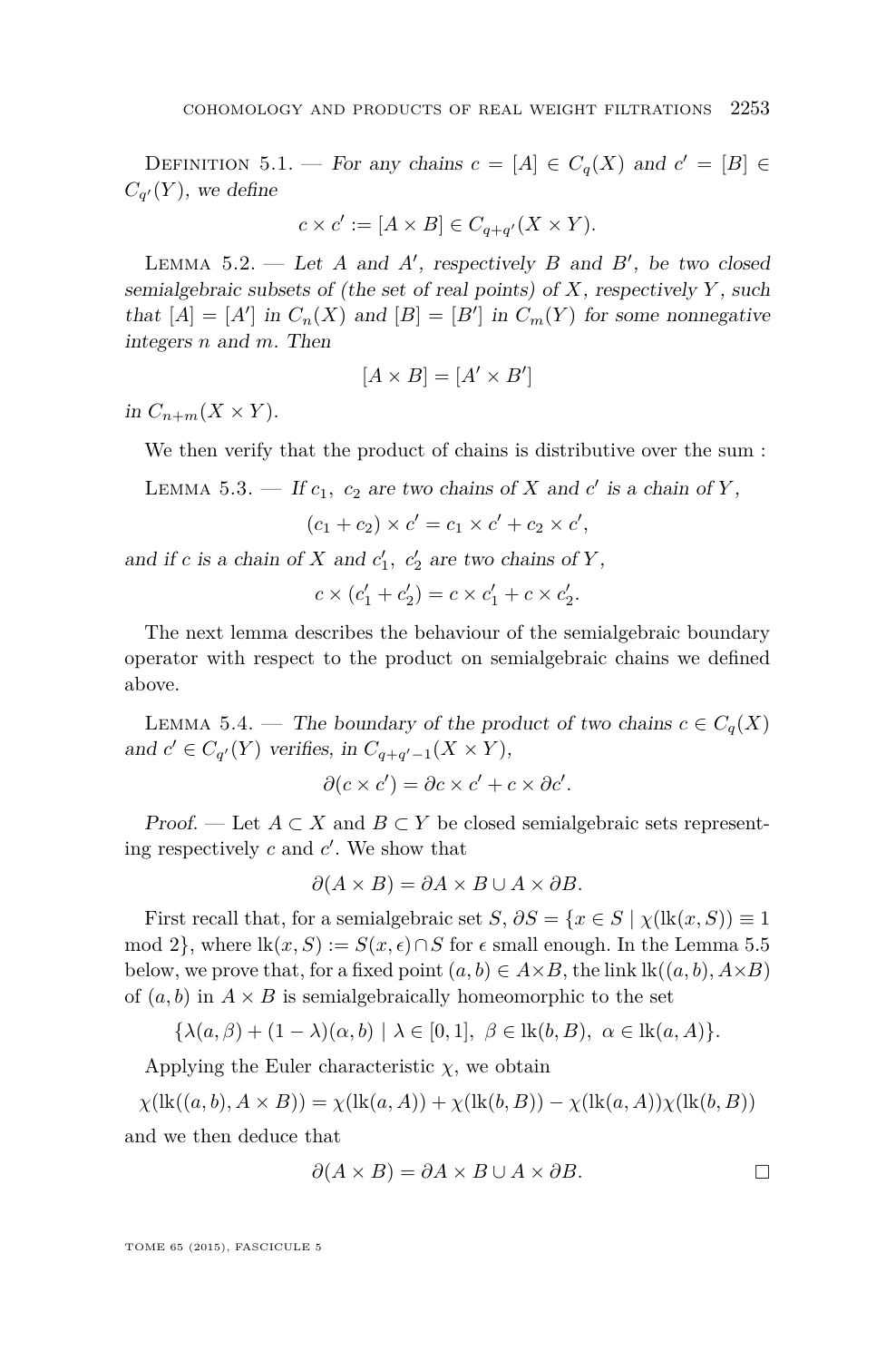<span id="page-20-0"></span>LEMMA 5.5. — Let  $(a, b) \in A \times B$ , then the link  $\text{lk}((a, b), A \times B)$  of  $(a, b)$  in  $A \times B$  is semialgebraically homeomorphic to the set

$$
\{\lambda(a,\beta)+(1-\lambda)(\alpha,b)\mid\lambda\in[0,1],\ \beta\in\mathrm{lk}(b,B),\ \alpha\in\mathrm{lk}(a,A)\}.
$$

*Proof.* — Suppose  $X \subset \mathbb{R}^n$  and  $Y \subset \mathbb{R}^m$  for some  $n, m \geq 0$ .

Consider the continuous semialgebraic functions  $p_1 : \mathbb{R}^n \times \{b\} \to \mathbb{R}$ ;  $(x, b) \mapsto ||x - a||^2$  and  $p_2 : \{a\} \times \mathbb{R}^m \to \mathbb{R}$ ;  $(a, y) \mapsto ||y - b||^2$ . By Hardt's theorem, for  $\epsilon$  small enough, there exist semialgebraic trivializations over  $]0,\epsilon^2]$ 

$$
\overline{B}_n(a,\epsilon) \times \{b\} \to ]0,\epsilon^2] \times S_n(a,\epsilon) \times \{b\} \ ; \ (x,b) \mapsto (\|x-a\|^2, \widetilde{h}_1(x), b)
$$

and

$$
\{a\} \times \overline{B}_m(b,\epsilon) \to ]0,\epsilon^2] \times \{a\} \times S_m(b,\epsilon) ; (a,y) \mapsto (\|y-b\|^2, a, \widetilde{h}_2(y))
$$

of  $p_1$  and  $p_2$  respectively, compatible with  $A \times \{b\}$  and  $\{a\} \times B$  respectively. We then define

$$
f: S_{m+n}((a,b), \epsilon) \to C; (x,y) \mapsto \frac{\|x-a\|^2}{\epsilon^2} (\widetilde{h}_1(x), b) + \frac{\|y-b\|^2}{\epsilon^2} (a, \widetilde{h}_2(y)),
$$
  
where  $C := {\lambda(a, \beta) + (1 - \lambda)(\alpha, b) \mid \lambda \in [0, 1], \ \beta \in S_m(b, \epsilon), \ \alpha \in S_n(a, \epsilon)},$   
which induces the desired semialgebraic homeomorphism.

# **5.2. Product and geometric filtration**

Now we study the behaviour of the product of chains with respect to the geometric filtration :

PROPOSITION 5.6.

(1) If  $c \in \mathcal{G}_p C_q(X)$  and  $c' \in \mathcal{G}_{p'} C_{q'}(Y)$ , then

$$
c \times c' \in \mathcal{G}_{p+p'}C_{q+q'}(X \times Y)
$$

(2) If  $c \in C_q(X)$ ,  $c' \in C_{q'}(Y)$  and  $c \times c' \in \mathcal{G}_s C_{q+q'}(X \times Y)$ , then there exist  $p, p' \in \mathbb{Z}$  with  $p + p' = s$ , such that

$$
c \in \mathcal{G}_p C_q(X)
$$
 and  $c' \in \mathcal{G}_{p'} C_{q'}(Y)$ 

Remark 5.7. — Because the filtration  $\mathcal{G}_{\bullet}$  is increasing, the proposition shows in particular that the index  $p+p'$  of the product  $c \times c'$  in the filtration is minimal if and only if the indices  $p$  of  $c$  and  $p'$  of  $c'$  are minimal. In other words, if  $c \in \mathcal{G}_p C_q(X) \setminus \mathcal{G}_{p-1} C_q(X)$  and  $c' \in \mathcal{G}_{p'} C_{q'}(Y) \setminus \mathcal{G}_{p'-1} C_{q'}(Y)$ , then

$$
c \times c' \in \mathcal{G}_{p+p'}C_{q+q'}(X \times Y) \setminus \mathcal{G}_{p+p'-1}C_{q+q'}(X \times Y),
$$

ANNALES DE L'INSTITUT FOURIER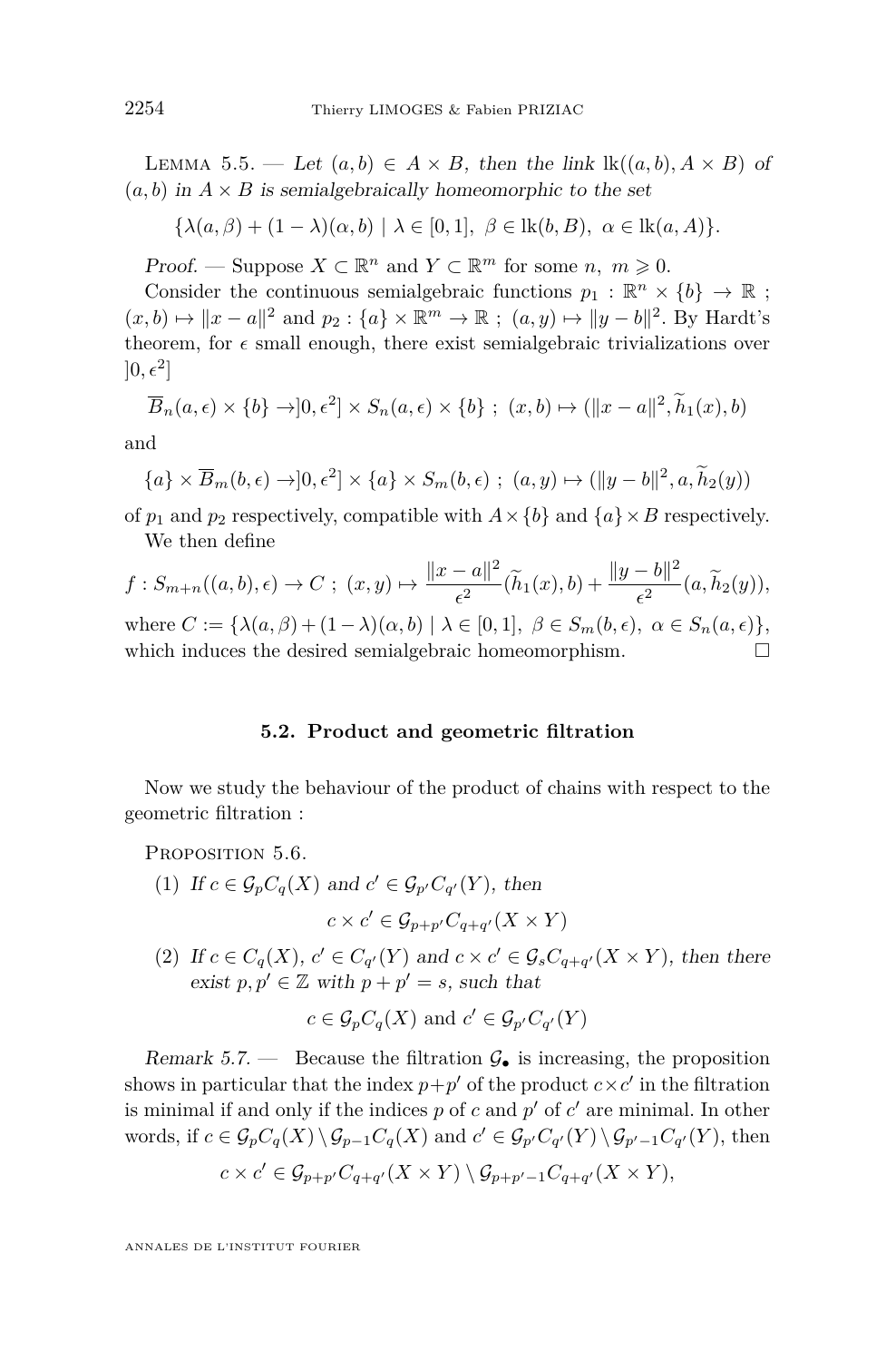<span id="page-21-0"></span>and if  $c \in \mathcal{G}_p C_q(X)$  and  $c' \in \mathcal{G}_{p'} C_{q'}(Y)$  with  $c \times c' \notin \mathcal{G}_{p+p'-1} C_{q+q'}(X \times Y)$ then

$$
c \notin \mathcal{G}_{p-1}C_q(X)
$$
 and  $c' \notin \mathcal{G}_{p'-1}C_{q'}(Y)$ .

For the proof of Proposition [5.6,](#page-20-0) we use the notion of adapted resolutions (see [\[13,](#page-37-0) Section 2]). Adapted resolutions allow us to work with chains lying in a nonsingular ambient space, with boundary belonging to a normal crossing divisor.

LEMMA 5.8. — Suppose X is compact and consider a chain  $c = [A]$  of X. We can assume that the dimension of *A* is maximal, equal to the dimension of *X*, by considering the Zariski closure  $\overline{A}^Z$  of *A*, since the filtration is only depending on the support of  $c$  (Theorem 2.1 (1) of [\[13\]](#page-37-0)) : we have

$$
c \in \mathcal{G}_p C_k(X) \Longleftrightarrow c \in \mathcal{G}_p C_k(\overline{A}^Z).
$$

With this assumption, there exists a resolution of singularities  $\pi : \widetilde{X} \longrightarrow X$ of *X* such that supp $(\partial(\pi^{-1}c)) \subset D$ , where *D* is a normal crossing divisor of  $\widetilde{X}$ .

Such a resolution is called a resolution of *X* adapted to the chain *c*. Notice that the pullback  $\pi^{-1}c$  of *c* is defined because  $\pi$  is a resolution of singularities (the pullback operation on chains is more generally defined for any acyclic square of real algebraic varieties : see [\[13\]](#page-37-0) Appendix).

Proof. — First consider a resolution  $\pi' : X' \longrightarrow X$  of *X* to make the ambient space nonsingular, then consider a resolution  $\widetilde{X} \longrightarrow X'$  of the embedded variety supp  $(\partial (\pi^{-1}c))$  (which is a hypersurface of X'), so that it is in a normal crossing divisor.

Proof of Proposition [5.6.](#page-20-0) — The first point can be proved using the description of geometric filtration using Nash-constructible fonctions ([\[10\]](#page-37-0), [\[12\]](#page-37-0)) : see section 3 of [\[13\]](#page-37-0). There exist generically Nash-constructible functions  $\varphi$  :  $X \longrightarrow 2^{q+p}\mathbb{Z}$  and  $\psi$  :  $Y \longrightarrow 2^{q'+p'}\mathbb{Z}$  such that

$$
c = \left[ \left\{ x \in X \mid \varphi(x) \notin 2^{q+p+1} \mathbb{Z} \right\} \right] \text{ and } c' = \left[ \left\{ y \in Y \mid \psi(y) \notin 2^{q'+p'+1} \mathbb{Z} \right\} \right].
$$

Denote by  $\pi_X : X \times Y \longrightarrow X$  and  $\pi_Y : X \times Y \longrightarrow Y$  the projections. We define the function

$$
\eta := \pi_X^*(\varphi) \cdot \pi_Y^*(\psi) \; : \quad \begin{array}{ccc} X \times Y & \longrightarrow & 2^{q+q'+p+p'} \mathbb{Z} \\ (x,y) & \longmapsto & \varphi(x) \cdot \psi(y) \end{array}
$$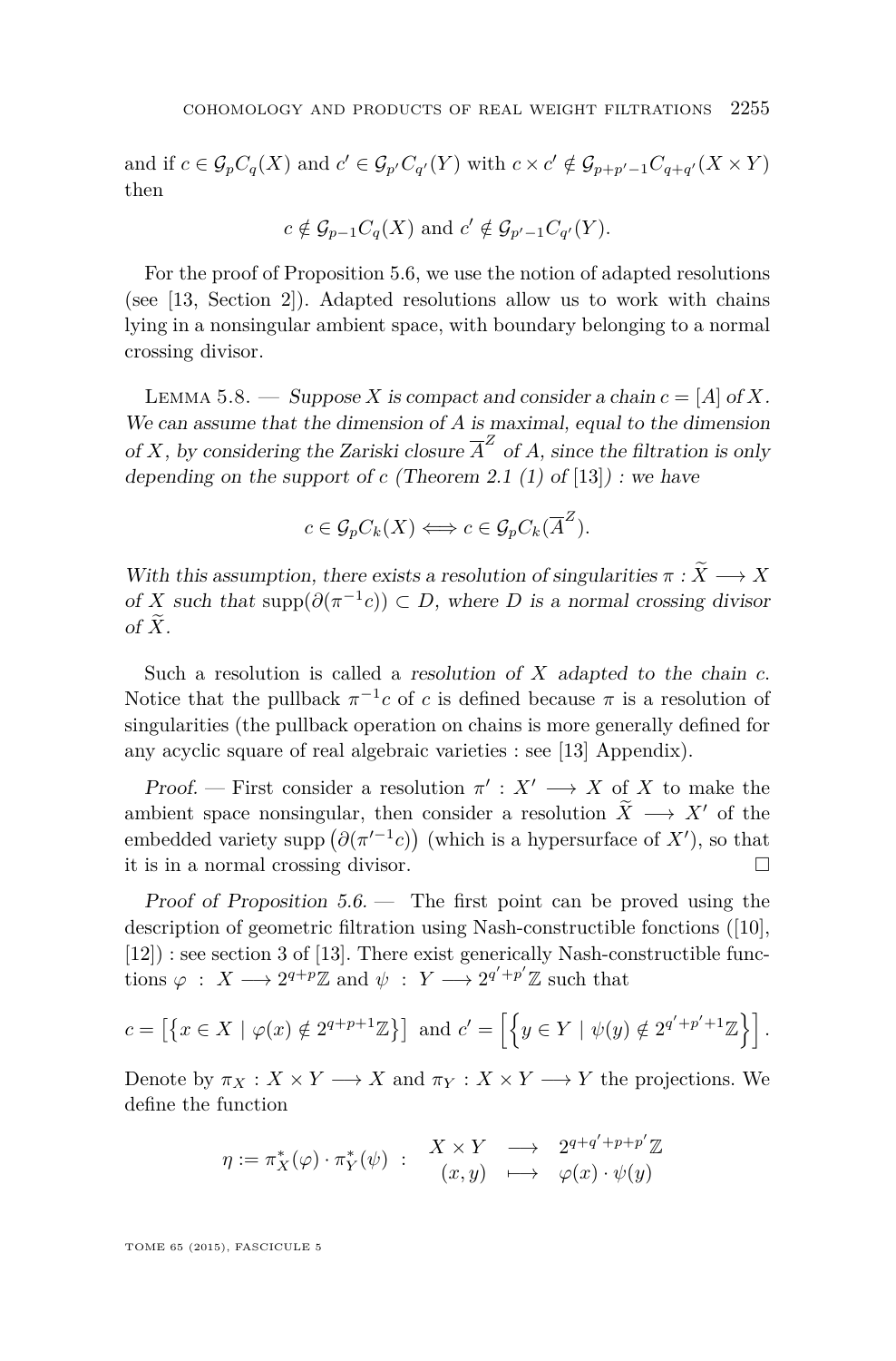which is Nash-constructible because the pullback of a Nash-constructible function and the product of Nash-constructible functions are Nash-constructible. Since

$$
c \times c' = \left[ \left\{ (x, y) \in X \times Y \mid \eta(x, y) \notin 2^{q+q+p+p'+1} \mathbb{Z} \right\} \right],
$$

the chain  $c \times c'$  is in  $\mathcal{G}_{p+p'}C_{q+q'}(X \times Y)$ .

To prove the second point of the proposition, we use the very definition of the geometric filtration (see [\[13\]](#page-37-0), Theorem 2.1 and Proposition 2.6). We first assume *X* and *Y* to be compact and we proceed by induction on the dimension of  $X \times Y$ . Suppose  $c \times c' \in \mathcal{G}_s C_{q+q'}(X \times Y)$ .

Let  $\pi : \tilde{X} \longrightarrow X$  be an adapted resolution of *c* (it exists by Lemma [5.8](#page-21-0)) above). Then, if we set  $\tilde{c} := \pi^{-1}(c)$ , the support supp $(\partial \tilde{c})$  is included in a<br>normal grassing divisor  $D$  of  $\tilde{X}$  and by definition of the geometric filtration normal crossing divisor *D* of  $\widetilde{X}$ , and by definition of the geometric filtration, we have for  $p \geq -q$ 

$$
c \in \mathcal{G}_p C_q(X) \Longleftrightarrow \partial \widetilde{c} \in \mathcal{G}_p C_{q-1}(D).
$$

In the same way, consider  $\pi': \tilde{Y} \longrightarrow Y$  an adapted resolution of *c'*. We have  $\text{supp}(\partial \tilde{c}^{\prime}) \subset D^{\prime}$ , with  $\tilde{c}^{\prime} := \pi^{\prime -1}(c^{\prime})$  and  $D^{\prime}$  a normal crossing divisor of  $\widetilde{Y}$ , and for  $p' \geq -q'$ 

$$
c' \in \mathcal{G}_{p'}C_{q'}(Y) \Longleftrightarrow \partial \widetilde{c'} \in \mathcal{G}_{p'}C_{q'-1}(D').
$$

Now  $\pi \times \pi' : \tilde{X} \times \tilde{Y} \longrightarrow X \times Y; (x, y) \mapsto \pi(x) \times \pi'(y)$  is an adapted resolution of  $c \times c'$ . Indeed, by Lemma [5.4,](#page-19-0)

(5.1) 
$$
\partial(\widetilde{c}\times\widetilde{c'})=\partial\widetilde{c}\times\widetilde{c'}+\widetilde{c}\times\partial\widetilde{c'},
$$

in particular,

$$
\mathrm{supp}(\partial(\widetilde{c}\times\widetilde{c'}))\subset (D\times\widetilde{Y})\cup(\widetilde{X}\times D'):
$$

the subvarieties  $D \times Y$  and  $\overline{X} \times D'$  are normal crossing divisors of  $\overline{X} \times \overline{Y}$ because  $\widetilde{X}$  and  $\widetilde{Y}$  are nonsingular, and their union that we denote by  $\widetilde{D}$  is again a normal crossing divisor of  $\tilde{X} \times \tilde{Y}$  since they have no common irreducible component (their intersection is  $D \times D'$  which has strictly smaller dimension).

Therefore  $c \times c' \in \mathcal{G}_s C_{q+q'}(X \times Y) \Leftrightarrow \partial(\widetilde{c} \times \widetilde{c'}) \in \mathcal{G}_s C_{q+q'-1}(\widetilde{D})$ . We then use Lemma [5.9](#page-23-0) below to deduce that  $\partial(\tilde{c}) \times c' \in \mathcal{G}_s C_{q+q'-1}(D \times Y)$  (and  $\tilde{c} \in \partial(\tilde{C}) \times \partial(\tilde{C}) \times \partial(\tilde{C})$  $\widetilde{c} \times \partial(\widetilde{c}') \in \mathcal{G}_s C_{q+q'-1}(\widetilde{X} \times D')).$ <br>Prinduction on dimension to

By induction on dimension, there exists p and  $p'$  in  $\mathbb Z$  such that  $p +$  $p' = s$ ,  $\partial(\tilde{c}) \in \mathcal{G}_p C_{q-1}(D)$  and  $\tilde{c'} \in \mathcal{G}_{p'} C_{q'}(\tilde{Y})$ , that is  $c \in \mathcal{G}_p C_q(X)$  and  $c' \in \mathcal{G}_{p'}C_{q'}(Y)$  (since  $\widetilde{Y}$  is nonsingular and supp $(\partial c') \subset D'$ , we have  $c' \in$  $\mathcal{G}_{p'}C_{q'}(\widetilde{Y}) \Leftrightarrow \partial(\widetilde{c'}) \in \mathcal{G}'_pC_{q'-1}(D')).$ 

<span id="page-22-0"></span>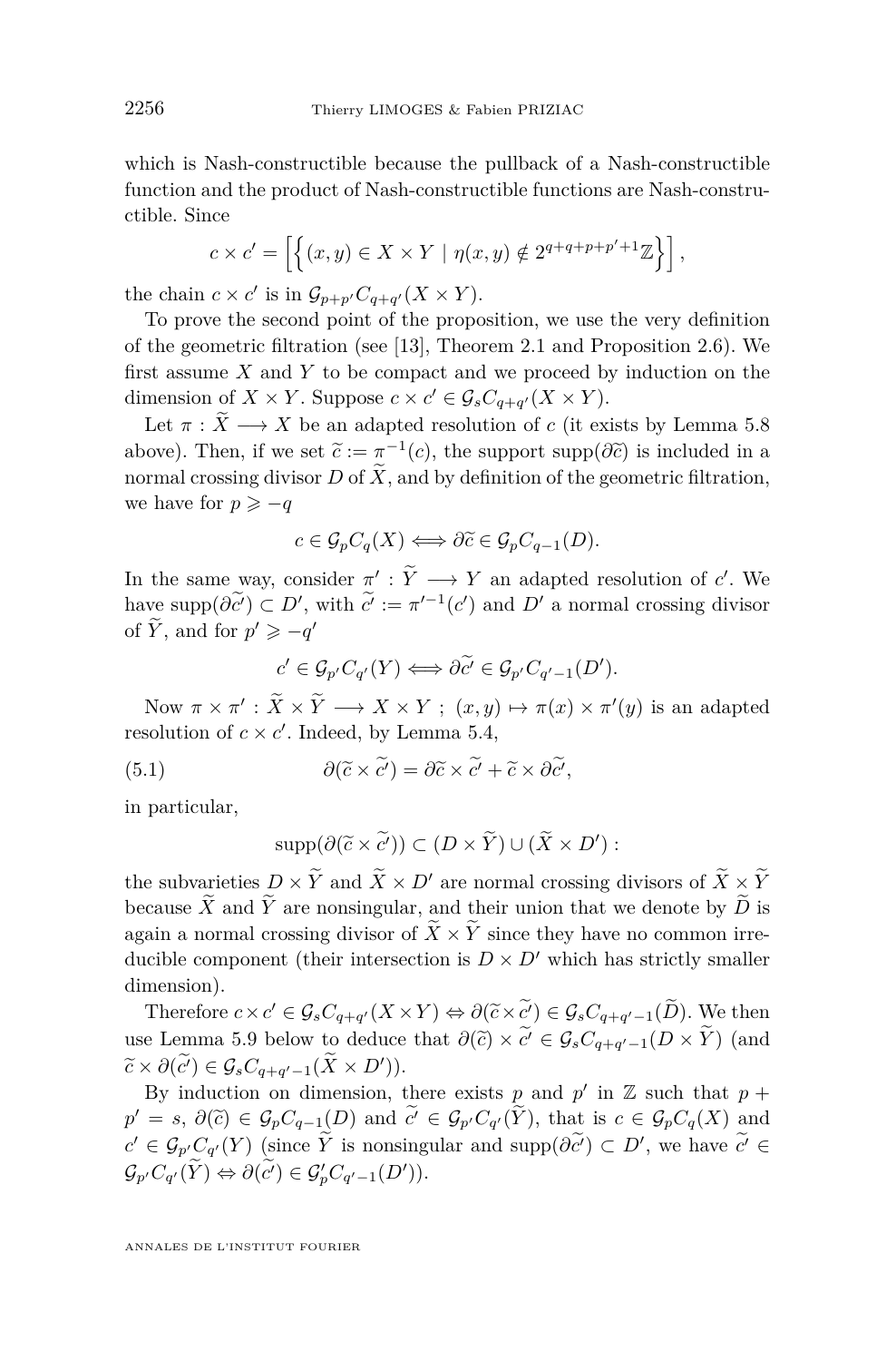<span id="page-23-0"></span>Finally, to prove the result in the general case, consider real algebraic compactifications  $\overline{X}$  and  $\overline{Y}$  of *X* and *Y* respectively. Then  $\overline{X} \times \overline{Y}$  is a compactification of  $X \times Y$  and, by definition of the geometric filtration,

$$
c \times c' \in \mathcal{G}_s C_{q+q'}(X \times Y) \Leftrightarrow \overline{c \times c'} \in \mathcal{G}_s C_{q+q'}(\overline{X} \times \overline{Y})
$$

and we can use the previous case  $(\bar{c} \in \mathcal{G}_p C_q(\bar{X})$  if and only if  $c \in \mathcal{G}_p C_q(X)$ and  $\overline{c'} \in \mathcal{G}_{p'}C_{q'}(\overline{Y})$  if and only if  $c' \in \mathcal{G}_{p'}C_{q'}(Y)$ .

LEMMA  $5.9.$  — With the above notations, we have

$$
\partial(\widetilde{c} \times \widetilde{c}') \in \mathcal{G}_s C_{q+q'-1}(\widetilde{D}) \Longleftrightarrow \begin{cases} \partial(\widetilde{c}) \times \widetilde{c}' \in \mathcal{G}_s C_{q+q'-1}(D \times \widetilde{Y}) \\ \text{and} \\ \widetilde{c} \times \partial(\widetilde{c}') \in \mathcal{G}_s C_{q+q'-1}(\widetilde{X} \times D') \end{cases}
$$

Proof. — The implication from right to left follows from the definition of the geometric filtration  $(D \times \tilde{Y}$  and  $\tilde{X} \times D'$  are two subvarieties of  $\tilde{D}$ ) and the formula [\(5.1\)](#page-22-0).

We prove the implication from left to right using the description of the geometric filtration via Nash-constructible functions.

First denote  $A := \text{supp}(\partial(\widetilde{c}) \times \widetilde{c}')$ ,  $B := \text{supp}(\widetilde{c} \times \partial(\widetilde{c}'))$ , then the closed semialgebraic set *A*∪*B* represents the chain  $\partial(\tilde{c} \times c')$  in  $C_{q+q'-1}(D)$  (because  $A \cap B \subseteq D \times D'$  is of strictly emaller dimension). Eurthormore, because  $A \cap B \subset D \times D'$  is of strictly smaller dimension). Furthermore, because it belongs to  $\mathcal{G}_s C_{q+q'-1}(D)$ , the chain  $\partial(\tilde{c} \times c')$  is represented by a Nash-<br>constructible function  $\partial_{\tilde{c}} \tilde{D} + 2q + q' - 1 + s\mathbb{Z}$  and we have constructible function  $\varphi : \widetilde{D} \to 2^{q+q'-1+s}\mathbb{Z}$  and we have

$$
A \cup B = \{ (x, y) \in \widetilde{D} \mid \varphi(x, y) \notin 2^{q+q'+s}\mathbb{Z} \},
$$

up to a set of dimension  $\langle q + q' - 1 \rangle$ .

Consider now the characteristic functions  $\psi_A$  and  $\psi_B$  on  $\widetilde{D}$  of the Zariski closures of *A* and *B* respectively. The Nash-constructible function  $\varphi \cdot \psi_A$ :  $\widetilde{D} \to 2^{q+q'-1+s}\mathbb{Z}$  represents the chain  $\left[ (A \cup B) \cap \overline{A}^Z \right]$  in  $C_{q+q'-1}(\widetilde{D})$ . But, since the intersection of the Zariski closures of *A* and  $\overrightarrow{B}$  is of dimension  $\langle q+q'-1 \rangle$  (because it is a subvariety of  $D \times D'$ ), we have  $\left[ (A \cup B) \cap \overline{A}^Z \right] =$ [*A*] and the Nash-constructible function  $\varphi \cdot \psi_A : \widetilde{D} \to 2^{q+q'-1+s}\mathbb{Z}$  represents the chain  $[A] = \partial(\tilde{c}) \times c'$ . Consequently,  $\partial(\tilde{c}) \times c' \in \mathcal{G}_s C_{q+q'-1}(D)$  and, since  $\text{supp}(\partial(\tilde{c}) \times \tilde{c}') \subset D \times \tilde{Y}$ , we have

$$
\partial(\widetilde{c}) \times \widetilde{c'} \in \mathcal{G}_s C_{q+q'-1}(D \times \widetilde{Y}).
$$

Symmetrically, the Nash-constructible function  $\varphi \cdot \psi_B : \widetilde{D} \to 2^{q+q'-1+s}\mathbb{Z}$ represents  $c \times \partial(\tilde{c}')$  and

$$
\widetilde{c} \times \partial(\widetilde{c}') \in \mathcal{G}_s C_{q+q'-1}(\widetilde{X} \times D').
$$

 $\Box$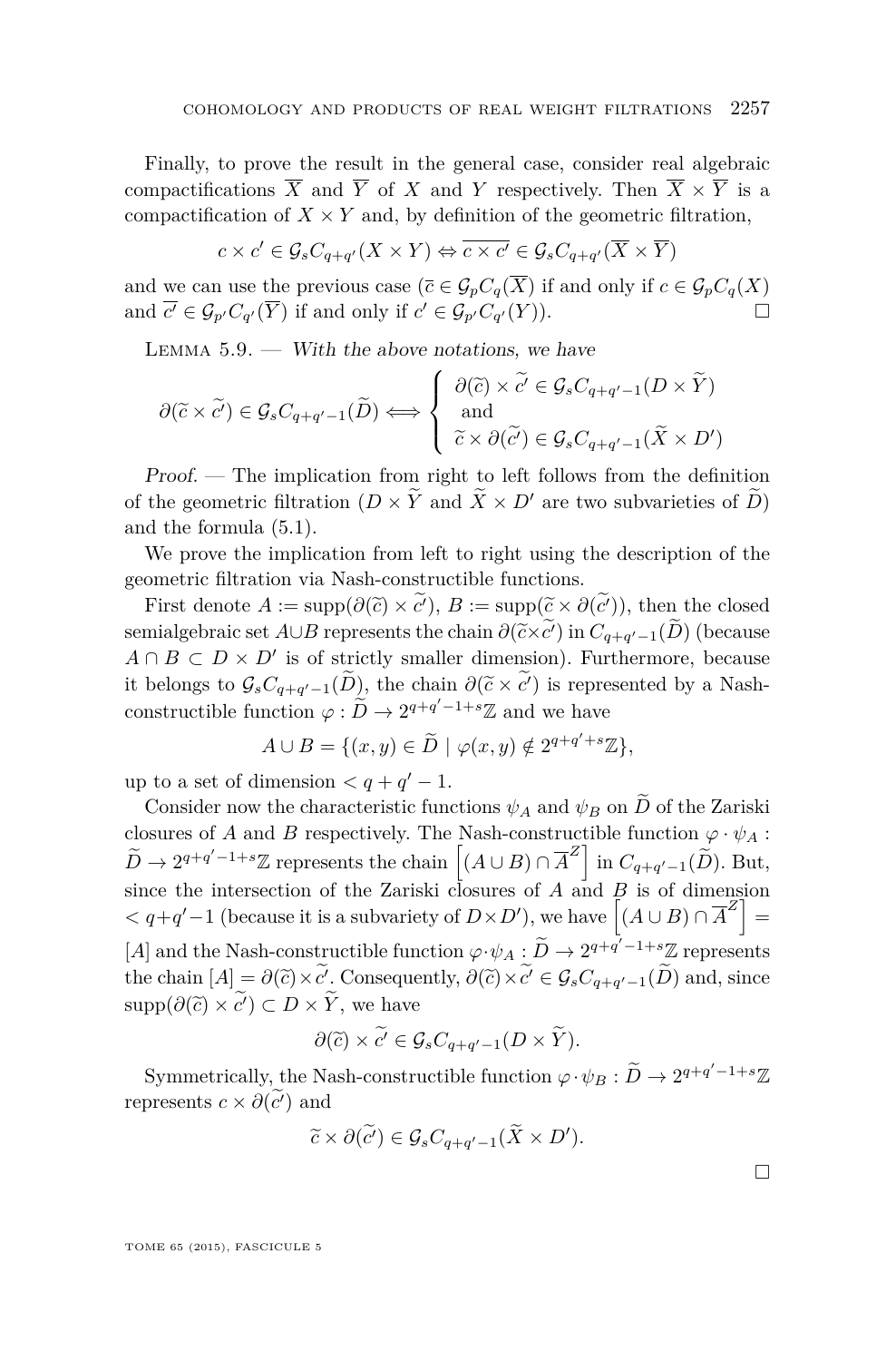Next, we want to find a relation between the geometric filtration of the product variety  $X \times Y$  and the product of the geometric filtrations of X and *Y* . First, we have to make precise what we mean by a product of filtered complexes :

DEFINITION 5.10. — Let  $(K_*, F)$  et  $(M_*, J)$  be two filtered complexes in the category C. We define  $((K \otimes_{\mathbb{Z}_2} M)_*, F \otimes J)$  to be the complex given by

$$
(K\otimes M)_n := \bigoplus_{i+j=n} K_i \otimes_{\mathbb{Z}_2} M_j
$$

equipped with the differential

$$
d(x \otimes y) := dx \otimes y + x \otimes dy
$$

and the bounded increasing filtration given by

$$
(F \otimes J)_p(K \otimes M)_n := \bigoplus_{i+j=n} \sum_{a+b=p} F_a K_i \otimes_{\mathbb{Z}_2} J_b M_j
$$

The latter filtration induces a spectral sequence converging to the homology of the product of the filtered complexes. In Lemma 5.11 below, we give the relation between this spectral sequence and some product of the spectral sequences induced by each filtered complex. This result will follow from the Künneth isomorphism (see for instance [\[5\]](#page-36-0), Theorem 29.10).

LEMMA 5.11. — Let  $(K_*, F)$  and  $(M_*, J)$  be two filtered chain complexes. The spectral sequence of their product verifies, for  $r \geq 0$ ,

(5.2) 
$$
E_{a,b}^r(K \otimes M) \cong \bigoplus_{p+s=a,q+t=b} E_{p,q}^r(K) \otimes E_{s,t}^r(M).
$$

Proof. — We prove this lemma by induction on *r*. First we have, for  $a, b \in \mathbb{Z}$ ,

$$
E_{a,b}^{0}(K \otimes M) = \frac{(F \otimes J)_{a}(K \otimes M)_{a+b}}{(F \otimes J)_{a-1}(K \otimes M)_{a+b}}
$$
  
\n
$$
= \bigoplus_{i+j=a+b} \frac{\sum_{\alpha+\beta=a} F_{\alpha} K_{i} \otimes J_{\beta} M_{j}}{\sum_{\alpha+\beta=a-1} F_{\alpha} K_{i} \otimes J_{\beta} M_{j}}
$$
  
\n
$$
= \bigoplus_{i+j=a+b} \bigoplus_{\alpha+\beta=a} \frac{F_{\alpha} K_{i}}{F_{\alpha-1} K_{i}} \otimes \frac{J_{\beta} M_{j}}{J_{\beta-1} M_{j}}
$$
  
\n
$$
= \bigoplus_{p+s=a,q+t=b} E_{p,q}^{0}(K) \otimes E_{s,t}^{0}(M)
$$

The third equality is given by the Lemma [5.12](#page-25-0) below.

ANNALES DE L'INSTITUT FOURIER

<span id="page-24-0"></span>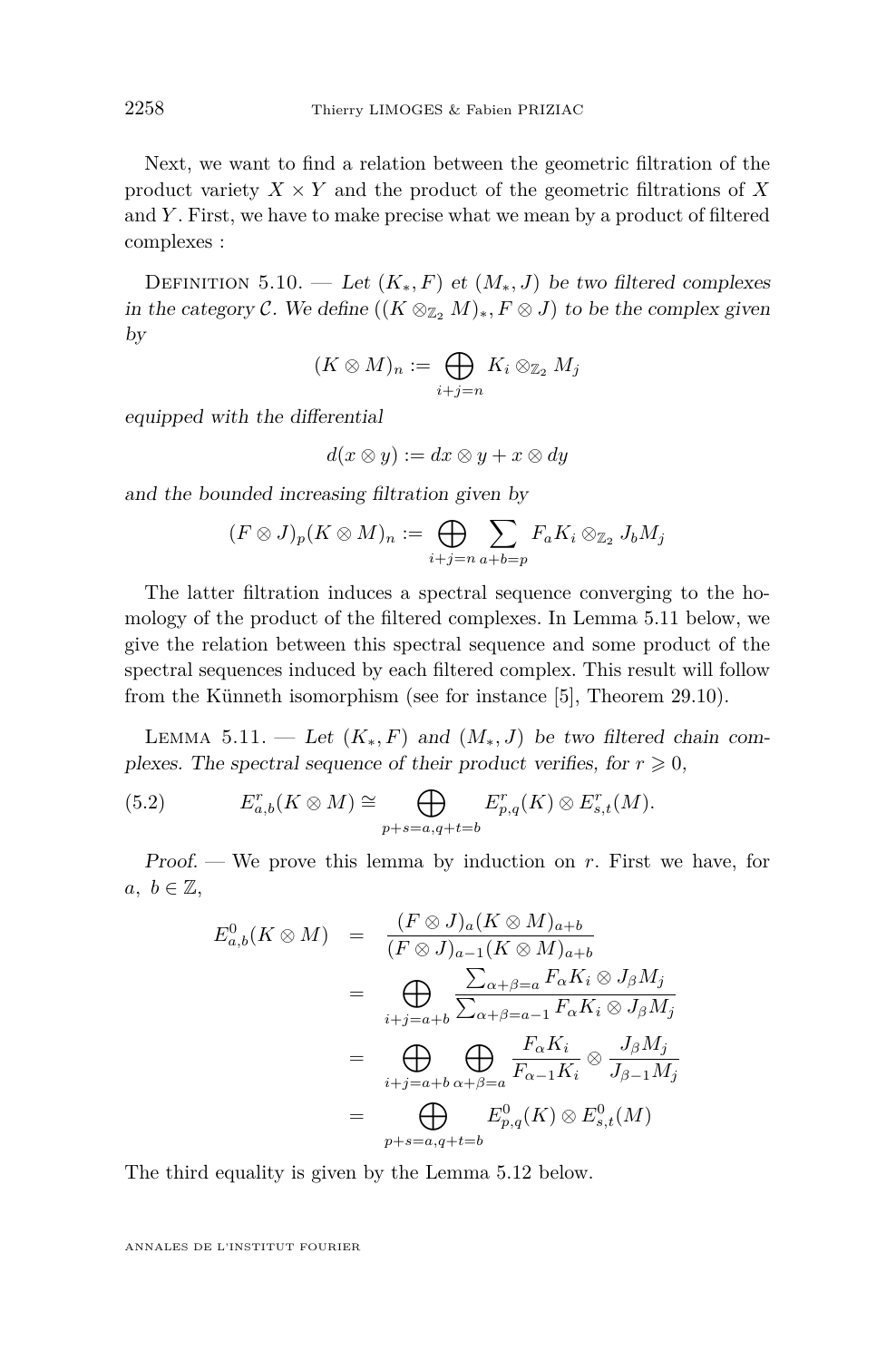<span id="page-25-0"></span>Then suppose the property is true for a fixed  $r \geqslant 0$ . The term  $E^r(K \otimes M)$ of the spectral sequence induced by the filtered tensor product of *K*<sup>∗</sup> and *M*<sup>∗</sup> is composed of chain complexes  $(E_{*,*}^r, d_{*,*}^r)$  whose homology computes the term  $E^{r+1}(K \otimes M)$ . Applying homology and Künneth isomorphism to the formula [\(5.2\)](#page-24-0) given at level *r* by induction, we obtain the property at level  $r + 1$ .

LEMMA 5.12. — Let *a* and *b* be in  $\mathbb Z$  and let  $i, j \in \mathbb Z$  such that  $i + j =$  $a + b$ . Keeping the notations from Lemma [5.11](#page-24-0) above, we have

$$
\frac{\sum_{\alpha+\beta=a} F_{\alpha} K_i \otimes J_{\beta} M_j}{\sum_{\alpha+\beta=a-1} F_{\alpha} K_i \otimes J_{\beta} M_j} \cong \bigoplus_{\alpha+\beta=a} \frac{F_{\alpha} K_i}{F_{\alpha-1} K_i} \otimes \frac{J_{\beta} M_j}{J_{\beta-1} M_j}
$$

*.*

Proof. — Denoting simply  $F_{\alpha}K_i$  by  $F_{\alpha}$  and  $J_{\beta}M_i$  by  $J_{\beta}$ , let  $\psi$  be the  $\mathbb{Z}_2$ -linear map

$$
\sum_{\alpha+\beta=a} F_{\alpha} \otimes J_{\beta} \to \bigoplus_{\alpha+\beta=a} \frac{F_{\alpha}}{F_{\alpha-1}} \otimes \frac{J_{\beta}}{J_{\beta-1}}
$$

(well-)defined by, if  $x \otimes y \in F_\alpha \otimes J_\beta$ ,  $\psi(x \otimes y) := \overline{x} \otimes \widehat{y} \in \frac{F_\alpha}{F_{\alpha-1}} \otimes \frac{J_\beta}{J_\beta}$ <br>The span *y* is quasistive and  $\Sigma$  $\frac{J\beta}{J_{\beta-1}}$ .

The map  $\psi$  is surjective and  $\sum_{r+s=a-1} F_r \otimes J_s \subset \ker \psi$ . Now let  $\gamma \in \ker \psi$ . Then,  $\gamma = \sum_{\alpha+\beta=a} \sum_{i\in I_{\alpha,\beta}} x_i^{\alpha} \otimes y_i^{\beta}$  where, for all  $\alpha, \beta \in \mathbb{Z}$  such that  $\alpha + \beta = a$ ,  $I_{\alpha,\beta}$  is finite and for all  $i \in I_{\alpha,\beta}$ ,  $x_i^{\alpha} \in F_{\alpha}$  and  $y_i^{\beta} \in J_{\beta}$ . We have

$$
0 = \psi(\gamma) = \sum_{\alpha + \beta = a} \sum_{i \in I_{\alpha,\beta}} \overline{x_i^{\alpha}} \otimes y_i^{\beta}.
$$

Let  $\alpha, \beta \in \mathbb{Z}$  such that  $\alpha + \beta = a$ , then  $\sum_{i \in I_{\alpha,\beta}} \overline{x_i^{\alpha}} \otimes y_i^{\beta} = 0$ , which means that, for all  $i \in I_{\alpha,\beta}$ , there exist  $z_i^{\alpha-1} \in F_{\alpha-1}$  and  $w_i^{\beta-1} \in J_{\beta-1}$  such that  $\sum_{i} (x_i^{\alpha} + z_i^{\alpha-1}) \otimes (y_i^{\beta} + w_i^{\beta-1}) = 0$  i.e.

$$
\sum_{i \in I_{\alpha,\beta}} x_i^{\alpha} \otimes y_i^{\beta} = \sum_{i \in I_{\alpha,\beta}} x_i^{\alpha} \otimes w_i^{\beta - 1} + \sum_{i \in I_{\alpha,\beta}} z_i^{\alpha - 1} \otimes y_i^{\beta} + \sum_{i \in I_{\alpha,\beta}} z_i^{\alpha - 1} \otimes w_i^{\beta - 1}
$$
  

$$
\in F_{\alpha} \otimes J_{\beta - 1} + F_{\alpha - 1} \otimes J_{\beta}.
$$

As a consequence,  $\gamma \in \sum_{r+s=a-1} F_r \otimes J_s$  and ker  $\psi = \sum_{r+s=a-1} F_r \otimes J_s$ . Since the map  $\psi$  induces an isomorphism  $\sum_{\alpha+\beta=a} F_{\alpha} \otimes J_{\beta} / \ker \psi \to \text{im}\psi$ by the universal property of the quotient, we get the result.  $\Box$ 

This Lemma [5.11](#page-24-0) will allow us to relate the weight spectral sequence of a product of real algebraic varieties and the product of the weight spectral sequences, as an interpretation of the following result. We relate the product of geometric filtrations with the geometric filtration of the product : the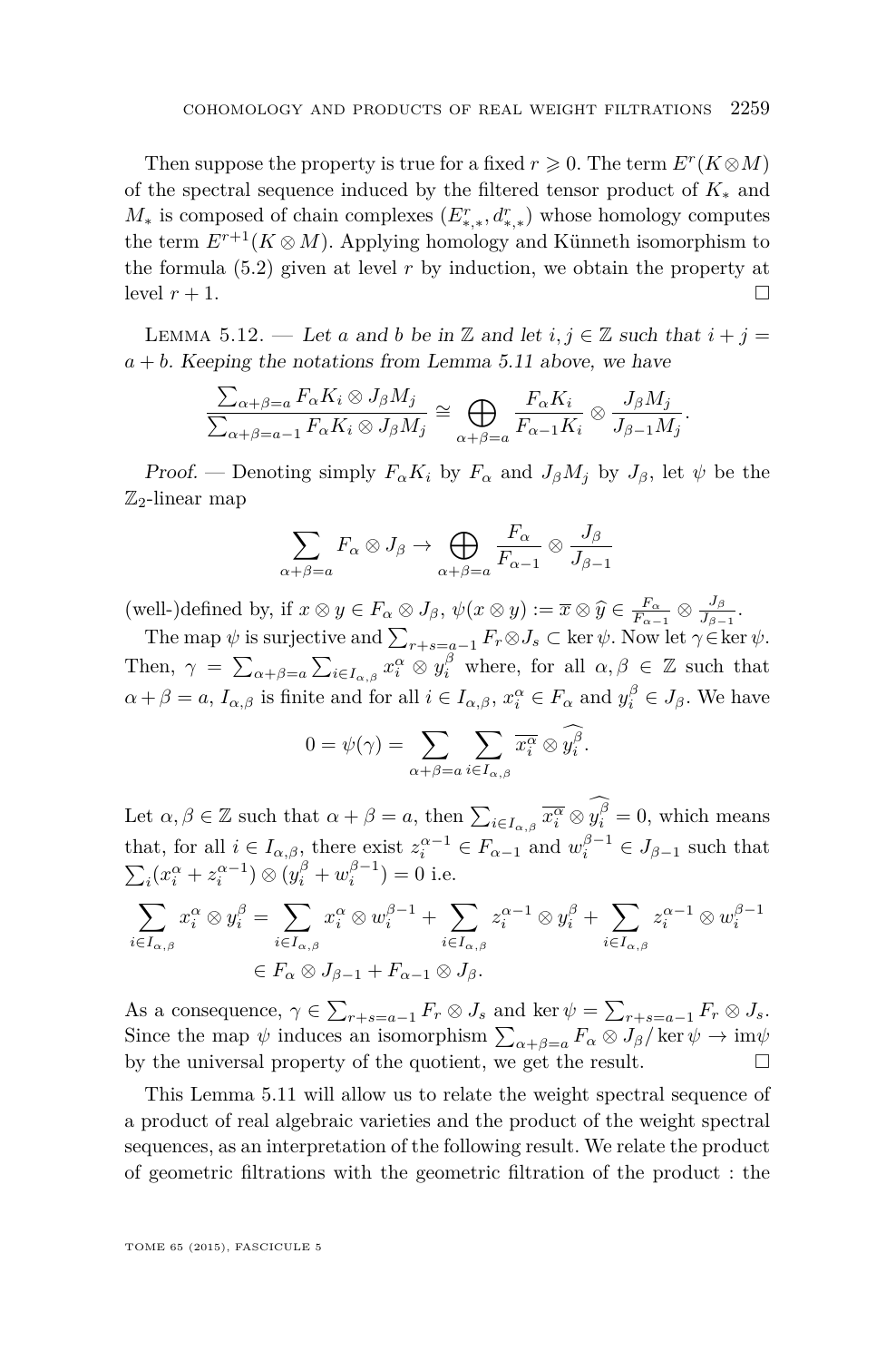<span id="page-26-0"></span>map that associates to a tensor product of chains their cross product is a filtered quasi-isomorphism with respect to the geometric filtration.

THEOREM  $5.13.$  — We have a filtered quasi-isomorphism

$$
u: \mathcal{G}_\bullet C_*(X) \otimes \mathcal{G}_\bullet C_*(Y) \longrightarrow \mathcal{G}_\bullet C_*(X \times Y)
$$

given by

$$
c_X \otimes c_Y \longmapsto c_X \times c_Y \in \mathcal{G}_s C_n(X \times Y)
$$

if  $c_X \in \mathcal{G}_p C_q(X)$  and  $c_Y \in \mathcal{G}_{p'} C_{q'}(Y)$  with  $p + p' = s$  and  $q + q' = n$ .

The morphism *u* is filtered by Proposition [5.6.](#page-20-0)

COROLLARY 5.14. — The filtered complexes  $WC_*(X) \otimes_{\mathbb{Z}_2} \mathcal{W}C_*(Y)$  and  $WC_*(X \times Y)$  are isomorphic in  $HoC$  and the above map *u* induces a filtered isomorphism

$$
u_{\infty}: \mathcal{W}_{\bullet}H_{*}(X) \otimes \mathcal{W}_{\bullet}H_{*}(Y) \longrightarrow \mathcal{W}_{\bullet}H_{*}(X \times Y).
$$

Above Theorem 5.13 has an interpretation from the viewpoint of spectral sequences :  $u$  is a morphism of filtered complexes which induces an isomorphism on spectral sequences from level one

$$
u_r \; : \; E_{a,b}^r(\mathcal{G}_\bullet C_*(X) \otimes \mathcal{G}_\bullet C_*(Y)) \xrightarrow{\sim} E_{a,b}^r(X \times Y)
$$

for  $r \geq 1$ . Using Lemma [5.11,](#page-24-0) we get an isomorphism

(5.3) 
$$
u'_r : \bigoplus_{p+s=a, q+t=b} E_{p,q}^r(X) \otimes_{\mathbb{Z}_2} E_{s,t}^r(Y) \xrightarrow{\sim} E_{a,b}^r(X \times Y)
$$

(for  $r \geq 1$ ). In particular, using this isomorphism and Proposition [3.10,](#page-11-0) we show the multiplicativity property of the virtual Poincaré polynomial

$$
\beta(\,\cdot\,)(u):=\sum_{q\geqslant 0}\beta_q(\,\cdot\,)u^q
$$

without using the weak factorization theorem as in [\[11\]](#page-37-0) and [\[4\]](#page-36-0).

Furthermore, the Künneth isomorphism in homology is filtered through the isomorphisms

$$
u'_\infty \; : \; \bigoplus_{p+s=a,q+t=b} E_{p,q}^\infty(X) \otimes_{\mathbb{Z}_2} E_{s,t}^\infty(Y) \xrightarrow{\sim} E_{a,b}^\infty(X \times Y)
$$

Remark  $5.15.$  — To prove Theorem 5.13, we use the naturality property of the extension theorem of [\[7\]](#page-37-0) (Proposition 1.4 of [\[13\]](#page-37-0)). We first show that *u* is a filtered quasi-isomorphism for nonsingular projective real algebraic varieties and then use this naturality to prove that *u* is a filtered quasiisomorphism for all real algebraic varieties. We do not know whether the theorem follows directly from the geometric filtration of [\[13\]](#page-37-0) and Proposition [5.6,](#page-20-0) without the theory of cubical hyperresolutions of [\[7\]](#page-37-0).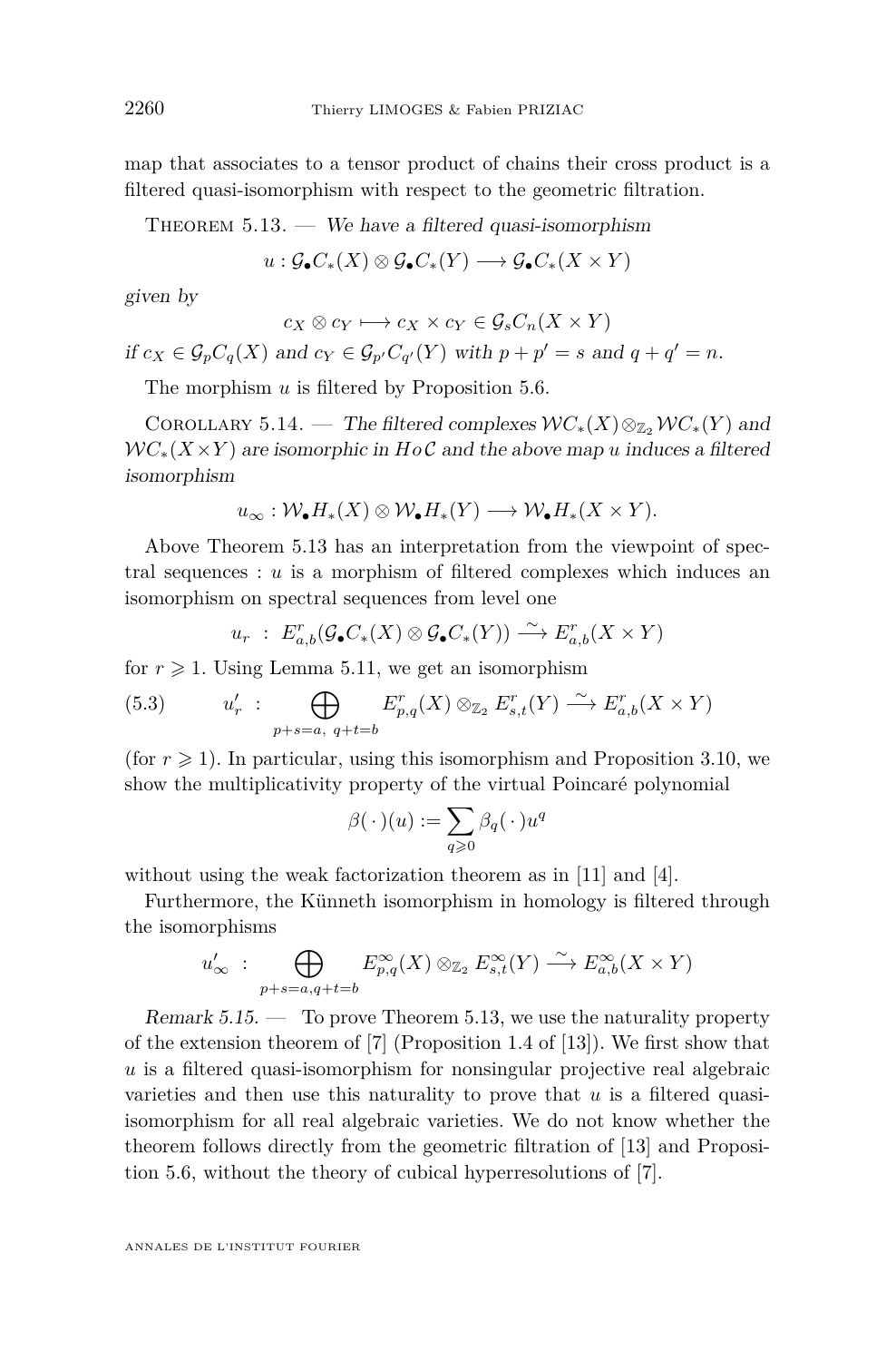Proof of Theorem [5.13.](#page-26-0) — When *X* and *Y* are nonsingular projective varieties, so is the product variety  $X \times Y$  and the three induced weight spectral sequences verify

$$
E_{p,q}^{\infty} = E_{p,q}^1 = \begin{cases} H_{p+q} & \text{if } p+q = -p \\ 0 & \text{otherwise.} \end{cases}
$$

Therefore, by Lemma [5.11,](#page-24-0) the morphism  $u : \mathcal{G}_{\bullet} C_*(X) \otimes \mathcal{G}_{\bullet} C_*(Y) \longrightarrow$  $\mathcal{G}_{\bullet}C_{*}(X \times Y)$  induces on  $E^{1} = E^{\infty}$  the morphism  $H_{*}(X) \otimes_{\mathbb{Z}_{2}} H_{*}(Y) \longrightarrow$  $H_*(X \times Y)$ , which is the classical Künneth isomorphism in singular homology. Thus, *u* is a filtered quasi-isomorphism when *X* and *Y* are projective nonsingular.

Let *Y* be now a fixed nonsingular projective variety and consider the two functors

$$
\phi_1: \mathbf{Sch}_c(\mathbb{R}) \to \mathcal{C} \; ; \; X \mapsto \mathcal{G}C(X) \otimes \mathcal{G}C(Y)
$$

and

$$
\phi_2 : \mathbf{Sch}_c(\mathbb{R}) \to \mathcal{C} \; ; \; X \mapsto \mathcal{G}C(X \times Y)
$$

(in this part of the proof, we drop the subscripts of filtrations and complexes for readability). We proved above that these two functors are quasiisomorphic in C on  $\mathbf{V}(\mathbb{R})$  (we denote by  $\varphi_1$  and  $\varphi_2$  their respective restrictions to  $\mathbf{V}(\mathbb{R})$ ). Furthermore, they both verify the additivity and acyclicity conditions of Theorem (2.2.2) of [\[7\]](#page-37-0). Indeed, if  $Z \hookrightarrow X$  is a closed inclusion, the additivity of the geometric filtration (see [\[13,](#page-37-0) Theorem 2.7]) induces the exactness of the sequences

$$
0 \to \mathcal{G}C(Z) \otimes \mathcal{G}C(Y) \to \mathcal{G}C(X) \otimes \mathcal{G}C(Y) \to \mathcal{G}C(X \setminus Z) \otimes \mathcal{G}C(Y) \to 0
$$

and

$$
0 \to \mathcal{G}C(Z \times Y) \to \mathcal{G}C(X \times Y) \to \mathcal{G}C((X \setminus Z) \times Y) \to 0
$$

(the induced morphism  $Z \times Y \hookrightarrow X \times Y$  is also a closed inclusion). Now, if the diagram

$$
\begin{array}{ccc}\n\widetilde{Z} & \to & \widetilde{X} \\
\downarrow & & \downarrow \\
Z & \to & X\n\end{array}
$$

is an acyclic square, we check that the simple filtered complexes associated to the induced diagrams

$$
\begin{array}{ccc}\n\mathcal{G}C(\widetilde{Z}) \otimes \mathcal{G}C(Y) & \longrightarrow & \mathcal{G}C(\widetilde{X}) \otimes \mathcal{G}C(Y) \\
\downarrow & & \downarrow \\
\mathcal{G}C(Z) \otimes \mathcal{G}C(Y) & \longrightarrow & \mathcal{G}C(X) \otimes \mathcal{G}C(Y)\n\end{array}
$$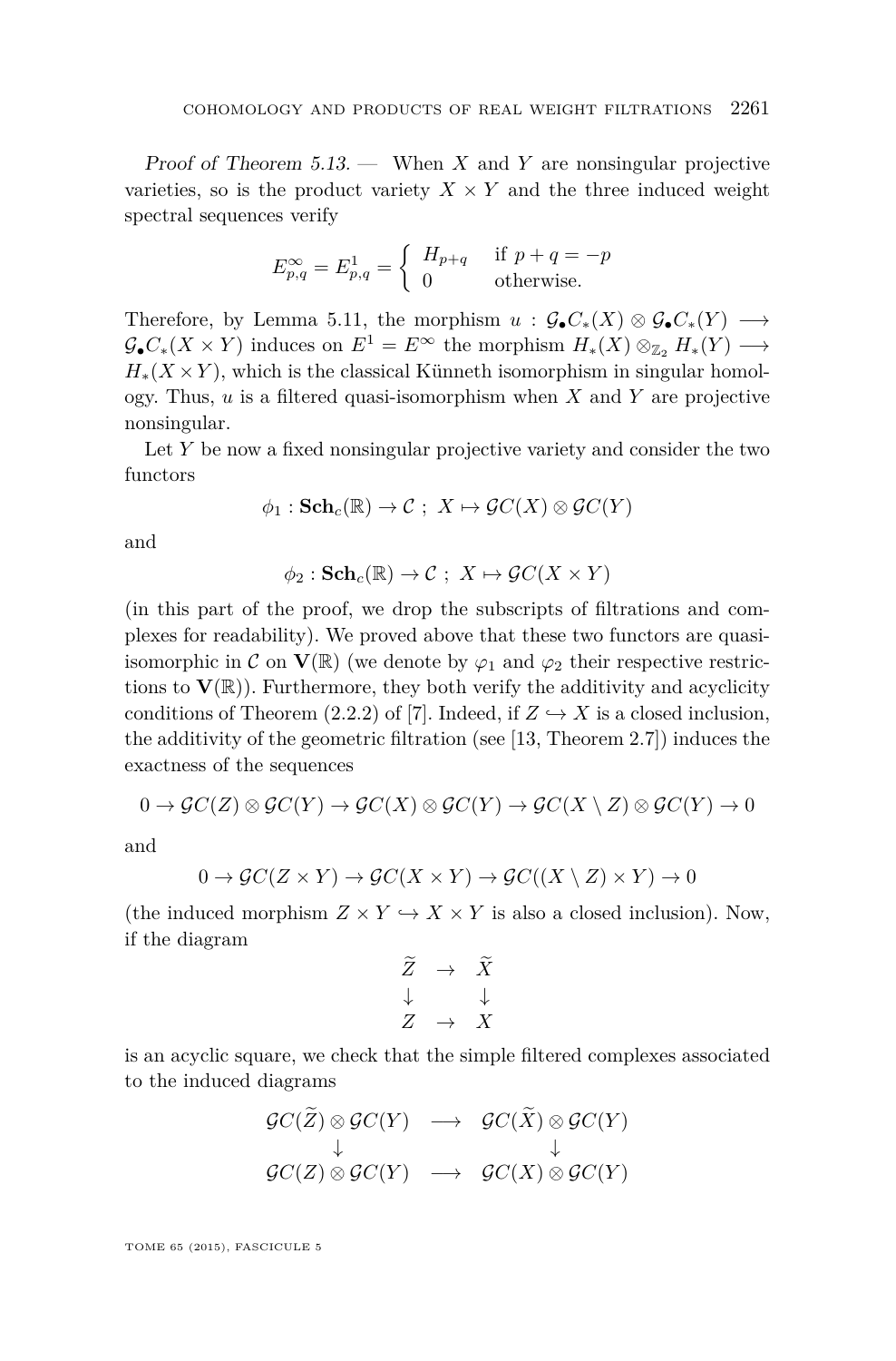denoted by  $\mathcal{K}_1(Y)$ , and

$$
\begin{array}{ccc}\n\mathcal{G}C(\widetilde{Z}\times Y) & \longrightarrow & \mathcal{G}C(\widetilde{X}\times Y) \\
\downarrow & & \downarrow \\
\mathcal{G}C(Z\times Y) & \longrightarrow & \mathcal{G}C(X\times Y)\n\end{array}
$$

denoted by  $\mathcal{K}_2(Y)$ , are acyclic. The simple filtered complex  $s\mathcal{K}_2(Y)$  is acyclic because the geometric filtration verifies the acyclicity condition for an acyclic square (see [\[13,](#page-37-0) Theorem 2.7]) and the diagram

$$
\begin{array}{rcl}\n\widetilde{Z} \times Y & \to & \widetilde{X} \times Y \\
\downarrow & & \downarrow \\
Z \times Y & \to & X \times Y\n\end{array}
$$

is acyclic. The spectral sequence induced by  $s\mathcal{K}_1(Y)$  verifies  $E^1 = 0$  because  $s\mathcal{K}_1(Y)$  is nothing more than the tensor product of filtered complexes **s** $K_0$  ⊗  $\mathcal{G}C(Y)$ , where  $K_0$  is the diagram

$$
\begin{array}{ccc} \mathcal{G}C(\widetilde{Z}) & \longrightarrow & \mathcal{G}C(\widetilde{X}) \\ \downarrow & & \downarrow \\ \mathcal{G}C(Z) & \longrightarrow & \mathcal{G}C(X) \end{array}
$$

and therefore, by Lemma [5.11,](#page-24-0)

$$
E_{a,b}^1(\mathcal{K}_1(Y)) = \bigoplus_{p+s=a,q+t=b} E_{p,q}^1(\mathbf{s}\mathcal{K}_0) \otimes E_{s,t}^1(\mathcal{G}C(Y)) = 0,
$$

for all  $a, b \in \mathbb{Z}$ , again because of the acyclicity of the geometric filtration (notice that in both cases, we did not use the fact that *Y* was projective nonsingular).

Consequently, the localizations  $\phi'_1, \phi'_2$  :  $\mathbf{Sch}_c(\mathbb{R}) \to Ho\mathcal{C}$  of  $\phi_1$  and  $\phi_2$  respectively are the unique extensions of their respective restrictions  $\varphi'_1, \varphi'_2 : \mathbf{V}(\mathbb{R}) \to Ho\mathcal{C}$  given by the Theorem 2.2.2 of [\[7\]](#page-37-0) (notice that the above arguments also prove that the functors  $\varphi_1$  and  $\varphi_2$  satisfy the disjoint additivity condition  $(F_1)$  and the elementary acyclicity condition  $(F_2)$ ). By the naturality of this extension (see Proposition 1.4 of [\[13\]](#page-37-0)), the localization of the filtered quasi-isomorphism  $u(Y) : \varphi_1 \to \varphi_2$  extends uniquely into a morphism  $\phi'_1 \to \phi'_2$ , and this morphism is an isomorphism of *Ho* C. Since the localization of

$$
u(Y): \phi_1 \to \phi_2 ;\ X \mapsto (\mathcal{G}_{\bullet}C_*(X) \otimes \mathcal{G}_{\bullet}C_*(Y) \longrightarrow \mathcal{G}_{\bullet}C_*(X \times Y))
$$

is such an extension, the latter is a quasi-isomorphism of  $C$ , that is the morphism  $u : \mathcal{G}_{\bullet}C_{*}(X) \otimes \mathcal{G}_{\bullet}C_{*}(Y) \longrightarrow \mathcal{G}_{\bullet}C_{*}(X \times Y)$  is a filtered quasiisomorphism for any real algebraic variety *X* and *Y* a nonsingular projective variety.

ANNALES DE L'INSTITUT FOURIER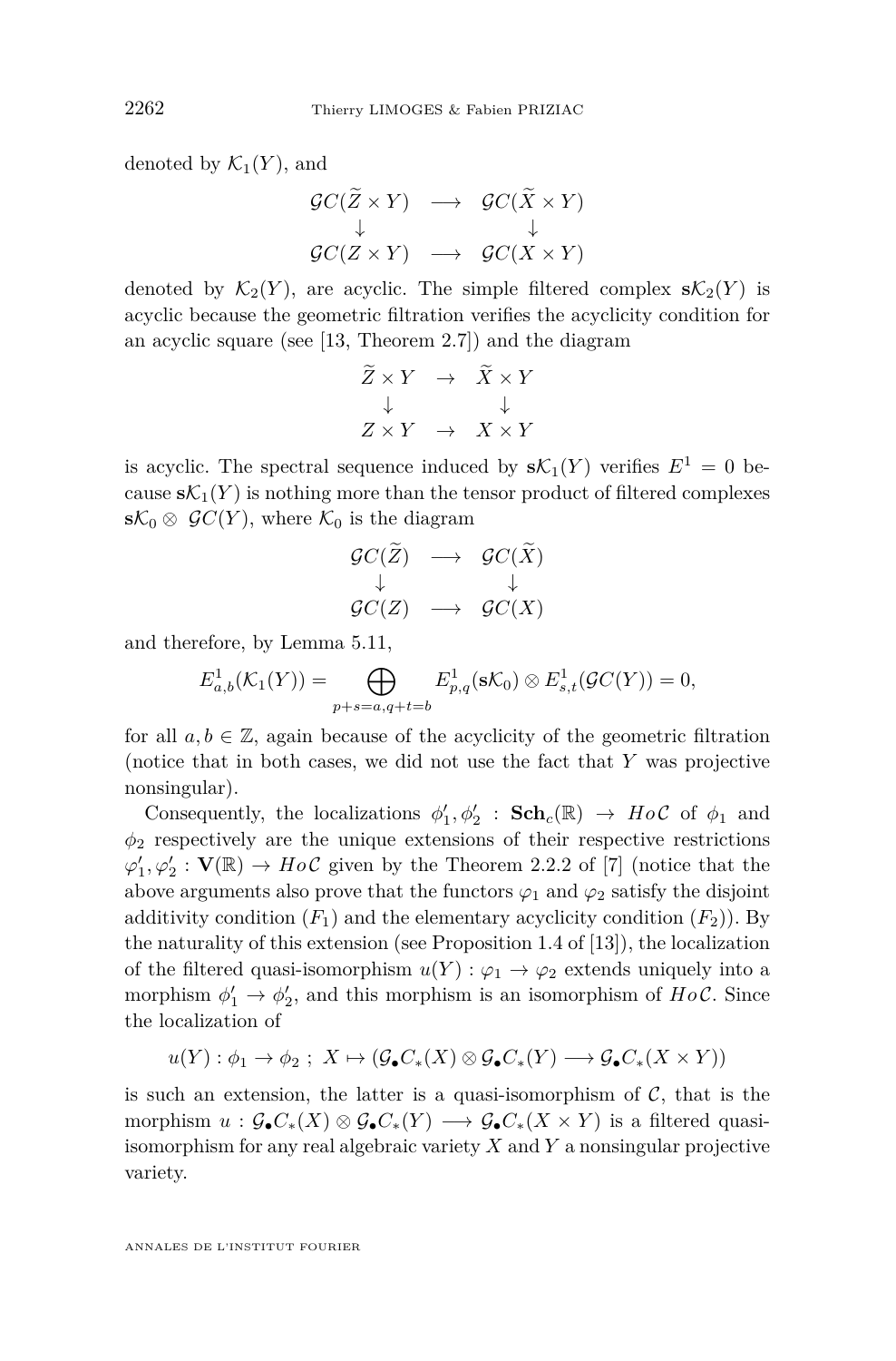<span id="page-29-0"></span>Now fix *X* to be any real algebraic variety. We prove in the same way as above that

$$
u(X):Y\in \mathbf{Sch}_c(\mathbb{R})\mapsto (\mathcal{G}_\bullet C_*(X)\otimes\mathcal{G}_\bullet C_*(Y)\longrightarrow \mathcal{G}_\bullet C_*(X\times Y))
$$

is a quasi-isomorphism of  $\mathcal{C}$ . As a consequence,

$$
u: \mathcal{G}_{\bullet}C_{*}(X) \otimes \mathcal{G}_{\bullet}C_{*}(Y) \longrightarrow \mathcal{G}_{\bullet}C_{*}(X \times Y)
$$

is a filtered quasi-isomorphism for any real algebraic varieties  $X$  and  $Y$ .  $\Box$ 

Remark 5.16. — A morphism between the filtered complexes  $\mathcal{W}C_*(X) \otimes$  $WC_*(Y)$  and  $WC_*(X \times Y)$  for any varieties X and Y can also be obtained without using the geometric filtration. Indeed, using a method similar to the one in the previous proof, we can extend to all real algebraic varieties the morphism of filtered complexes

$$
F^{can}_{\bullet}C_*(X)\otimes F^{can}_{\bullet}C_*(Y)\longrightarrow F^{can}_{\bullet}C_*(X\times Y)
$$

(given by the product in Definition [5.1\)](#page-19-0) restricted to nonsingular projective varieties.

# **5.3. Product and cohomological weight complex**

As for the homological weight complex, we show that we can relate the cohomological weight complex of a product with the tensor product of the cohomological weight complexes, so that these two filtered complexes are isomorphic in the localized category *Ho* C. More precisely, this isomorphism of  $H_0 \mathfrak{C}$  is induced by two opposite-directional filtered quasiisomorphisms of cochain complexes, one of them being the dualization of the quasi-isomorphism of  $C$  in Theorem [5.13.](#page-26-0)

PROPOSITION 5.17. — The filtered complexes  $\mathcal{G}^{\bullet} C^{*}(X) \otimes \mathcal{G}^{\bullet} C^{*}(Y)$  and  $\mathcal{G}^{\bullet} C^{*}(X \times Y)$  are isomorphic in  $H \circ \mathfrak{C}$ .

COROLLARY 5.18. — The filtered complexes  $WC^*(X) \otimes WC^*(Y)$  and  $WC^*(X \times Y)$  are isomorphic in  $Ho\mathfrak{C}$  and the Künneth isomorphism in cohomology

$$
W^{\bullet}H^*(X) \otimes W^{\bullet}H^*(Y) \longrightarrow W^{\bullet}H^*(X \times Y)
$$

is a filtered isomorphism with respect to the cohomological weight filtration.

Proof of Proposition  $5.17.$  — Consider the filtered quasi-isomorphism

$$
u: \mathcal{G}_{\bullet}C_{*}(X) \otimes \mathcal{G}_{\bullet}C_{*}(Y) \longrightarrow \mathcal{G}_{\bullet}C_{*}(X \times Y)
$$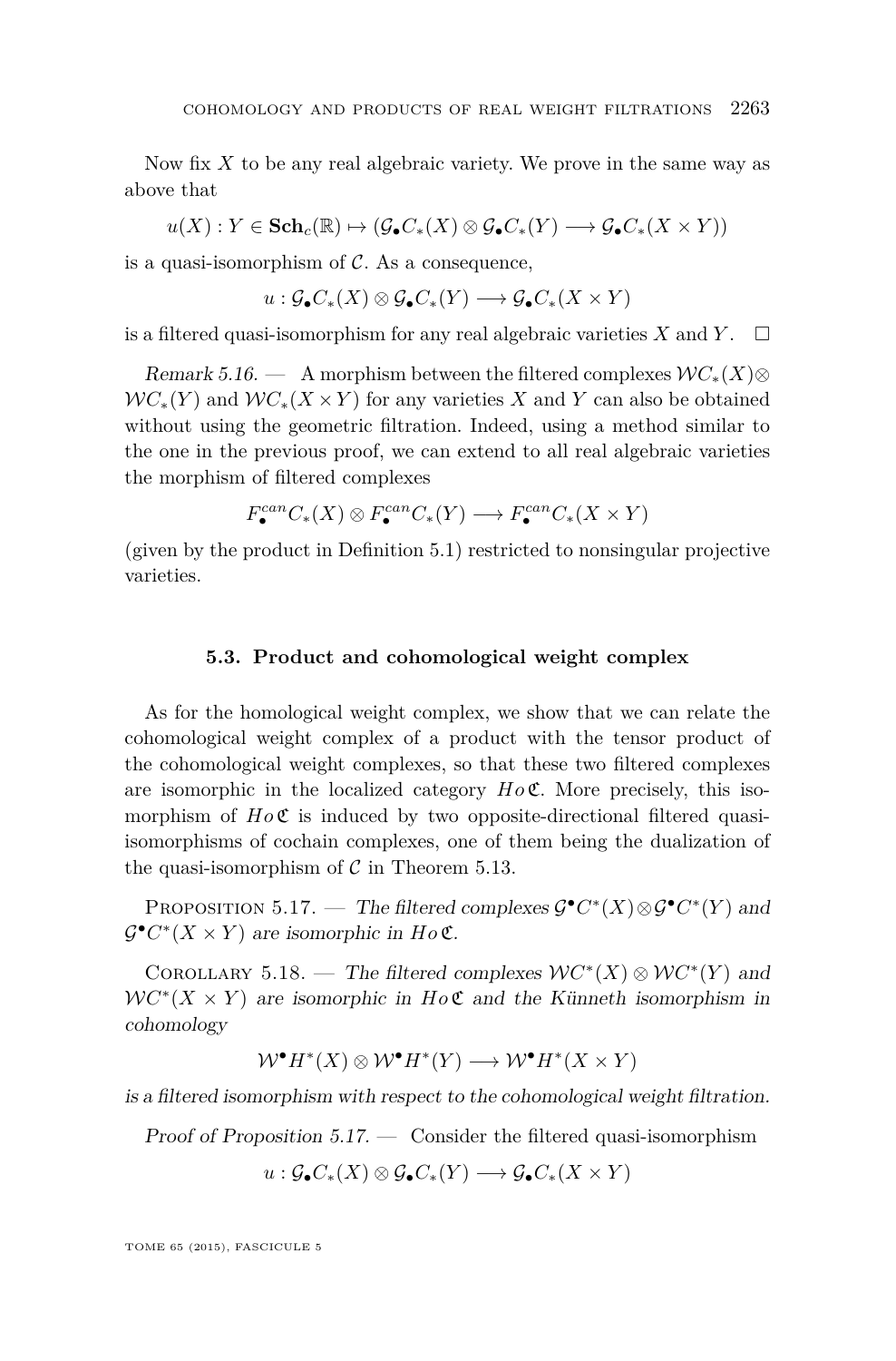defined in Theorem [5.13.](#page-26-0) Its dual

$$
u^{\vee} : \qquad \begin{array}{ccc} (C_*(X \times Y))^{\vee} & \longrightarrow & (C_*(X) \otimes C_*(Y))^{\vee} \\ \eta & \longmapsto & \left[ \sum_i c_{X,i} \otimes c_{Y,i} \longmapsto \sum_i \eta(c_{X,i} \times c_{Y,i}) \right] \end{array}
$$

is also a filtered quasi-isomorphism if we equip the dualized complexes with the corresponding dual filtrations (Remark [4.1\)](#page-15-0).

On the other hand, the map

$$
(C_*(X))^{\vee} \otimes (C_*(Y))^{\vee} \longrightarrow (C_*(X) \otimes C_*(Y))^{\vee}
$$
  

$$
w: \qquad \varphi \otimes \psi \qquad \longmapsto \left[ \sum_i c_{X,i} \otimes c_{Y,i} \longmapsto \sum_i \varphi(c_{X,i}) \cdot \psi(c_{Y,i}) \right]
$$

where the right-hand side complex is equipped with the same filtration as above (induced by the geometric filtrations of *X* and *Y* ) and the left-hand side complex is the filtered tensor product of the dual geometric filtrations of *X* and *Y*, is also a filtered quasi-isomorphism. Indeed, for  $a, b \in \mathbb{Z}$ , we have

$$
E_1^{a,b}((C_*(X))^{\vee} \otimes_{\mathbb{Z}_2} (C_*(Y))^{\vee}) = \bigoplus_{p+s=a,q+t=b} (E_{p,q}^1(X))^{\vee} \otimes_{\mathbb{Z}_2} (E_{s,t}^1(Y))^{\vee},
$$

and

$$
E_1^{a,b}((C_*(X) \otimes_{\mathbb{Z}_2} C_*(Y))^{\vee}) = (E_{a,b}^1(C_*(X) \otimes_{\mathbb{Z}_2} C_*(Y)))^{\vee}
$$
  
= 
$$
\bigoplus_{p+s=a,q+t=b} (E_{p,q}^1(X) \otimes_{\mathbb{Z}_2} E_{s,t}^1(Y))^{\vee},
$$

by (the cohomological version of) Lemma [5.11,](#page-24-0) and the morphism *w* induces on the  $E_1$ -level the morphisms

$$
\left(E_{p,q}^1(X)\right)^{\vee}\otimes_{\mathbb{Z}_2}\left(E_{s,t}^1(Y)\right)^{\vee}\longrightarrow\left(E_{p,q}^1(X)\otimes_{\mathbb{Z}_2}E_{s,t}^1(Y)\right)^{\vee},
$$

given by  $\overline{\varphi} \otimes \psi \mapsto [\sum_i \overline{c_{X,i}} \otimes \widehat{c_{Y,i}} \mapsto \sum_i \varphi(c_{X,i}) \cdot \psi(c_{Y,i})]$ , which are iso-<br>morphisms (the terms of the weight spectral sequences of Y and Y are morphisms (the terms of the weight spectral sequences of *X* and *Y* are finite-dimensional).

Therefore, we have the following diagram in  $\mathfrak C$ 

$$
(C_*(X \times Y))^\vee \xrightarrow{u^\vee} (C_*(X) \otimes_{\mathbb{Z}_2} C_*(Y))^\vee \xleftarrow{w} (C_*(X))^\vee \otimes_{\mathbb{Z}_2} (C_*(Y))^\vee,
$$

where the morphisms  $u^{\vee}$  and  $w$  are filtered quasi-isomorphisms. Consequently, in the localization  $Ho\mathfrak{C}$  of  $\mathfrak{C}$  with respect to filtered quasi-isomorphisms, the filtered complexes  $\mathcal{G}^{\bullet} C^*(X) \otimes \mathcal{G}^{\bullet} C^*(Y)$  and  $\mathcal{G}^{\bullet} C^*(X \times Y)$  are isomorphic.

ANNALES DE L'INSTITUT FOURIER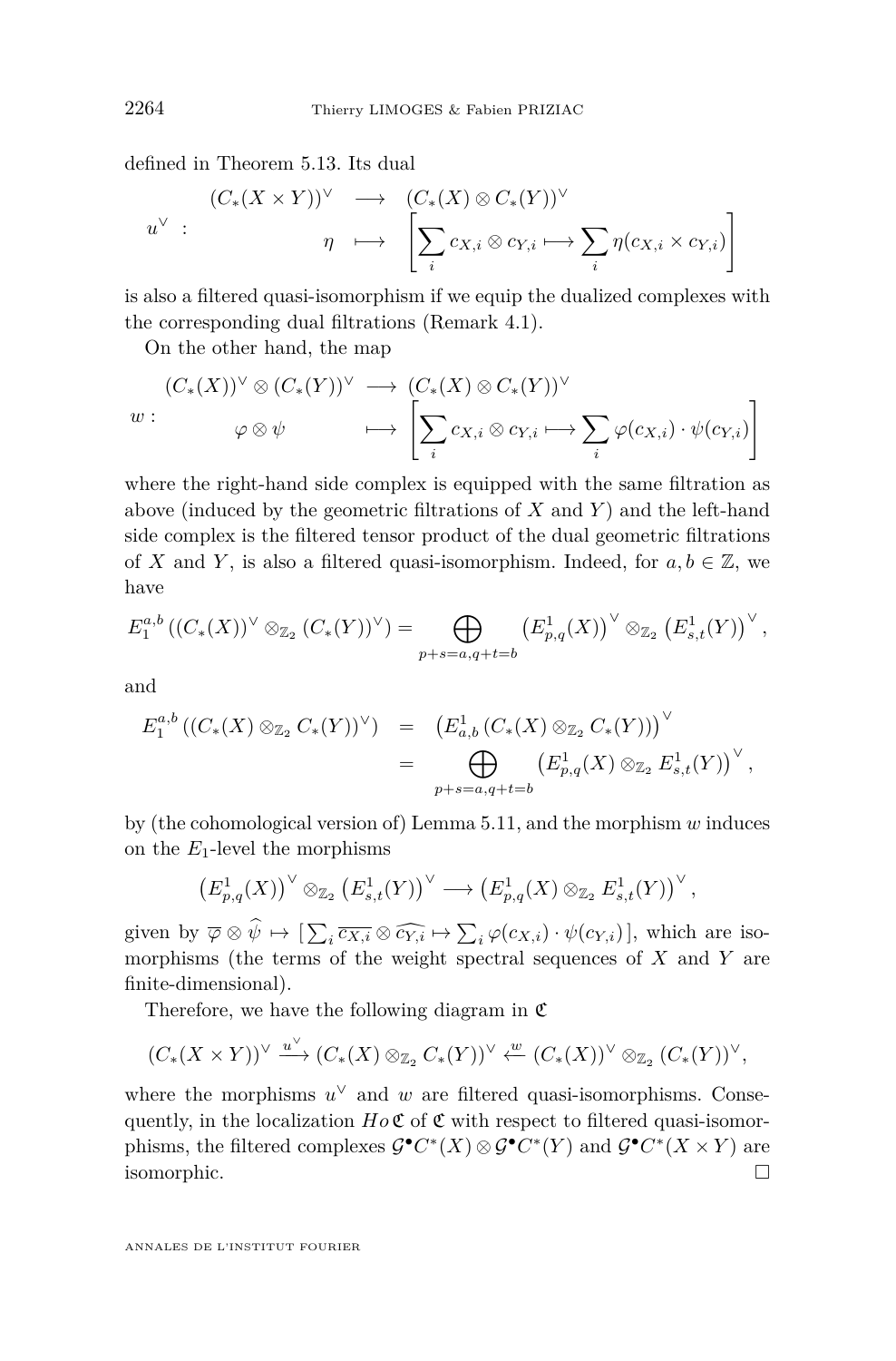<span id="page-31-0"></span>Remark  $5.19.$  — As for the homological case, a morphism between the filtered complexes  $WC^*(X) \otimes WC^*(Y)$  and  $WC^*(X \times Y)$  can be obtained without using the geometric filtration. Indeed, in the previous proof, consider the canonical filtration in place of the geometric filtration : one can show in the same way that there is an isomorphism of  $H_0 \mathfrak{C}$  between  $(F^{can})^{\bullet}_{\mathcal{V}} C^*(X) \otimes (F^{can})^{\bullet}_{\mathcal{V}} C^*(Y)$  and  $(F^{can})^{\bullet}_{\mathcal{V}} C^*(X \times Y)$ . Since the dual canonical filtration and the cohomological canonical filtration are filtered quasi-isomorphic (see the proof of Theorem [4.3\)](#page-16-0), we deduce an isomorphism of  $Ho \mathfrak{C}$  between  $F_{can}^{\bullet}C^*(X) \otimes F_{can}^{\bullet}C^*(Y)$  and  $F_{can}^{\bullet}C^*(X \times Y)$ . Restricting this isomorphism to projective nonsingular varieties, we extend it to all real algebraic varieties in the same way as in proof of Theorem [5.13](#page-26-0) (see also Remark [5.16\)](#page-29-0) to obtain an isomorphism between  $WC^*(X) \otimes WC^*(Y)$  and  $WC^*(X \times Y)$ .

#### **5.4. Cup product**

Let X be a real algebraic variety. We show below that the cup product on the cohomology with compact supports  $H^*(X)$  of the set of real points of *X* is filtered with respect to the cohomological weight filtration. Precisely, we define a cup product on the cochain level in the derived category  $H_0\mathfrak{C}$ , on the cohomological geometric filtration, using the filtered quasiisomorphisms  $w$  and  $u^{\vee}$  defined above in the proof of [5.17,](#page-29-0) that induces a cup product on the cohomological weight spectral sequence of *X* and the usual cup product on the cohomology of *X*.

Let  $\Delta$  denote the diagonal map

$$
\Delta \; : \; \begin{array}{rcl} X & \longrightarrow & X \times X \\ x & \longmapsto & (x, x) \end{array}
$$

Now consider the cohomological geometric filtration  $\mathcal{G}^{\bullet} C^*(X)$  of X as an object of the derived category  $Ho\mathfrak{C}$ . We can apply the composition  $\Delta^* \circ$  $(u^{\vee})^{-1}$ ∘*w* to the tensor product  $\mathcal{G}^{\bullet} C^*(X) \otimes \mathcal{G}^{\bullet} C^*(X)$  ( $u^{\vee}$  is an isomorphism of  $Ho\mathfrak{C}$ , see the proof of Proposition [5.17\)](#page-29-0):

$$
\Delta^* \circ (u^\vee)^{-1} \circ w : \mathcal{G}^\bullet C^*(X) \otimes \mathcal{G}^\bullet C^*(X) \xrightarrow{(u^\vee)^{-1} \circ w} \mathcal{G}^\bullet C^*(X \times X) \xrightarrow{\Delta^*} \mathcal{G}^\bullet C^*(X)
$$

We denote this morphism of  $Ho \mathfrak{C}$  by  $\smile$ .

PROPOSITION 5.20.

The cup product

$$
\smile : \mathcal{G}^{\bullet}C^*(X) \otimes \mathcal{G}^{\bullet}C^*(X) \longrightarrow \mathcal{G}^{\bullet}C^*(X)
$$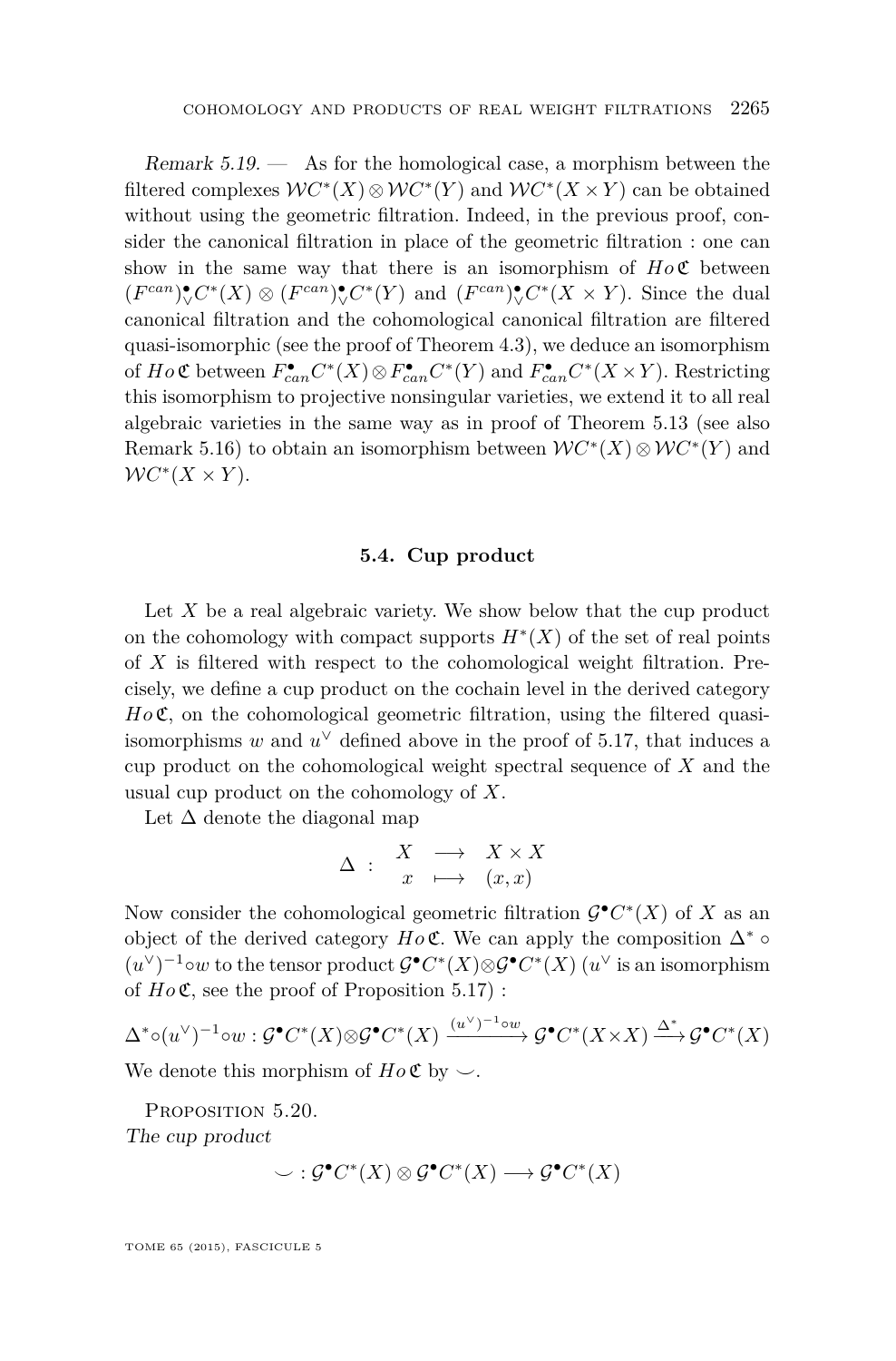<span id="page-32-0"></span>in *Ho* C induces a morphism of spectral sequences

$$
\bigcup_{r}': \bigoplus_{p+s=a, q+t=b} E_r^{p,q}(X) \otimes_{\mathbb{Z}_2} E_r^{s,t}(X) \longrightarrow E_r^{a,b}(X)
$$

and the usual cup product

$$
H^*(X) \otimes_{\mathbb{Z}_2} H^*(X) \longrightarrow H^*(X) \n\varphi \otimes \psi \longrightarrow \varphi \smile \psi = [\Delta^*(\varphi \times \psi)]
$$

In particular, the cup product in cohomology is a filtered map with respect to the cohomological weight filtration.

Proof. — The first fact follows from the cohomological version of Lemma [5.11,](#page-24-0) and the cup product in cohomology is the composition of  $\Delta^*$  and the Künneth isomorphism in cohomology, which is itself induced by  $(u^{\vee})^{-1} \circ w$  (see Proposition [5.17](#page-29-0) and Corollary [5.18\)](#page-29-0).

#### **5.5. Cap product**

In this section, we define a cap product on the homological and cohomological geometric filtrations considered in the corresponding derived categories  $H \circ \mathcal{C}$  and  $H \circ \mathcal{C}$ . This cap product on chain level induces a cap product on the homological and cohomological weight spectral sequences, showing that the cap product on homology and cohomology is a filtered morphism with respect to the homological and cohomological weight filtrations.

First, we give a filtered chain complex structure to the tensor product of a filtered cochain complex and a filtered chain complex :

DEFINITION 5.21. — Let  $(K^*, F)$  and  $(M_*, J)$  be respectively a filtered cochain complex of  $\mathfrak C$  and a filtered chain complex of  $\mathcal C$ . We define  $((K^* \otimes M_*)_* , F \otimes J)$  to be the chain complex given by

$$
(K\otimes M)_n:=\bigoplus_{j-i=n} K^i\otimes_{\mathbb{Z}_2} M_j,
$$

equipped with the differential

$$
\partial(x \otimes y) := dx \otimes y + x \otimes \partial y
$$

and the bounded increasing filtration given by

$$
(F \otimes J)_p(K \otimes M)_n = \bigoplus_{j-i=n} \sum_{b-a=p} F^a K^i \otimes J_b M_j
$$

ANNALES DE L'INSTITUT FOURIER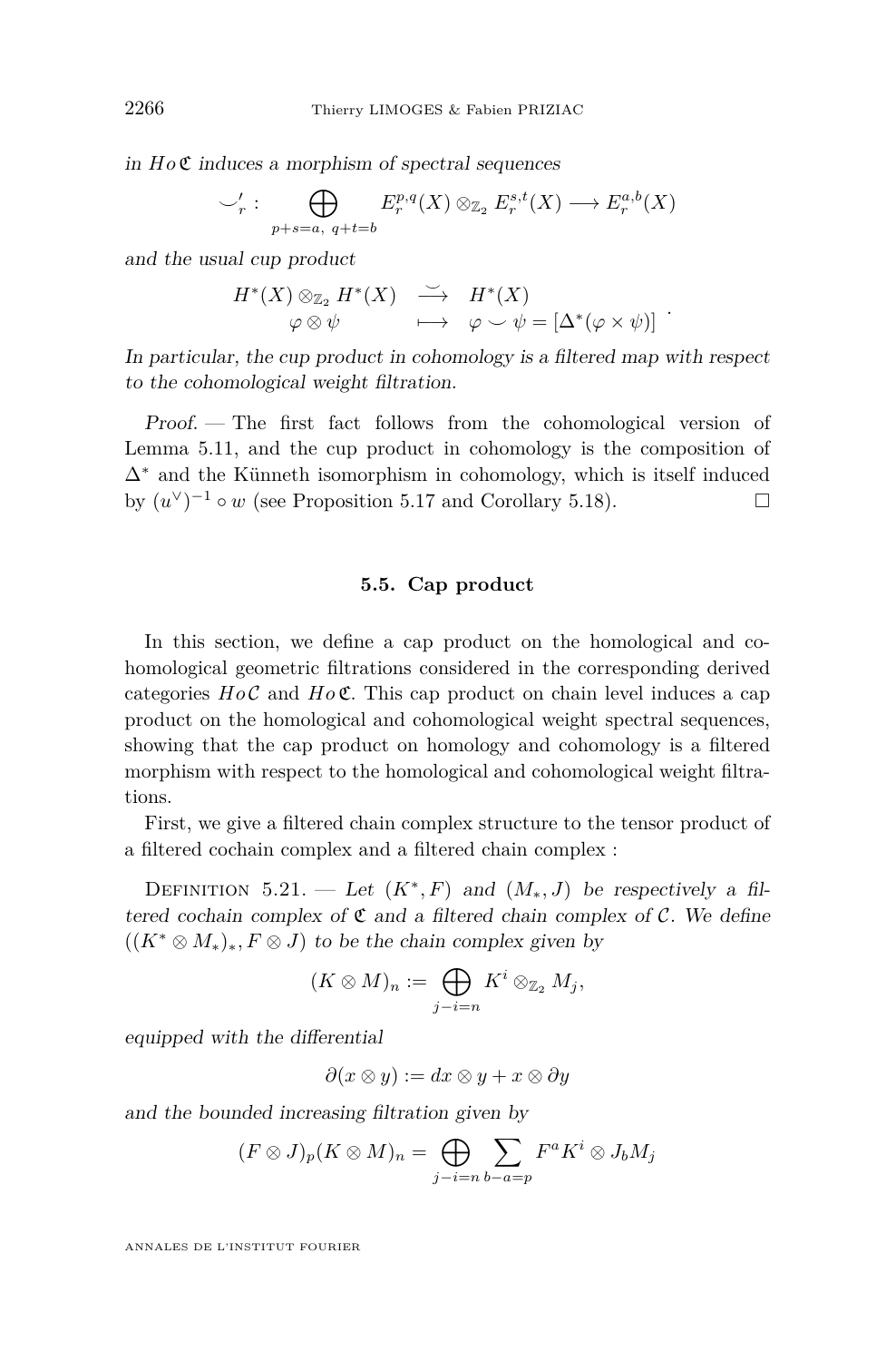<span id="page-33-0"></span>Considering the semialgebraic chain and cochain complexes *C*∗(*X*) and  $C<sup>*</sup>(X)$  of X, implicitely equipped with the homological and cohomological geometric filtrations (for sake of readability), as objects of the respective derived categories  $H \circ \mathcal{C}$  and  $H \circ \mathcal{C}$ , we are going to define a cap product  $C^*(X) \otimes C_*(X) \to C_*(X)$  in  $HoC$ .

First, let  $\omega$  denote the morphism  $C^*(X) = (C_*(X))^{\vee} \to (C^*(X) \otimes$  $C_*(X)$ <sup> $\vee$ </sup> of *Ho* **C** given by

$$
(C_{l-m}(X))^{\vee} \longrightarrow (C^{m}(X) \otimes C_{l}(X))^{\vee} \n\psi \longmapsto [\varphi \otimes c \longmapsto (\psi \smile \varphi)(c)]
$$

The cap product that we define below will be obtained from the dual of this filtered morphism, in order to have a formula

(5.4) 
$$
\psi(\varphi \frown c) = (\psi \frown \varphi)(c)
$$

on the chain level. We make precise what we mean by the dual filtered chain complex of a filtered cochain complex :

DEFINITION 5.22. — If  $F^{\bullet} K^*$  is a filtered cochain complex of  $\mathfrak{C}$ , we define its dual filtered chain complex  $F_{\bullet}^{\vee} K_{*}^{\vee}$  of  $\mathcal{C}$  by

$$
F_p^{\vee} K_q^{\vee} := \left\{ \eta \in K_q^{\vee} \mid \eta \equiv 0 \text{ on } F^{p+1} K^q \right\}.
$$

Notice that, as in Remark [4.1,](#page-15-0) we have the natural isomorphism of spectral sequences given by  $E^{r}_{a,b}(F^{\vee}K^{\vee}) = (E^{a,b}_{r}(FK))^{\vee}$ .

Consider the dual filtered chain complexes  $(C_*(X))^{V\vee}$  and  $(C^*(X)) \otimes$  $C_*(X)$ <sup> $\vee\vee$ </sup> of  $(C_*(X))$ <sup> $\vee$ </sup> and  $(C^*(X) \otimes C_*(X))$ <sup> $\vee$ </sup> respectively. We have natural filtered morphisms  $\nu : C_*(X) \to (C_*(X))^{\vee \vee}$  and  $\mu : C^*(X) \otimes C_*(X) \to$  $(C^*(X) \otimes C_*(X))^{\vee \vee}$ , inducing the natural morphims  $E_{a,b}^r \to (E_{a,b}^r)^{\vee \vee}$ on the spectral sequence level, which are isomorphisms from  $r \geq 1$  (the terms of the spectral sequence are finite-dimensional from level one).

Therefore, the morphims  $\nu$  and  $\mu$  are quasi-isomorphisms of C and we can define the morphism

$$
\nu^{-1} \circ \omega^{\vee} \circ \mu : C^*(X) \otimes C_*(X) \to C_*(X)
$$

of  $Ho\mathcal{C}$  given by

$$
C^m(X) \otimes C_l(X) \longrightarrow C_{l-m}(X)
$$
  

$$
\varphi \otimes c \longrightarrow \varphi \cap c := \nu^{-1} \circ \omega^{\vee} \circ \mu(\varphi \otimes c)
$$

We denote it also by  $\frown$  and we have :

PROPOSITION  $5.23.$  — The cap product on the geometric filtrations of *X* induces a cap product

$$
E_r^{p,q}(X) \otimes E_{s,t}^r(X) \longrightarrow E_{s-p, t-q}^r(X)
$$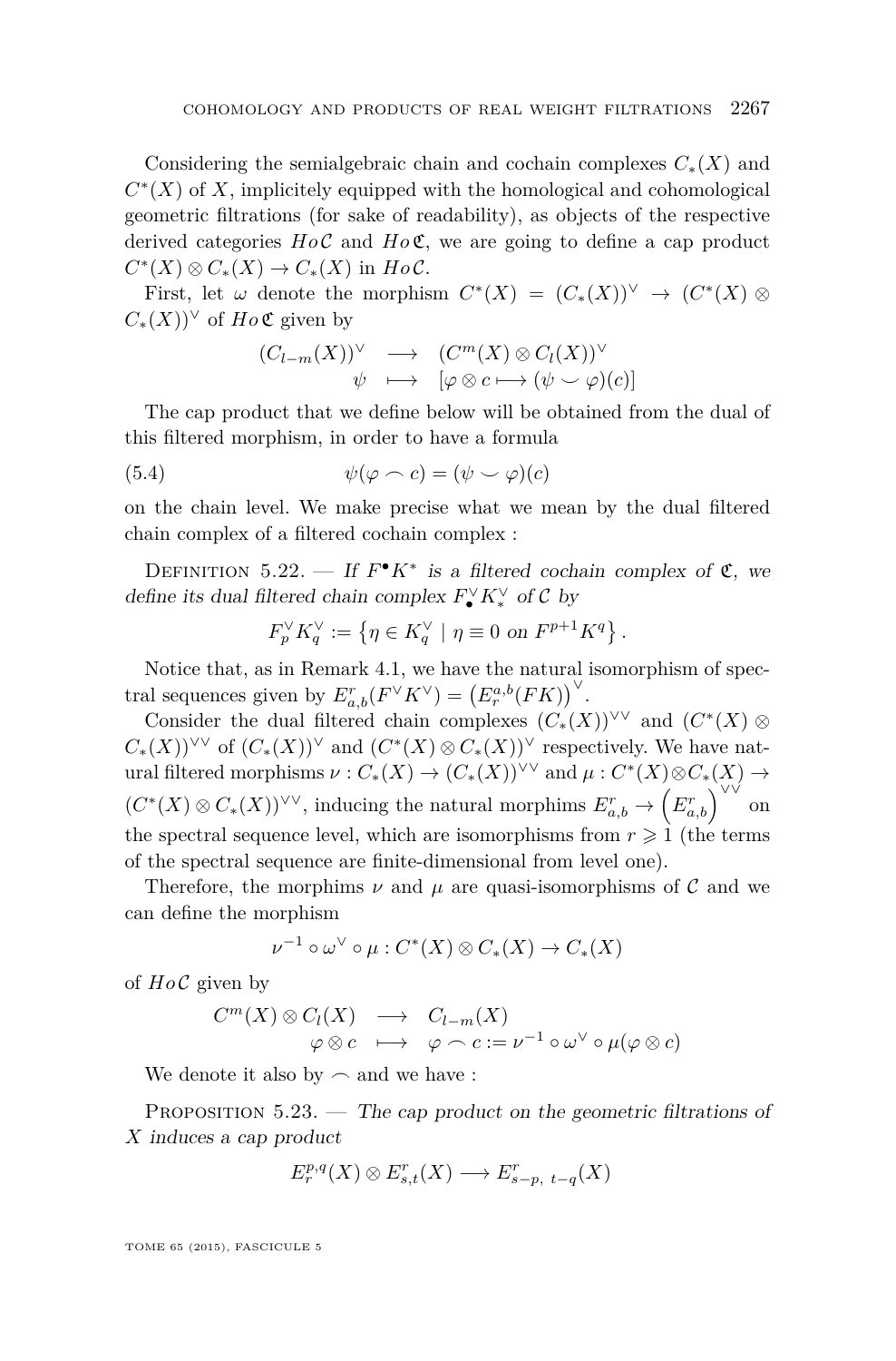on the weight spectral sequences of *X*, and the usual cap product

$$
H^*(X)\otimes H_*(X)\stackrel{\frown}{\longrightarrow} H_*(X)
$$

on the homology and cohomology of *X*. In particular, the latter is a filtered morphism with respect to the weight filtrations (the filtration on the tensor product of cohomology and homology is defined in a way similar to Definition [5.21\)](#page-32-0).

Proof. — Similarly to Lemma [5.11,](#page-24-0) the term of level  $r$  and indices  $(a, b)$ of the spectral sequence induced by  $C^*(X) \otimes C_*(X)$  is given by

$$
\bigoplus_{s-p=a, t-q=b} E_r^{p,q}(X) \otimes E_{s,t}^r(X).
$$

Then the cap product on chains and cochains induces morphisms

$$
\bigcap_{r=1}^{r} \bigoplus_{s=p=a, t-q=b} E_r^{p,q}(X) \otimes E_{s,t}^r(X) \longrightarrow E_r^{a,b}(X).
$$

Now, notice that the formula [\(5.4\)](#page-33-0) on the chain level induces that, if  $\varphi \in$  $E_r^{p,q}(X)$ ,  $c \in E_{s,t}^r(X)$  and  $\psi \in E_r^{p-s,q-t}(X)$  (then  $\psi \smile \varphi \in E_r^{p,q}(X)$ , which is isomorphic to  $(E_{p,q}^r(X))^\vee$ ), we have

$$
\psi(\varphi \frown_r' c) = (\psi \frown_r' \varphi)(c).
$$

Since the cup product on the cohomological weight spectral sequence induces the cup product on cohomology and because the cap product on cohomology and homology

$$
H^m(X) \otimes_{\mathbb{Z}_2} H_l(X) \stackrel{\frown}{\longrightarrow} H_{l-m}(X)
$$

is characterized by the formula

$$
\psi(\varphi \frown c) = (\psi \frown \varphi)(c)
$$

(if  $\varphi \in H^m(X)$  and  $c \in H_l(X)$ ,  $\varphi \frown c$  is the unique element of  $H_{l-m}(X)$ ) verifying this formula for all  $\psi \in H^{l-m}(X)$ , the cap product on the cohomological and homological weight spectral sequences induces the cap product on cohomology and homology.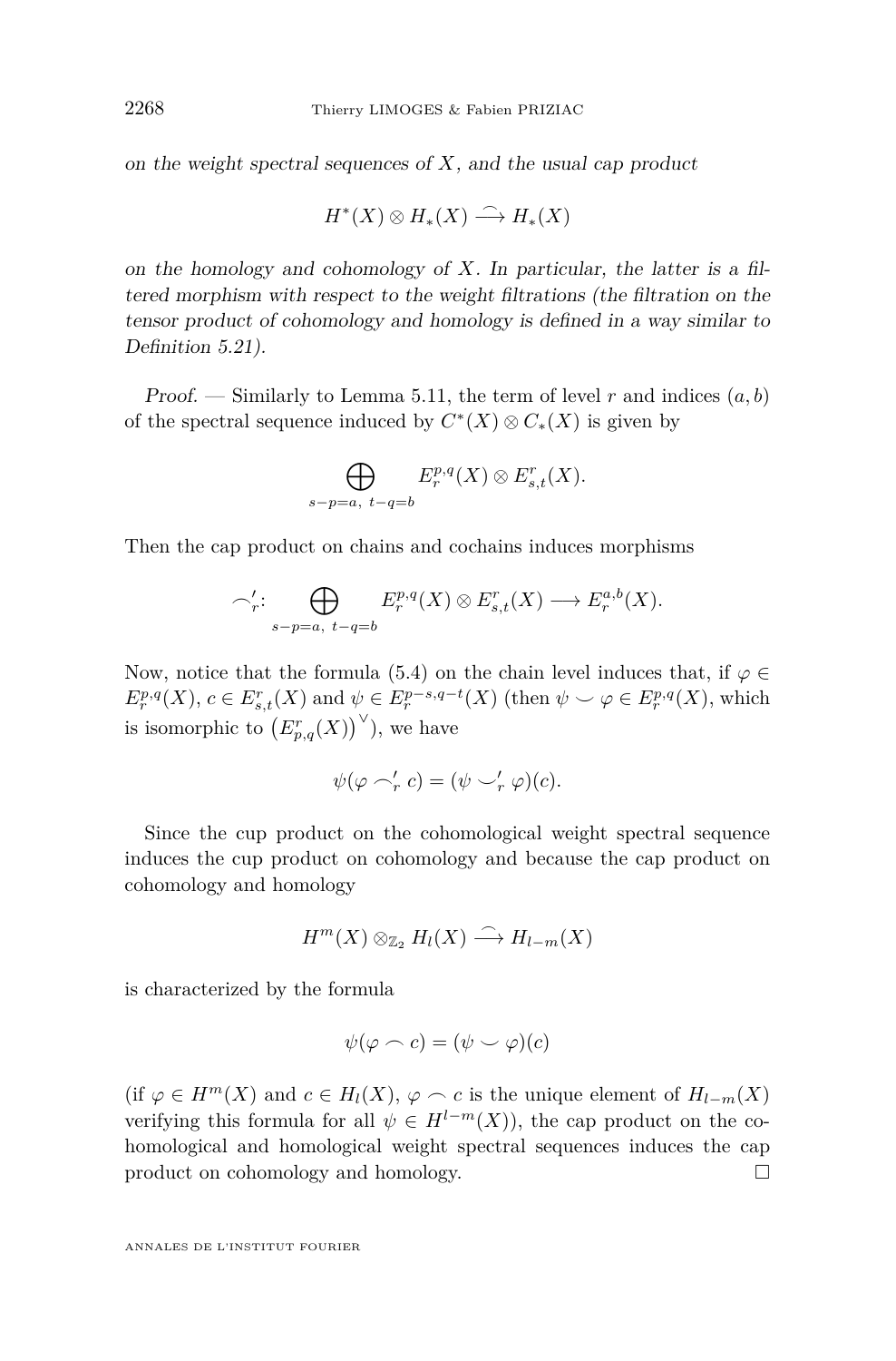<span id="page-35-0"></span>Remark 5.24.

(1) If  $\varphi \in E_r^{p,q}(X)$  and  $c \in E_{s,t}^r(X)$  then  $\varphi \sim_r' c$  is the unique element of  $E_{s-p, t-q}^r(X)$  verifying

$$
\psi(\varphi \frown'_r c) = (\psi \frown'_r \varphi)(c)
$$

for all  $\psi \in E_r^{p-s,q-t}(X)$ .

(2) Another possible definition for the cap product on the chain level is the following one (see [\[16\]](#page-37-0)). Consider the morphism

$$
h: C^*(X) \otimes (C_*(X) \otimes C_*(X)) \longrightarrow C_*(X)
$$
  

$$
\varphi \otimes (a \otimes b) \longmapsto \varphi(a) \cdot b
$$

Then we can also define the cap product on the cohomological and homological geometric filtrations of *X* (regarded as objects of *Ho* C and  $H_0(\mathcal{C})$  by setting

$$
\varphi \frown c := h(\varphi \otimes u^{-1}(\Delta_*(c))).
$$

Notice that this definition would be valid with integer coefficients as well.

# **5.6. Weight filtrations and Poincaré duality map**

Let *X* be a compact real algebraic variety of dimension *n*. The semialgebraic chain [X] is pure, that is  $[X] \in \mathcal{G}_{-n}C_n(X)$ . For  $r \geq 1$ , it induces homology classes in the weight spectral sequence terms  $E^r_{-n,2n}(X)$ . By taking the cap product with  $[X]$ , we obtain a map  $D$  on the cohomological weight spectral sequence of *X*, given by :

$$
D_r^{s,t} := \cdot \frown [X] : \begin{array}{ccc} E_r^{s,t}(X) & \longrightarrow & E_{-n-s,2n-t}^r(X) \\ \varphi & \longmapsto & \varphi \frown [X] \end{array}
$$

Recall that the non-zero terms of the weight spectral sequences lie in the triangle given by the inequalities  $t \geq -2s$ ,  $s \leq 0$  and  $t \leq -s + n$ , the terms induced by the pure chains lying in the line  $t = -2s$ . Then if, for any  $r \geq 1$ , we consider the cap product of non-pure classes by [X], it is identically zero.

The map *D* on the cohomological weight spectral sequence induces, on the  $E^{\infty}$  and  $E_{\infty}$  level, the classical Poincaré duality map on the cohomology of *X* (that we denote again by *D*) given by

$$
H^k(X) \longrightarrow H_{n-k}(X) \n\varphi \longrightarrow \varphi \cap [X]
$$

 $(|X|)$  corresponds here to the fundamental homology class of X and :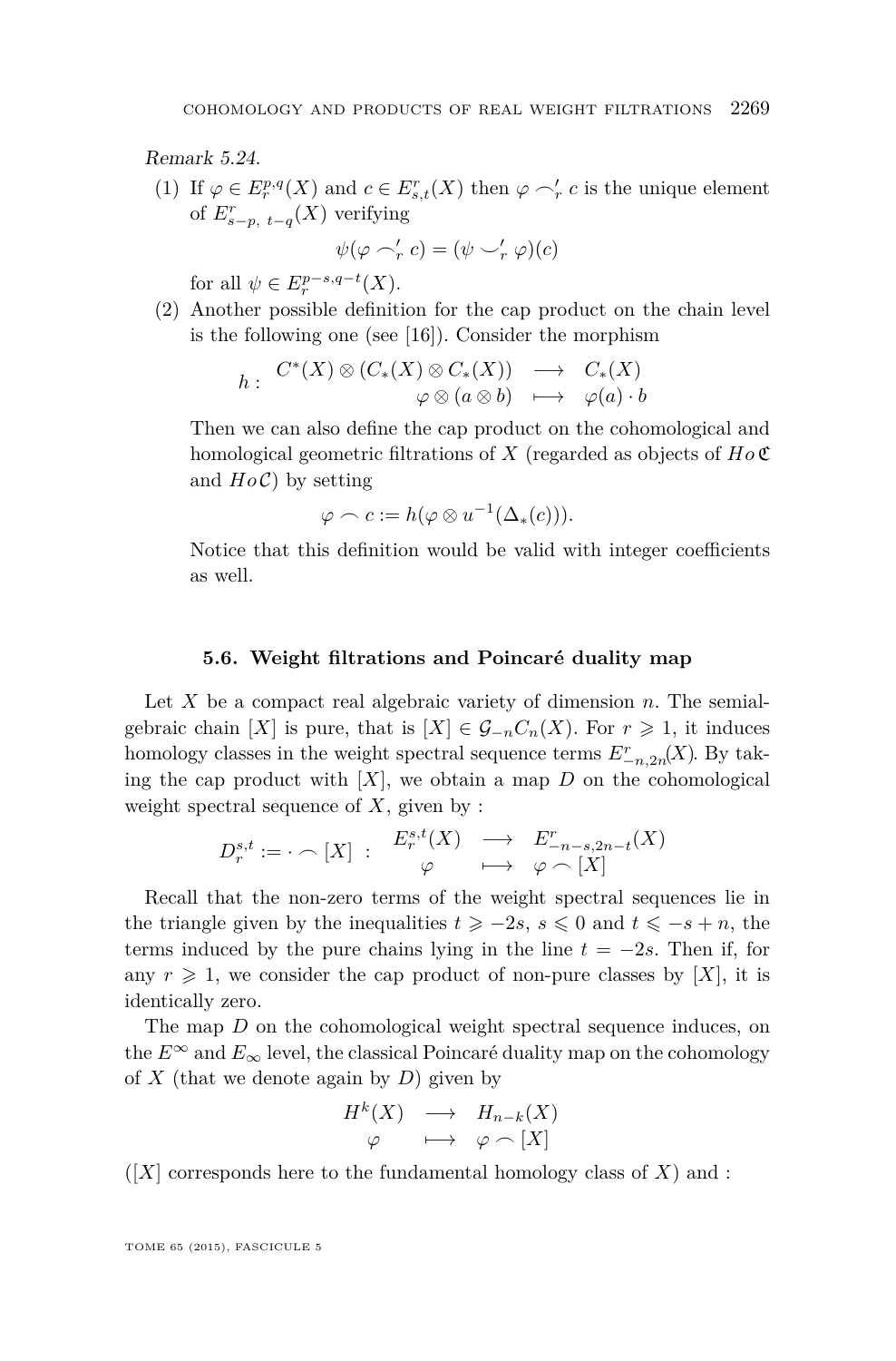<span id="page-36-0"></span>PROPOSITION 5.25. — For all p and k in Z, the image of  $W^pH^k(X)$  by Poincaré duality map is in  $W_{-n-n}H_{n-k}(X)$ :

$$
D(\mathcal{W}^p H^k(X)) \subset \mathcal{W}_{-p-n} H_{n-k}(X).
$$

In particular, for all  $k \in \mathbb{Z}$ ,  $D(H^k(X)) \subset \mathcal{W}_{k-n}$ ,  $H_{n-k}(X)$  and, if  $p > -k$ ,  $D(\mathcal{W}^p H^k(X)) = 0$ . In other words, all the non-pure cohomology classes are in the kernel of Poincaré duality map and the pure cohomology classes are the only classes which may be sent to a nonzero pure homology class by Poincaré duality map. Therefore, if its weight filtrations are not pure, a real algebraic variety does not satisfy Poincaré duality.

Remark  $5.26.$  — On the other hand, there exist varieties having pure weight filtration but not satisfying Poincaré duality.

For example, let *X* denote the pinched torus, obtained from a torus *T* by identifying a circle which generates it as a revolution surface to a point. To compute its weight spectral sequence, we consider the cubical hyperresolution of *X* given by the blowing-up at  $x_0$ :

$$
\begin{array}{ccc}\nS^1 & \hookrightarrow & T \\
\downarrow & & \downarrow \\
\bullet & \hookrightarrow & X\n\end{array}
$$

We obtain a pure weight filtration given by the term  $\widetilde{E}^2 = \widetilde{E}^{\infty}$ :

$$
\widetilde{E}^2 = \left[ \begin{array}{ccc} \mathbb{Z}_2 \cdot [X] \\ \mathbb{Z}_2 \cdot \overline{[a]} & 0 \\ \mathbb{Z}_2 & 0 & 0 \end{array} \right]
$$

 $(\text{if } H_1(T) = \mathbb{Z}_2[\overline{a}] \oplus \mathbb{Z}_2[\overline{b}]$  with  $b = S^1$  the exceptional divisor of the blowingup). However, the variety *X* does not satisfy Poincaré duality since  $\overline{[a]}^{\vee}$   $\frown$  $[X] = 0.$ 

# BIBLIOGRAPHY

- [1] M. COSTE, L. MAHÉ & M.-F. ROY (eds.), Real algebraic geometry, Lecture Notes in Mathematics, vol. 1524, Springer-Verlag, Berlin, 1992.
- [2] P. Deligne, "Théorie de Hodge. II", Inst. Hautes Études Sci. Publ. Math. (1971), no. 40, p. 5-57.
- [3] ——— , "Poids dans la cohomologie des variétés algébriques", in Proceedings of the International Congress of Mathematicians (Vancouver, B. C., 1974), Vol. 1, Canad. Math. Congress, Montreal, Que., 1975, p. 79-85.
- [4] G. FICHOU, "Motivic invariants of arc-symmetric sets and blow-Nash equivalence", Compos. Math. **141** (2005), no. 3, p. 655-688.
- [5] M. J. Greenberg, Lectures on algebraic topology, W. A. Benjamin, Inc., New York-Amsterdam, 1967, x+235 pages.